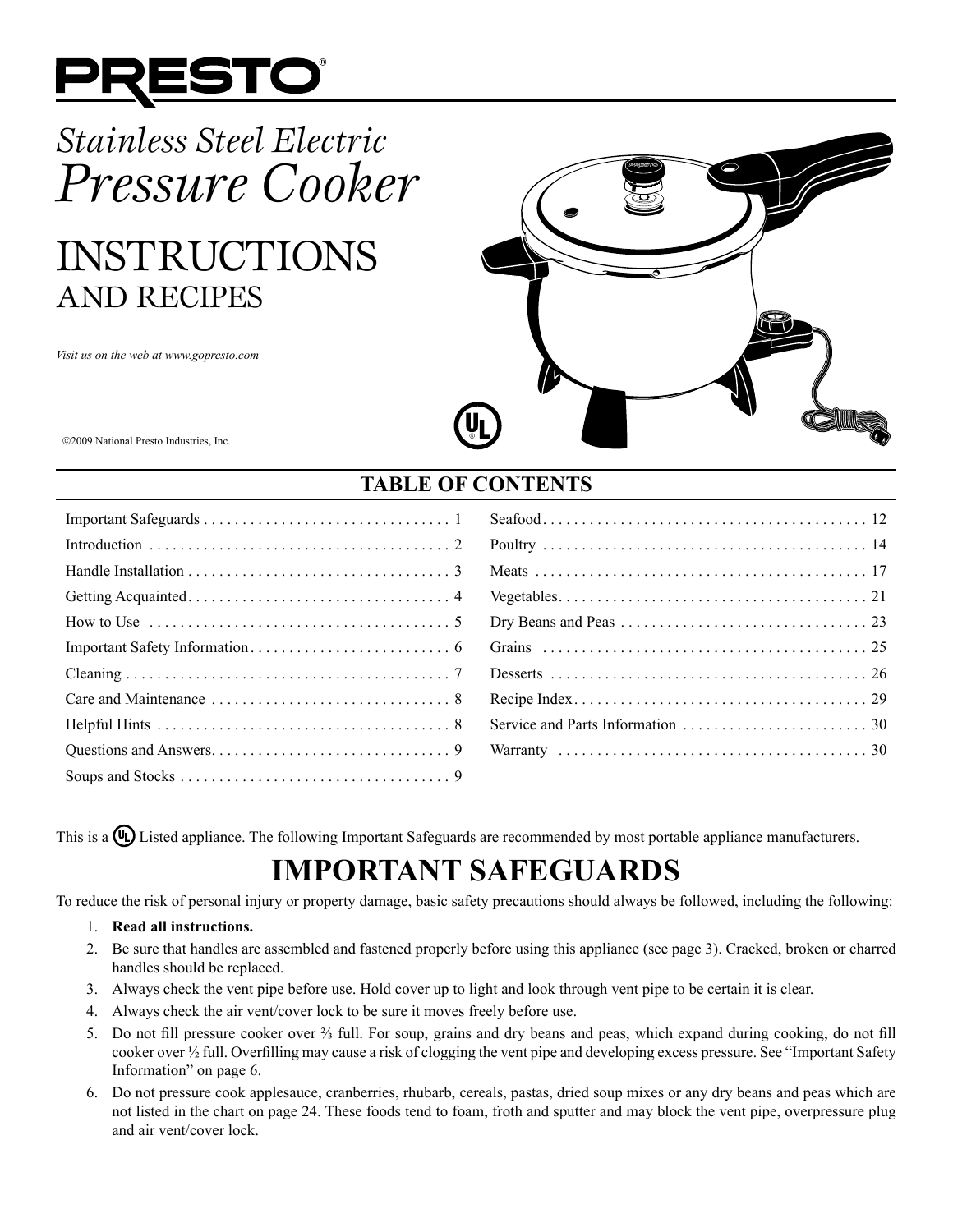- 7. This appliance cooks under pressure. Improper use may result in scalding injury. Make certain pressure cooker is properly closed before operating; cover handle must be directly above the body handle. See "How To Use" section on page 5.
- 8. Always attach heat control to appliance first, then plug cord into wall outlet. To disconnect, turn control to OFF then remove plug from wall outlet.
- 9. When normal operating pressure is reached, the pressure regulator will begin to rock. Allow pressure regulator to rock for 1 to 2 minutes and then slowly turn the heat control down, stopping just at the point where the pilot light goes out. If the pressure regulator is allowed to continuously rock vigorously excess steam will escape, liquid will be evaporated and food may scorch.
- 10. Do not open pressure cooker until the unit has cooled and all internal pressure has been released, air vent/cover lock has dropped and no steam escapes when the pressure regulator is removed. If the handles are difficult to push apart, this indicates that the cooker is still pressurized – do not force it open. Any pressure in the cooker can be hazardous. See "How To Use" on page 5.
- 11. To protect against electrical shock, do not immerse control, cord or plug in water or other liquid.
- 12. Do not touch hot surfaces. Use handles.
- 13. Do not operate any appliance with a damaged cord or plug or in the event the appliance malfunctions or has been damaged in any manner. Do not operate if the legs become cracked or damaged. Return the appliance to the Presto Factory Service Department (see page 30) for examination, repair or electrical or mechanical adjustment.
- 14. Unplug from outlet when not in use and before cleaning. Allow to cool before putting on or taking off parts and before cleaning.
- 15. The use of accessory attachments not recommended by the appliance manufacturer may cause injuries.
- 16. Do not place the pressure cooker on or near a hot gas or electric burner or in a heated oven.
- 17. Do not use outdoors.
- 18. Do not let cord hang over edge of table or counter or touch hot surfaces.
- 19. Extreme caution must be used when moving a pressure cooker containing hot liquids.
- 20. **Caution:** To ensure safe operation and satisfactory performance, replace the overpressure plug every time you replace the sealing ring or sooner if it becomes hard, deformed, cracked, worn or pitted. It is recommended that the sealing ring and overpressure plug be replaced at least every two years.
- 21. Close supervision is necessary when the pressure cooker is used near children. It is not recommended that children use the pressure cooker.
- 22. Do not use this pressure cooker for other than intended use.
- 23. Do not use this pressure cooker for pressure frying with oil.

# **SAVE THESE INSTRUCTIONS**

THIS PRODUCT IS FOR HOUSEHOLD USE ONLY.

# **IMPORTANT CORD INFORMATION**

Connect the power supply cord to a polarized outlet only. As a safety feature, this appliance has a polarized plug (one blade is wider than the other). This plug will only fit in a polarized outlet one way. If the plug does not fit fully in the outlet, reverse the plug. If it still does not fit, contact a qualified electrician. Do not attempt to defeat this safety feature.

A short power supply cord (or cord set) is provided to reduce the risk resulting from becoming entangled in or tripping over a longer cord. Extension cords may be used if care is properly exercised in their use. If an extension cord is used, the marked electrical rating of the extension cord should be at least 13A/125V/1625W. The extension cord should be arranged so that it will not drape over the countertop or tabletop where it can be pulled on by children or tripped over.

# **INTRODUCTION**

Welcome to the world of pressure cooking. With your new Presto® Pressure Cooker, you'll discover how fast and easy it is to prepare a wide variety of delicious foods — especially foods that emphasize good health and nutrition along with good taste.

The pressure cooker is perfect for the way we live and eat today. It's ideal for preparing many of the lighter foods that help keep us healthy and fit. It preserves flavors and nutrients, tenderizes leaner cuts of meat and, best of all, it cooks foods three to ten times faster than ordinary cooking methods. And it's even possible to cook several foods in the pressure cooker at the same time without the flavors intermingling.

We have included recipes for some traditional family favorites that are especially well suited to the many advantages of pressure cooking. For your convenience, we have also provided nutritional information for all of the recipes in this book. To help get started with your new pressure cooker, be sure to read the "Getting Acquainted" section beginning on page 4.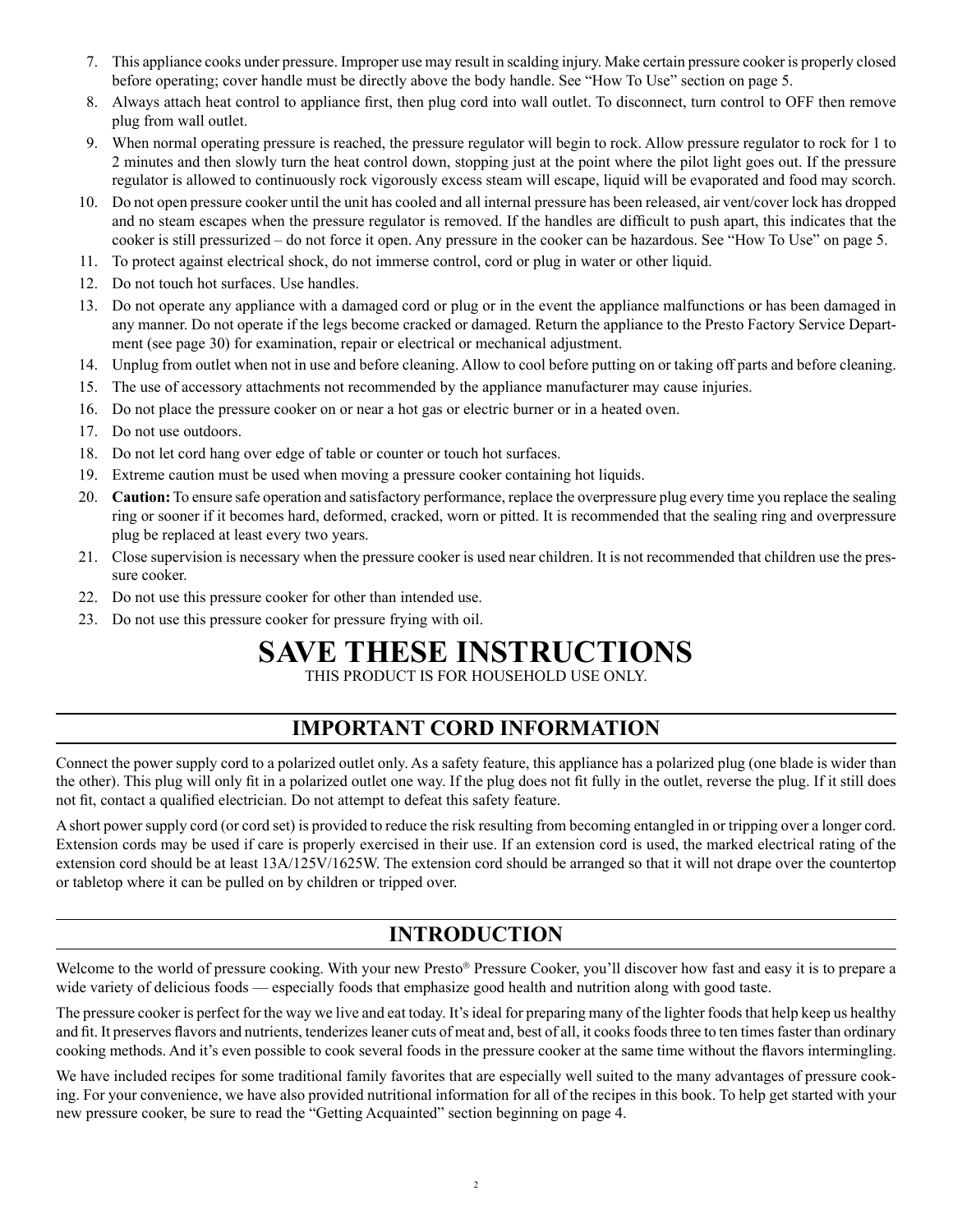# **HANDLE INSTALLATION**

# **Tools Required:** Phillips type screwdriver

NOTE: The pressure cooker handles can be found inside the pressure cooker body in individual plastic bags.

# **To Attach Helper Handle to Cooker Body**

- 1. Place pressure cooker body upside down on table or counter (Fig. A).
- 2. Locate bag containing short helper handle. Take out handle and remove tape on handle which is holding screw in place. Remove screw from handle and set aside.
- 3. Position helper handle, with indented side facing up, onto threaded post on **opposite** side of body from **heat control receptacle** (Fig. A). Insert screw into helper handle hole and, using a Phillips type screwdriver, fasten handle securely to post. When properly installed, handle should appear level with table or counter as shown in Fig. A. **Caution:** Overtightening can result in stripping of screws or cracking of handles.

# **To Attach Body Handle to Cooker Body**

- 1. Locate bag containing long body handle. This is the handle that has one screw hole. Take out handle and remove tape on handle which is holding screw in place. Remove screw from handle and set aside.
- 2. For easier handle installation, position cooker body so heat control receptacle extends over edge of counter slightly.
- 3. Position long body handle, with  $\blacktriangle$  facing down, onto threaded post which is under heat control receptacle (Fig. A).
- 4. Insert screw into handle hole and, using a Phillips type screwdriver, fasten handle securely to post. **Caution:** Overtightening can result in stripping of screws or cracking of handles.

# **To Attach Cover Handle to Cooker Cover**

- 1. Locate bag containing cover handle. This handle has three holes, two of which contain screws. Take out handle and remove tape on handle which is holding the two screws in place. Remove screws from handle and set aside.
- 2. Place pressure cooker cover on table or counter as shown in Fig. B, so vent pipe bottom faces towards you.
- 3. Fit cover handle, with the indented side facing up, onto cover handle mount so the air vent/cover lock stem fits through the center hole of the cover handle (Fig. B).
- 4. Insert the screws into the two holes on both sides of the center hole. Using a Phillips type screwdriver, fasten cover handle securely to cover handle mount. **Caution:** Overtightening can result in stripping of screws or cracking of handles.

**Note:** As noted in step 5 on page 5, the cooker is completely closed when the cover handle is directly above the body handle. After placing cover on cooker body, check positioning of handles. When properly installed the body handle and cover handle will line up with each other without interference.

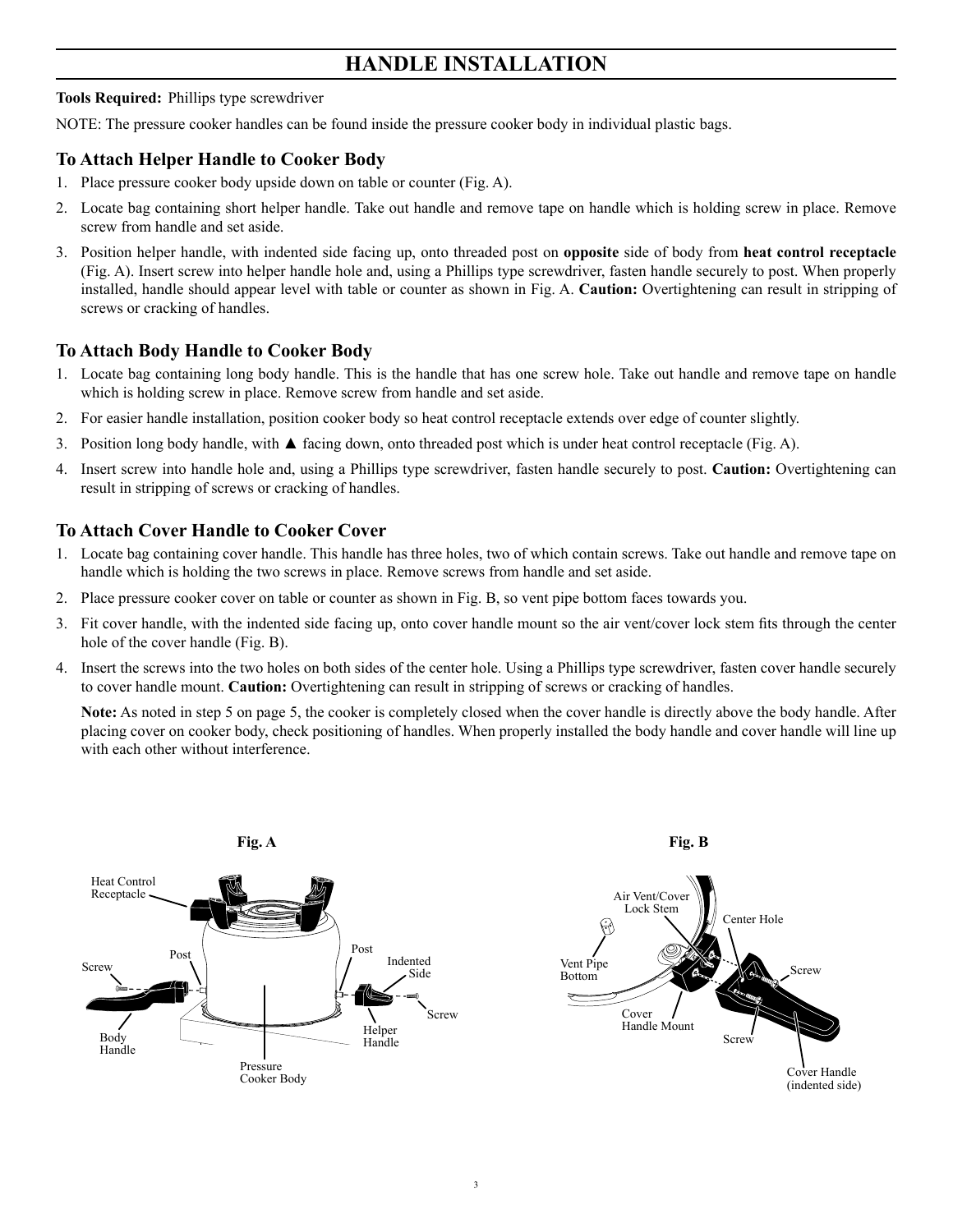# **GETTING ACQUAINTED**

Your pressure cooker is an electric saucepan with a very special cover that locks in place. Air is automatically exhausted and steam is sealed inside creating pressure within the unit. Under pressure, internal temperatures in the cooker are raised above the normal boiling point of water, causing foods to cook faster. At 15 pounds of pressure, a temperature of 250°F (or 121°C) is reached inside the pressure cooker. These higher temperatures speed cooking and the moist steam atmosphere tenderizes meats naturally.

It is important to become familiar with the various parts of the pressure cooker (Fig. C) and to read the "How To Use" section beginning on page 5 before using the unit for the first time.

Before the first use, remove the sealing ring (Fig. D) by simply pulling it out of the inside rim of the cover.

Wash sealing ring, cover, body (with the heat control removed), trivet and steamer basket (Fig. C) in hot, sudsy water to remove any packaging material and white manufacturing lubricant. Do not immerse Control Master® heat control or let the heat control come **in contact with any liquid.** Rinse all parts with warm water and dry. Then, replace the sealing ring, being careful to fit it under the stop tabs and the lock pin (Fig. D) which are located on the inside rim of the cover.





**Fig. D**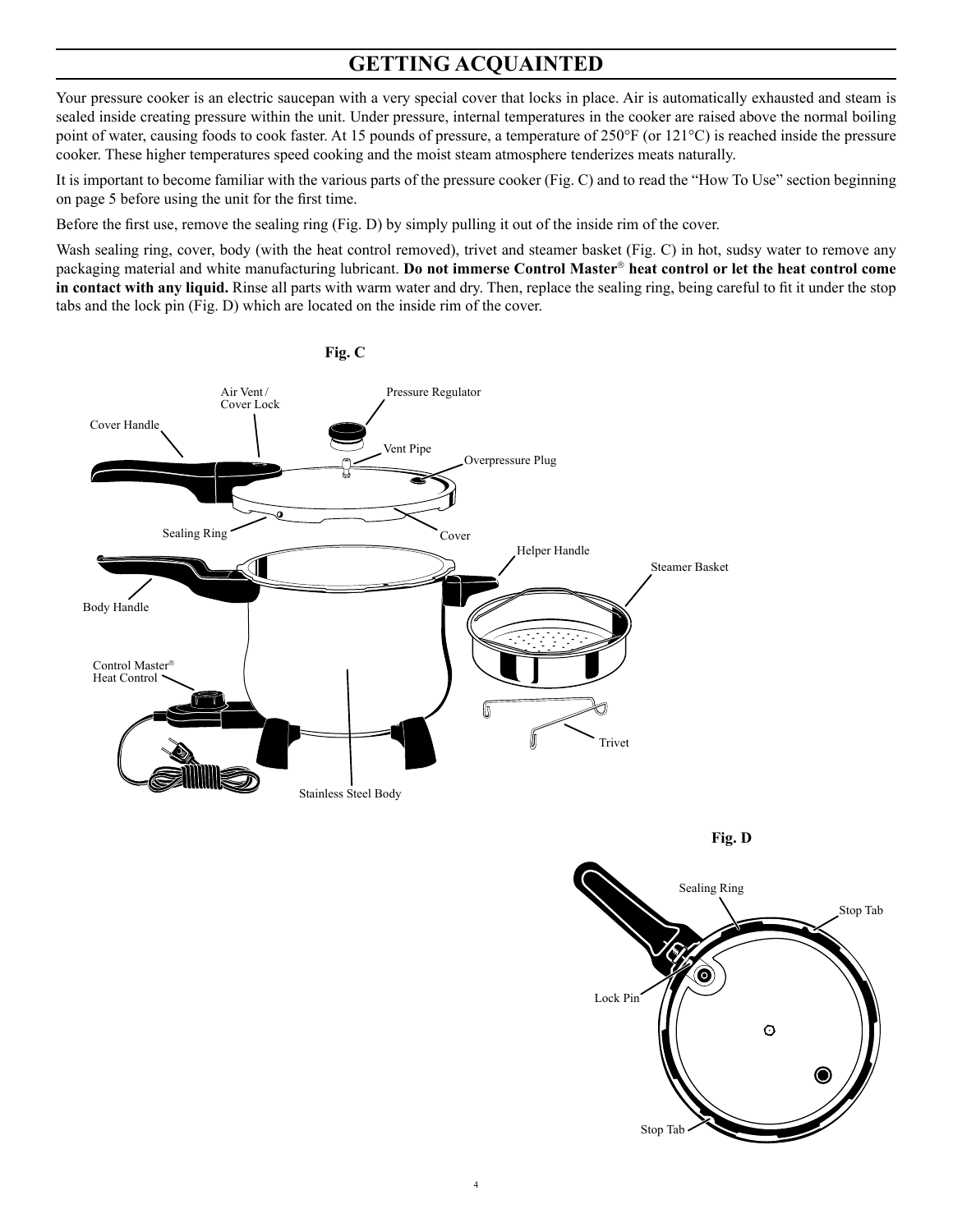# **HOW TO USE**

To assure the very best results every time, carefully follow these step-by-step instructions for pressure cooking. You may find it helpful to refer back to Fig. C on page 4.

- 1. Place pressure cooker on a dry, level, heat resistant surface in center of countertop. Note: To avoid steam damage to the finish of cabinets, position pressure cookerso that it is not directly under cabinets.
- 2. Prepare ingredients according to the directions in the pressure cooking recipe you have selected. If a larger quantity is desired, you may increase the ingredients by  $\frac{1}{2}$ . Be sure not to overfill the pressure cooker (see page 6 for guidance on filling).

 Pour liquid into the cooker body, as specified in the recipe or timetable. This liquid is usually water. However, some recipes will call for other liquids, such as wine.

- 3. Place the trivet and steamer basket into the cooker, if called for in the recipe (see "Helpful Hints on page 8 for guidance on when to use). If using the trivet, position it in the cooker so the loop ends point down and rest on the bottom of the cooker (Fig. E).
- 4. **IMPORTANT:** Look through the vent pipe to make certain that it is clear (Fig. F) before placing cover on cooker body.

Holding the body handle with your left hand and the cover handle with your right hand, align the  $\nabla$  mark on the cover with the  $\blacktriangle$  mark on the body handle and place the cover on the cooker body (Fig. G).

- 5. Place one hand on the cover near the helper handle and apply a slight downward pressure. Place the thumb of your other hand under the body handle and wrap your fingers around the cover handle. Then rotate the cover clockwise until the cover handle lines up with the body handle. **The pressure cooker is completely closed when the cover handle is directly above the body handle (Fig. H).**
- 6. Place the pressure regulator on the vent pipe (Fig. I). The pressure regulator will fit loosely on the vent pipe. It will not touch the top of the pressure cooker cover.
- 7. Insert the Control Master<sup>®</sup> heat control probe into the cooker so the two electrical pins on the cooker are fully inserted into the heat control (Fig. J). Plug cord into outlet.

**CAUTION:** Do not let cord hang or drape over edge of counter or table within reach of children.

8. Turn heat control to 400°F. Note: When using the pressure cooker for the first time, a slight odor or light smoking may occur as manufacturing residue evaporates. This is normal during initial use.

Cooking pressure is reached when the pressure regulator begins a rocking motion. Cooking time starts at this point.

 NOTE: The air vent/cover lock may move up and down a few times when cooking first begins as it automatically exhausts air from the pressure cooker. Steam will be noticeable. This is normal. When pressure begins to build, it slides up, locking the cover on. Once the cooker has sealed, the air vent/ cover lock will remain in the up position until pressure is released (Fig. K).

9. Allow pressure regulator to rock vigorously for 1 to 2 minutes and then slowly turn the heat control down, stopping just at the point where the pilot light goes out. As cooking proceeds, the heat control will cycle on and off periodically to provide the heat needed to maintain the proper cooking pressure. The pilot light will go on and off and the pressure regulator will rock occasionally, indicating that pressure is being maintained.

**Note:** If the pressure regulator does not rock every 2 to 3 minutes, it is likely that the heat control temperature has been set too low. Turn the heat control up slightly until the pilot light comes on.

**Important:** To prevent excessive liquid loss, do not allow pressure regulator to rock vigorously for more than 3 to 4 minutes. If the pressure regulator is allowed to continuously rock vigorously, excess steam will escape. Therefore, too much liquid will evaporate and food may scorch. In addition, if the cooker boils dry, the cooker will overheat causing it to discolor. **Do not leave pressure cooker unattended.** 

- 10. Cook for the length of time indicated in the recipe or timetable.
- 11. When cooking time is complete, turn heat control to OFF. Unplug heat control from wall outlet and then from cooker.



so the loop ends point down and rest on the cooker bottom.









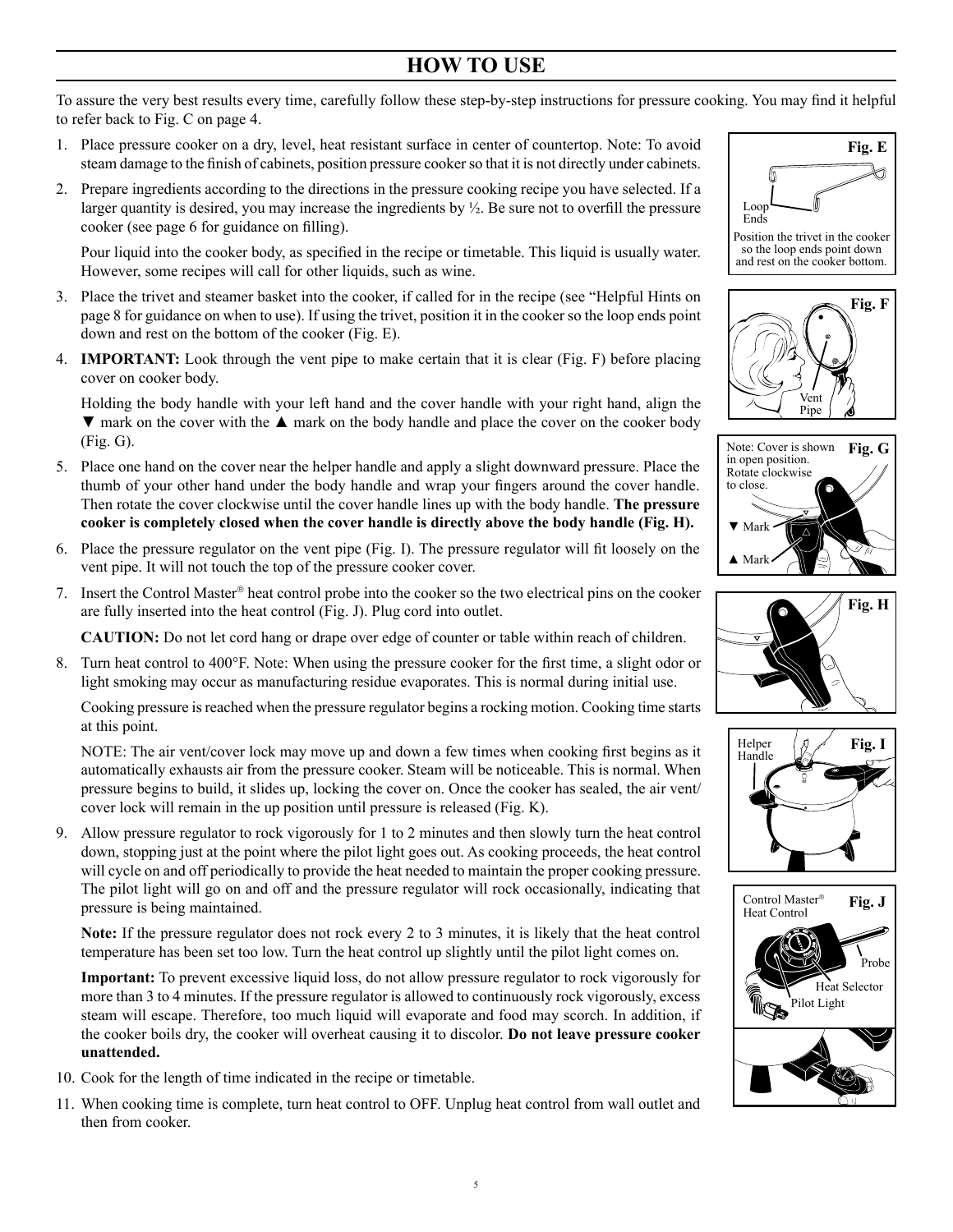12. Reduce pressure according to the recipe or timetable instructions. If the instructions say "Let the pressure drop of its own accord," set the pressure cooker aside to cool until pressure is completely reduced. If the instructions state, "Cool cooker at once," with the heat control removed, cool the pressure cooker under a running water faucet (Fig. L) or pour cold water over it until pressure is completely reduced. Pressure is completely reduced when the air vent/cover lock has dropped.

If the air vent/cover lock remains in its raised position, there is still pressure inside the pressure cooker. Continue to cool until the air vent/cover lock drops.

- 13. After pressure has been completely reduced, remove the pressure regulator by grasping the black plastic cap. **Always remove the pressure regulator before opening the cover.**
- 14. To open the cover, turn it counterclockwise until the  $\nabla$  mark on the cover aligns with the  $\blacktriangle$  mark on the body handle. Then, lift the cover toward you to keep any steam away from you. If the cover turns hard, there still may be some pressure in the unit. **Do not force the cover off.** Continue to cool the pressure cooker until steam no longer is escaping from the vent pipe and the air vent/cover lock has dropped.
- 15. Food is ready to serve.

# **IMPORTANT SAFETY INFORMATION**

Cooking under pressure enables you to prepare food both quickly and deliciously. If used properly, your pressure cooker is one of the safest appliances in your kitchen. To ensure safe operation, make sure you always observe the following simple rules whenever you use the pressure cooker:

1. **Never overfill the pressure cooker.** — The pressure regulator is designed to maintain cooking pressure at a safe level. It relieves excess pressure through the vent pipe as it rocks back and forth. Many foods tend to expand when cooked. If the cooker is overfilled, expansion of food may cause the vent pipe to become blocked or clogged. If the vent pipe becomes blocked, it cannot relieve excess pressure.

Do not fill the cooker above the <sup>2</sup><sup>5</sup> fill line when cooking most foods. When cooking foods that foam, froth or expand, such as rice, grains, dry beans and peas or foods that are mostly liquid, such as soups, never fill the cooker above the ½ fill line.

 For your convenience, both the ⅔ and ½ full levels are marked by indentations on the side of the pressure cooker body (Fig. M). The upper marking indicates the ⅔ full level and the lower the ½ full level. In addition, in each section of the recipes you will find instructions on the maximum fill level for each type of food.

 **Reminder:** When cooking any food, do not let any portion extend above the maximum fill mark. When cooking rice, grains, dry beans and peas, soups and stews, the cooker should never be more than ½ full.

- 2. **Always add cooking liquid.** If an empty pressure cooker is heated or if a cooker boils dry, the cooker will overheat excessively causing possible discoloration and/or damage to the cooker.
- 3. **Always look through the vent pipe before using the cooker to make sure it is clear.** If the vent pipe is blocked, it cannot function as it should and thus cannot relieve excess pressure. Pressure may then build to unsafe levels. To clean the vent pipe, see page 7.
- 4. **Always fully close the pressure cooker.** The cooker is fully closed when the cover handle is directly above the body handle. Your pressure cooker has specially designed lugs on the cover and body which lock the cover in place when the cooker is fully closed. However, if the cooker is not fully closed, the lugs cannot lock the cover onto the body. It's possible that pressure could build inside the cooker and cause the cover to come off and result in bodily injury or property damage. Always be sure the cover handle is directly above the body handle (see page 5, Fig. H). Do not turn past handle alignment.
- 5. **Never open the cooker when it contains pressure.** The air vent/cover lock provides a visual indication of pressure inside the cooker. When it is up, there is pressure. When it is down, there is no pressure in the cooker and it can be opened. If the pressure cooker is opened before all of the pressure is released, the contents of the cooker will erupt and could cause bodily injury or property damage.
- 6. **Check the overpressure plug. If it is hard, deformed, cracked, worn or pitted, replace it immediately.** The overpressure plug is a secondary pressure relief valve which is designed to relieve excess pressure by releasing from the cooker cover in the event that the vent pipe becomes blocked. The overpressure plug is made of rubber, and when new, is soft and pliable. Over time, depending on the frequency and type of use, rubber becomes hard and inflexible. When hard and inflexible, the overpressure





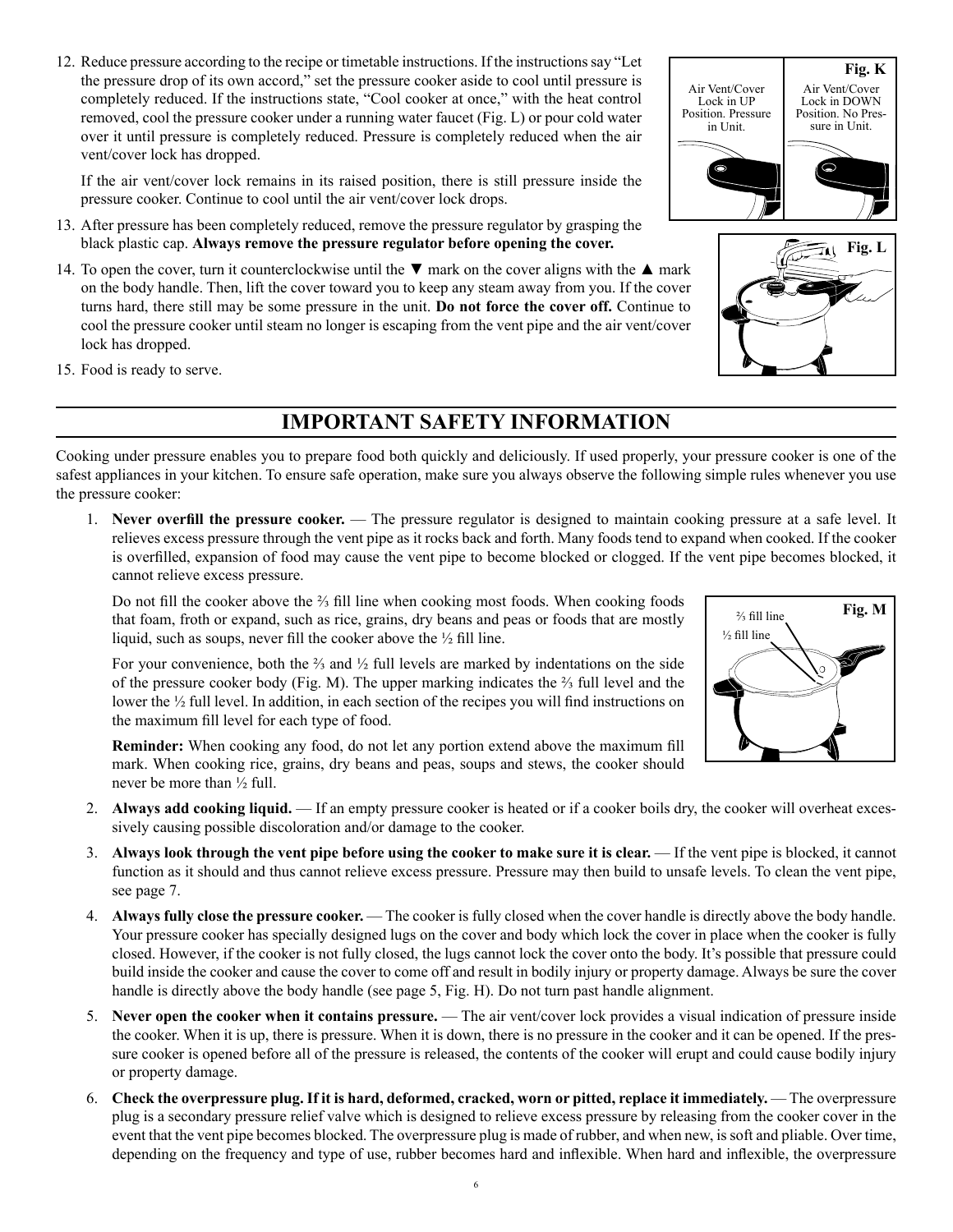plug loses its ability to act as a secondary pressure relief valve. It should be replaced immediately.

 Should the overpressure plug ever be forced out of the cover due to excess pressure while cooking, it is important to call the Test Kitchen at 1-800-368-2194. **Do not attempt to use the released overpressure plug.**

- 7. **Always follow special procedures found in the instruction book when pressure cooking rice, grains and dry beans and peas.** — During cooking, dry beans and peas tend to froth and foam which could cause the vent pipe to become blocked. Therefore, dry beans and peas need to be soaked and cooked according to instructions beginning on page 23. Using this method will keep foam at safe levels during cooking. Like dry beans and peas, rice and grains tend to froth and foam during cooking; therefore, to contain foaming and frothing during the cooking period, rice and grains must be prepared in a bowl in the pressure cooker according to directions on page 25.
- 8. **Never pressure cook applesauce, cranberries, rhubarb, cereals, pastas, dried soup mixes or dry beans and peas which are not listed in the chart on page 24.** — These foods expand so much as a result of foaming and frothing that they should never be cooked under pressure.

# **CLEANING**

- 1. Unplug Control Master® heat control from wall outlet and then remove heat control from pressure cooker. Wipe heat control with a damp cloth. **Do not immerse heat control or let it come in contact with any liquid.**
- 2. Before initial use and after each subsequent use, wash pressure cooker in hot, soapy water and rinse and dry thoroughly. When washing the cover, the sealing ring should always be removed to allow easy cleaning of the inside rim of the cover. The sealing ring should be washed in hot, sudsy water after each use.

If food residue adheres to the pressure cooker body, clean with a stainless steel scouring pad, a nylon pad or a non-abrasive powder cleanser, such as Bon Ami\* polishing cleanser or Cameo\* copper, brass & porcelain cleaner. Do not use steel wool or cleaners with chlorine bleach.

The pressure cooker may also be washed in an automatic dishwasher. When washing in a dishwasher, you must first remove the sealing ring and overpressure plug from the cover as these parts must be hand washed.

**Note:** When washing in an automatic dishwasher the aluminum bottom of the pressure cooker will discolor.

- 3. To be sure the vent pipe is clear, hold the cover up to the light and look through the vent pipe. Clean it with a small brush or pipe cleaner if it is blocked or partially blocked. Also clean each of the openings in the vent pipe nut on the underside of the cover (Fig. N).
- 4. Occasionally remove the air vent/cover lock in the pressure cooker cover handle for cleaning. To remove the air vent/cover lock, place your finger over the air vent hole in the cover handle (Fig. O), turn the cover over so the underside is facing up and pull the white rubber gasket from the air vent/cover lock on the underside of the cover (Fig. P). Push the air vent/cover lock through the top of the cover (Fig. O) and wash it and the gasket in hot, sudsy water. The metal shaft of the air vent/cover lock may be cleaned with a nylon mesh pad. Clean the hole in the cover handle with a small brush. After cleaning, reinsert the metal shaft of the air vent/ cover lock from the top side of the cover down through the cover handle hole (Fig. O). While holding the air vent in this position, place a finger over the handle hole (to keep the cover lock from falling out) and turn the cover over. Wet the rubber gasket and push onto the end of the metal shaft until it snaps into the groove on the shaft.
- 5. The overpressure plug can also be removed for cleaning. Simply push on the top of the overpressure plug until it pops out the underside of the cover. After cleaning, reinsert it by pushing the domed side of the plug into the opening from the underside of the cover, until the bottom









edge is fully and evenly seated against the underside of the cover (Fig. Q). When the overpressure plug is properly installed, the word (TOP) will be visible on the overpressure plug when viewing the outside of the cover.

6. To bring out its luster, the outside surface of your pressure cooker can be cleaned occasionally with a silver polish or any other fine, non-abrasive polish.

Cameo copper, brass & porcelain cleaner is a registered trademark of Church & Dwight Co., Inc.

<sup>\*</sup>Bon Ami polishing cleanser is a registered trademark of Faultless Starch/Bon Ami Co.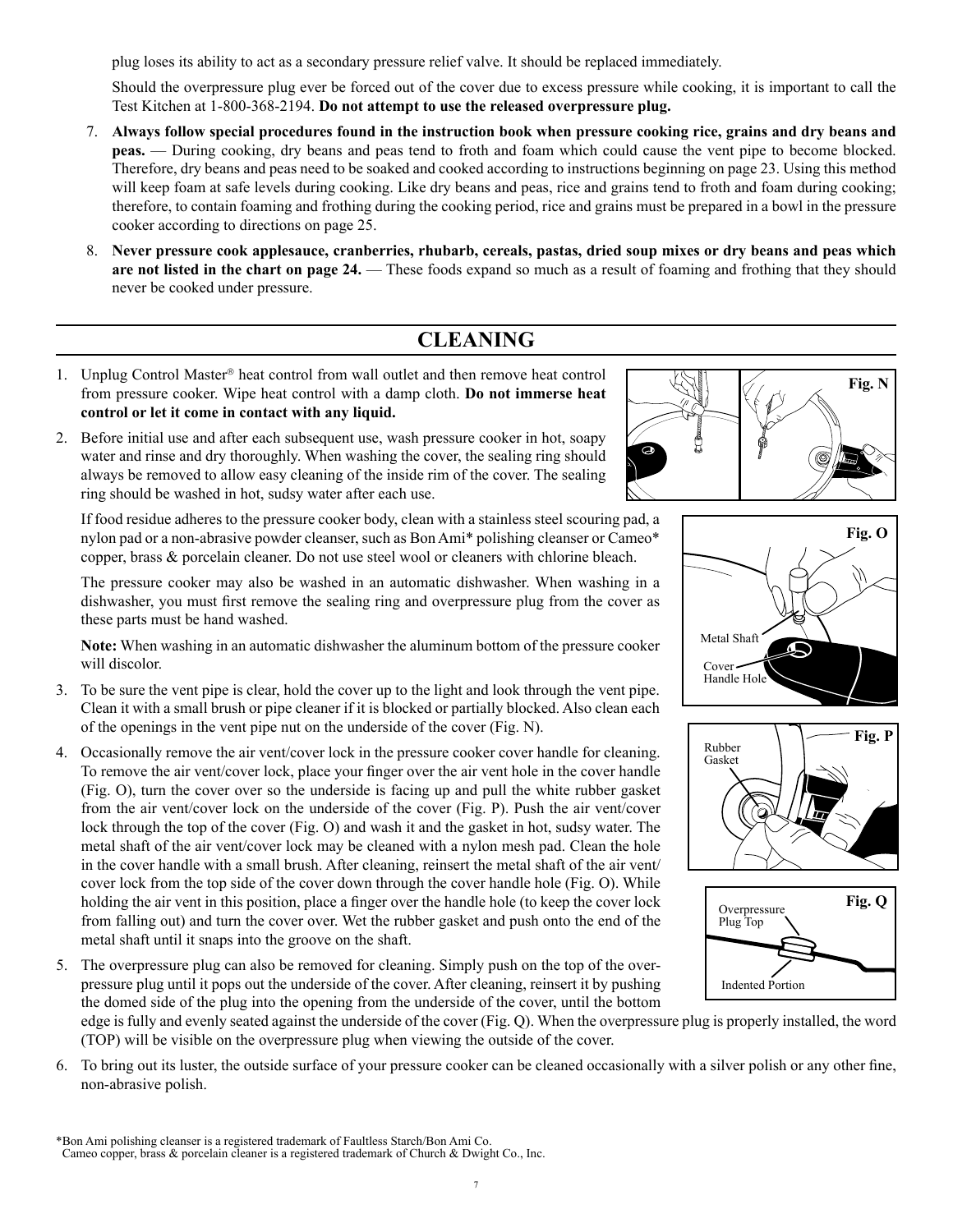# **CARE AND MAINTENANCE**

- 1. When not in use, store your pressure cooker in a dry place with the cover inverted on the body. If the cover is locked on, unpleasant odors may form inside the unit and the sealing ring could be damaged.
- 2. As is the case of all cookware, avoid chopping or cutting food inside the cooker with a knife or other sharp utensil.
- 3. If the body or cover handles or the cooker legs become loose, tighten them with a screwdriver. **Caution:** Overtightening can result in stripping of screws or cracking of handles and legs.
- 4. The sealing ring, overpressure plug and rubber gasket of the air vent/cover lock may become nicked, cracked or torn with normal use. Exposure to high heat, such as a hot burner or oven top, will cause these parts to dry out and deteriorate.

Replace these parts immediately should any of these things happen. Generally, it is a good idea to replace them every two years.

Leakage between the cover and body that occurs during cooking is usually caused by shrinkage or deterioration of the sealing ring after prolonged use. Replace the sealing ring. Whenever you replace the sealing ring, replace the overpressure plug also.

5. The formation of a small amount of moisture under the pressure regulator is normal when cooking first begins. It is the result of the temperature of the regulator being lower than the rest of the unit.

A small amount of steam or moisture may also be visible around the overpressure plug and air vent/cover lock as cooking begins. It should stop when pressure begins to build and the overpressure plug and air vent/cover lock seal. If leakage continues, clean or replace the overpressure plug and/or air vent/cover lock assembly. The pressure cooker will not seal if the gasket for the air vent/ cover lock is cracked.

**Do not operate your pressure cooker with continual leakage.** If the preceding steps do not correct the problem, return the entire unit to the Presto Factory Service Department (see page 30).

- 6. To ensure continued accuracy of the Control Master® heat control, avoid rough handling in use and storage.
- 7. If for any reason the pressure cooker cannot be opened, contact the Consumer Service Department at 1-800-877-0441.

Any maintenance required for this product, other than normal household care and cleaning, should be performed by the Presto Factory Service Department (see page 30).

# **HELPFUL HINTS**

- Your favorite recipes may be adjusted for cooking in the pressure cooker by following the general directions in this book for the particular type of food being cooked. Decrease the cooking time for your recipe by ⅔ since pressure cooking is much faster than ordinary cooking methods. For example, if your ordinary cooking method requires 45 minutes, in the pressure cooker the cooking time will be 15 minutes. Because there is very little evaporation, the amount of liquid used should be decreased. Use about  $\frac{1}{2}$  cup more liquid than you'll desire in your finished dish. But, remember, there must always be water or some other liquid in the pressure cooker to produce the necessary steam.
- Use the trivet and steamer basket when it is desirable to cook foods out of the cooking liquid. When foods are pressure cooked out of the liquid, flavors will not intermingle. Therefore, it is possible to cook several foods at once, as long as they have similar cooking times. If it is desirable to blend flavors, do not use the steamer basket and trivet.
- Many different cooking liquids can be used in a pressure cooker. Wine, beer, bouillon, fruit juices and of course water all make excellent cooking liquids in the pressure cooker.
- ♦ Beautiful desserts and side dishes can be prepared in the pressure cooker, using individual or small metal molds or glass custard cups which are ovenproof. Fill molds ⅔ full to allow for expansion of food and fit them loosely into the pressure cooker in the steamer basket. Do not fill the pressure cooker over ⅔ full.
- ♦ If a recipe says to cook 0 minutes, cook food only until the pressure regulator begins to rock. Then cool pressure cooker according to recipe.
- The pressure cooker is usually cooled at once for delicate foods such as custards and fresh vegetables. For other foods, like meats, soups and grains, let the pressure drop of its own accord.
- When pressure cooking at high altitudes, the cooking time needs to be increased 5% for every 1,000 feet above the first 2,000 feet. Following this rule, the times should be increased as follows:

| 3,000 feet $5\%$       | 5,000 feet $\dots$ 15% | 7,000 feet  25%   |
|------------------------|------------------------|-------------------|
| 4,000 feet $\dots$ 10% | 6,000 feet $\dots$ 20% | $8,000$ feet  30% |

Because pressure cooking times are increased at altitudes of 3,000 feet or above, an additional  $\frac{1}{2}$  cup cooking liquid will be needed.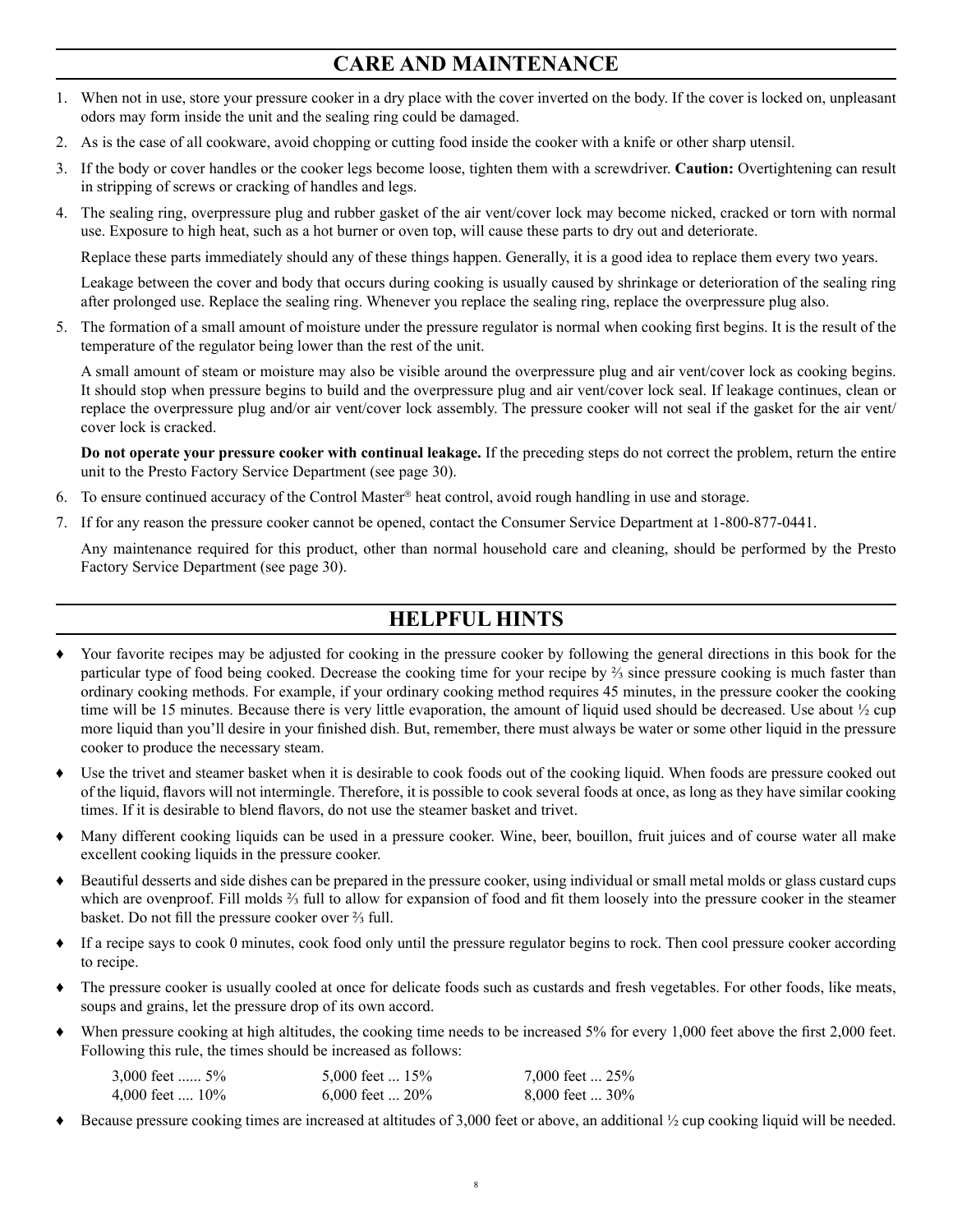♦ If you have any questions on recipes, time charts or the operation of your pressure cooker, call or write: Test Kitchen, National Presto Industries, Inc., 3925 North Hastings Way, Eau Claire, Wisconsin 54703-3703, phone 1-800-368-2194. You may also contact us at our website www.gopresto.com. When writing, please include a phone number and a time when you can be reached during weekdays, if possible. Written inquiries will be answered promptly by letter or telephone.

# **QUESTIONS & ANSWERS**

# *Occasionally the cover is hard to open or close. What causes this? What should I do?*

In order for pressure to build inside your pressure cooker, the unit has a special cover which provides an airtight fit. Because of this, you may find that on occasion the cover may be difficult to open or close. The following suggestions will help if this happens:

If the cover seems hard to close, press the palm of your hand on the cover area directly opposite the cover handle while moving the cover handle to the closed position with your other hand.

If necessary, to help make the cover easier to open and close, a very light coating of cooking oil may be applied to the sealing ring and to the **underside** of the lugs on the pressure cooker body (Fig. R). Use a pastry brush, a piece of cloth or your fingertips and be sure to wipe off any excess oil.

# *What can be done if the food prepared in the pressure cooker has more liquid than desired?*

With the cover removed, simmer to evaporate the excess liquid. Next time you prepare the same recipe, you may want to use less liquid.

#### *How does one prevent overcooking?*

Remember to begin timing as soon as the pressure regulator begins to rock. It is very important to accurately time the cooking period. A Presto® kitchen timer is very helpful for this purpose. Also be sure to follow the recipe instructions for cooling the pressure cooker.

# *What if the food is not completely done after the recommended cooking time?*

Simply bring the cooker back up to pressure and cook the food a minute or two longer.

# *When cooking first begins, is it normal for steam to escape and moisture to form on the cover and between the handles?*

It is normal for steam to escape and a slight amount of moisture leakage to form on the cover and between the handles when cooking first begins. If leakage continues, the cover handle may not be properly aligned with the body handle and, therefore, the cover lock cannot engage.

#### *Is it normal for the air vent/cover lock to rise up partially and drop back down when cooking first begins?*

It is possible that the air vent/cover lock will move up and down slightly when cooking first begins. Do not be concerned. The air vent/ cover lock will remain in the up position once the cooker has sealed. However, if the air vent/cover lock continues to move up and down or rises partially, tap it lightly with the tip of a knife. If it does not rise once you have tapped it, the following may be occurring:

- 1. The cooker is not fully closed (see page 5).
- 2. There is insufficient liquid to form steam.
- 3. The gasket for the air vent/cover lock needs to be replaced (see page 7).

# **SOUPS AND STOCKS**

The pressure cooker is perfect for preparing delicious, nourishing soups and stocks in minutes instead of the hours taken by ordinary methods.

Stocks form the base for most great soups and sauces, and you can even substitute a stock for water in many recipes to add extra flavor. Traditionally, stocks are made by simmering bones and scraps for hours to extract all their flavor. With the pressure cooker, you can do the same thing in just minutes by following the simple directions on the following pages.

We've also included a few favorite soup recipes and, if you have a favorite recipe of your own, try it in the pressure cooker using one of the recipes in this book as your guide. If adding dry beans and peas, they must first be soaked according to directions on page 23. **Do not pressure cook soups containing barley, rice, pasta, grains, dry beans and peas which are not listed in the chart on page 24 and dried soup mixes** because they have a tendency to foam, froth and sputter and could block the vent pipe.

Cooked barley, rice, grains, pasta, dry beans and peas which are not listed in the chart on page 24 and dried soup mixes should be added to the soup after pressure cooking.

# **FOR SOUPS AND STOCKS, DO NOT FILL PRESSURE COOKER OVER ½ FULL!**

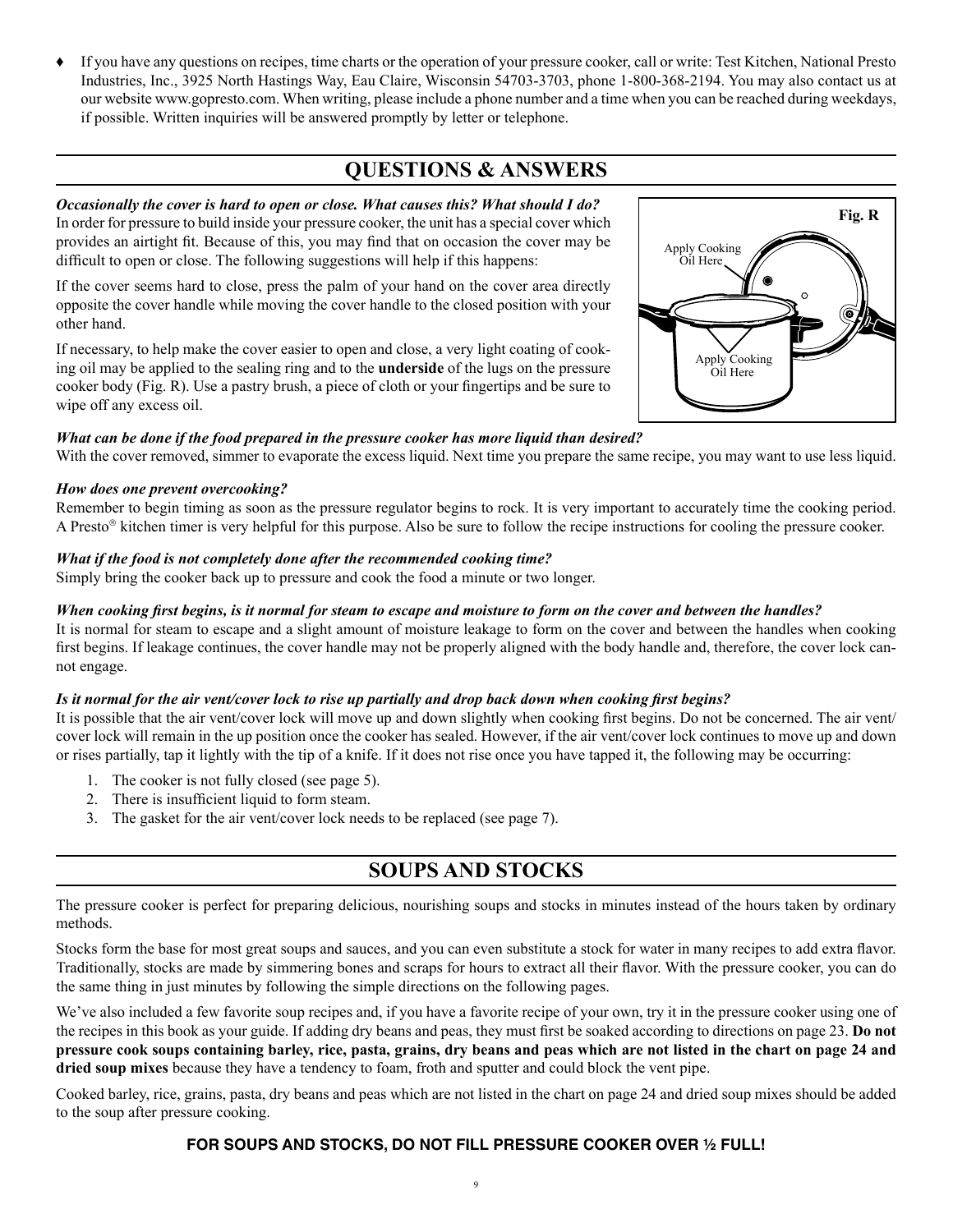# **CHICKEN SOUP**

- 1½ pounds chicken, cut into serving pieces
- 4 cups water
- $\frac{1}{2}$  cup sliced carrots
- $\frac{1}{2}$  cup chopped onion

 $\frac{1}{4}$  cup chopped celery

- 1 teaspoon salt
- ¼ teaspoon black pepper

Place all ingredients in cooker. Close cover securely. Place pressure regulator on vent pipe and set heat control at 400°F. When pressure regulator begins a rocking motion, **cook 12 minutes.** Allow pressure regulator to rock for 1 to 2 minutes at 400°F and then slowly turn the heat control down, stopping just at the point where the pilot light goes out. When cooking time is complete turn control to OFF and remove heat control. **Let pressure drop of its own accord.** Remove pieces of chicken from cooker and let cool. Remove meat from bones and return meat to cooker. Heat through.

*Nutrition Information Per Serving 4 servings 160 Calories, 8 g Fat, 54 mg Cholesterol*

# *Delicious Soups From Chicken Soup...*

**CHICKEN SOUP STOCK** — Strain Chicken Soup to make stock.

**CHICKEN NOODLE SOUP** — Reconnect heat control and set heat control at 250°F. Bring soup to a boil. Add fine noodles and then slowly turn the heat control down, stopping just at the point where the pilot light goes out. Simmer, uncovered, 10 to 15 minutes. Salt and pepper to taste.

**CHICKEN DUMPLING SOUP** — Mix together 1 beaten egg,  $\frac{1}{2}$  cup milk and  $\frac{1}{2}$  teaspoon salt. Stir in  $1\frac{1}{8}$  cups flour. Reconnect heat control and set heat control at 225°F. Drop mixture from teaspoon into bubbling Chicken Soup in cooker. Simmer uncovered 6 minutes. **CHICKEN RICE SOUP** — Add 1 cup cooked rice to Chicken Soup. Heat through. Salt and pepper to taste.

# **BROWN BEEF SOUP**

1½ pounds lean beef, cut into 1-inch cubes 4 cups water  $\frac{1}{2}$  cup chopped onion  $\frac{1}{2}$  cup sliced carrots  $\frac{1}{4}$  cup chopped celery 1 bay leaf 1 teaspoon parsley flakes 1 teaspoon salt ¼ teaspoon black pepper

Place all ingredients in cooker. Close cover securely. Place pressure regulator on vent pipe and set heat control at 400°F. When pressure regulator begins a rocking motion, **cook 12 minutes.** Allow pressure regulator to rock for 1 to 2 minutes at 400°F and then slowly turn the heat control down, stopping just at the point where the pilot light goes out. When cooking time is complete turn control to OFF and remove heat control. **Let pressure drop of its own accord.**

# **Delicious Soups From Brown Beef Soup...**

**BROWN BEEF SOUP STOCK — Strain Brown Beef Soup to make stock.** 

**ONION SOUP** — Preheat pressure cooker at 325°F for 5 minutes. Pour 2 tablespoons vegetable oil into cooker and sauté 1½ cups thinly sliced onions. Stir in 6 cups Brown Beef Soup Stock. Season with ¼ teaspoon pepper. Close cover securely. Place pressure regulator on vent pipe and set heat control at 400°F. When pressure regulator begins a rocking motion, **cook 2 minutes.** When cooking time is complete turn control to OFF and remove heat control. **Let pressure drop of its own accord.** Ladle into soup bowls. Top with Parmesan cheese. If desired, garnish with croutons or toasted French bread.

**BEEF TOMATO SOUP** — Add 2 cups tomato juice and 1 cup cooked rice to Brown Beef Soup. Heat through.

# **BLACK BEAN SOUP**

2 cups dry black beans 1 tablespoon olive or vegetable oil 1 cup chopped onion 3 cloves garlic, minced 1–2 jalapeño chiles, seeded, deveined, minced 1 tablespoon chili powder 1½ teaspoons oregano  $\frac{1}{2}$  teaspoon allspice 4 cups chicken stock or broth 2 cups sliced carrots,  $\frac{3}{4}$  inch thick 1 tablespoon packed brown sugar 2 teaspoons white wine vinegar • • • • • • • 1 cup loosely packed fresh cilantro, chopped Salt to taste

Soak beans according to instructions on page 23. Preheat pressure cooker at 325°F for 5 minutes. Pour oil in pressure cooker. Sauté onion, garlic, chiles, chili powder, oregano and allspice for 2 minutes. Stir in beans, chicken stock, carrots, brown sugar and vinegar. Close cover securely. Place pressure regulator on vent pipe and set heat control at 400°F. When pressure regulator begins a rocking motion, **cook 12 minutes.** Allow pressure regulator to rock for 1 to 2 minutes at 400°F and then slowly turn the heat control down, stopping just at the point where the pilot light goes out. When cooking time is complete turn control to OFF and remove heat control. **Let pressure drop of its own accord.** Remove 1 cup of bean mixture, place in blender and purée until smooth. Return to pressure cooker and stir in fresh cilantro.

*Nutrition Information Per Serving 4 servings 295 Calories, 15 g Fat, 110 mg Cholesterol*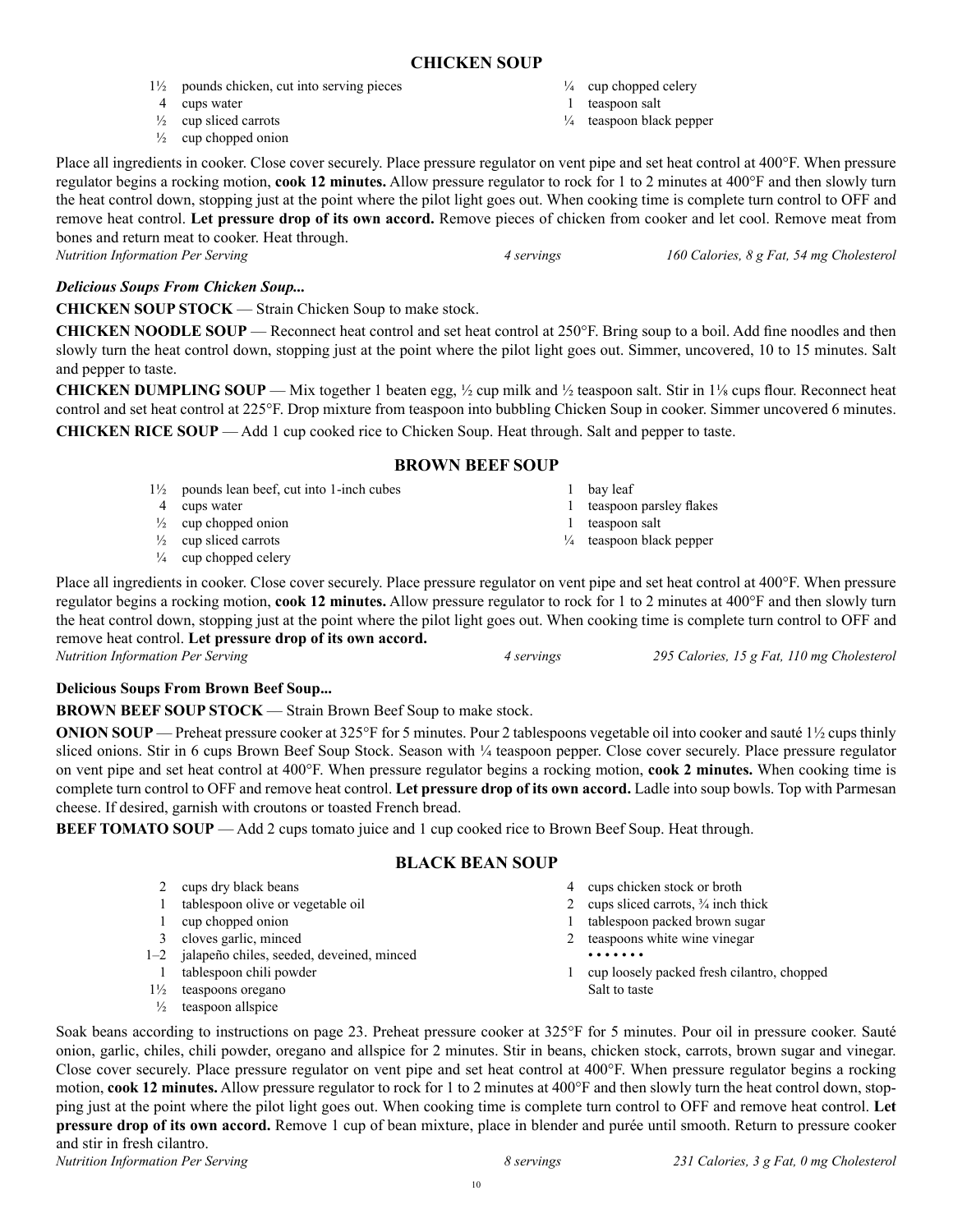#### **SAFFRON FISH STEW**

- 1 can (14½ ounces) chicken broth
- $\frac{1}{4}$  cup dry white wine
- 4 new red potatoes, quartered
- 3 carrots, cut into  $\frac{1}{2}$ -inch chunks
- 1 medium onion, finely chopped
- 2 cloves garlic, minced
- $\frac{1}{4}$  cup chopped parsley

1 bay leaf

- Pinch of saffron threads or  $\frac{1}{4}$  teaspoon turmeric • • • • • • •
- 1 pound firm fish (halibut, haddock, cod, pollack) fresh or thawed, cut into 8 pieces
- 1 small red pepper, cut into chunks
- 1 cup frozen peas, thawed

Place broth, wine, potatoes, carrots, onion, garlic, parsley, bay leaf and saffron in pressure cooker. Close cover securely. Place pressure regulator on vent pipe and set heat control at 400°F. When pressure regulator begins a rocking motion, **cook 2 minutes.** When cooking time is complete turn control to OFF and remove heat control. **Cool cooker at once.** Add fish, pepper and peas. Close cover securely. Reconnect heat control. Place pressure regulator on vent pipe and set heat control at 400°F. When pressure regulator begins a rocking motion, **cook 1 minute**. When cooking time is complete turn control to OFF and remove heat control. **Cool cooker at once.** Discard bay leaf.

*Nutrition Information Per Serving 8 servings 174 Calories, 1 g Fat, 40 mg Cholesterol*

# **MINESTRONE**

|               | pound lean beef, cut into 1-inch cubes | $1\frac{1}{2}$ | teaspoons basil                          |
|---------------|----------------------------------------|----------------|------------------------------------------|
|               | cups water                             |                | teaspoon salt                            |
|               | can $(14-15$ ounces) diced tomatoes    |                | bay leaf                                 |
| $\frac{1}{2}$ | cup chopped onion                      | $\frac{1}{4}$  | teaspoon black pepper                    |
|               | cup sliced carrots                     |                | .                                        |
| $\frac{1}{4}$ | cup chopped celery                     |                | can (16 ounces) Great Northern beans     |
|               | clove garlic, minced                   |                | can (15 ounces) cut green beans, drained |
|               | tablespoons parsley flakes             |                | ounces fine noodles                      |

Place beef, water, tomatoes, onions, carrots, celery, garlic, parsley, basil, salt, bay leaf and pepper in cooker. Close cover securely. Place pressure regulator on vent pipe and set heat control at 400°F. When pressure regulator begins a rocking motion, **cook 10 minutes.** Allow pressure regulator to rock for 1 to 2 minutes at 400°F and then slowly turn the heat control down, stopping just at the point where the pilot light goes out. When cooking time is complete turn control to OFF and remove heat control. **Let pressure drop of its own accord.** Add Great Northern beans, green beans and noodles. Reconnect heat control and set heat control at 225°F. Simmer uncovered 10 minutes. Garnish with Parmesan cheese, if desired.

*Nutrition Information Per Serving 10 servings 234 Calories, 6 g Fat, 44 mg Cholesterol*

# **POTATO SOUP**

- 1 tablespoon vegetable oil 1 cup finely chopped onions
- 
- $\frac{1}{2}$  cup finely sliced celery 3 cups chicken broth
- 4 cups peeled, diced potatoes

Preheat pressure cooker at 325°F for 5 minutes. Pour oil in pressure cooker. Sauté onion and celery until soft. Add broth, potatoes, pepper and basil to pressure cooker. Close cover securely. Place pressure regulator on vent pipe and set heat control at 400°F. When pressure regulator begins a rocking motion, **cook 5 minutes.** Allow pressure regulator to rock for 1 to 2 minutes at 400°F and then slowly turn the heat control down, stopping just at the point where the pilot light goes out. When cooking time is complete turn control to OFF and remove heat control. **Let pressure drop of its own accord.** Remove 2 cups of potato mixture; place in blender or food processor and process until smooth. Return to pressure cooker and stir in evaporated milk.

| 6 servings |
|------------|

*Nutrition Information Per Serving 6 servings 160 Calories, 2 g Fat, 2 mg Cholesterol*

# **ZESTY HOMEMADE CHILI**

- 1½ pounds ground beef 1 can (8 ounces) tomato sauce
- $\frac{1}{2}$  cup water
- 1 cup chopped onion
- ¾ cup chopped green pepper
- 2 cloves garlic, minced
- 1 tablespoon chili powder

- 1 teaspoon salt
- 1 teaspoon ground cumin

 $\frac{1}{4}$  teaspoon white pepper  $\frac{1}{4}$  teaspoon basil • • • • • • •

Salt to taste

1 can (12 ounces) evaporated skim milk

- $\frac{1}{2}$  teaspoon black pepper
- ½ teaspoon oregano
- ¼ teaspoon cayenne pepper • • • • • • •
- 1 can (15 ounces) kidney beans, drained and rinsed

Preheat pressure cooker at 350°F for 5 minutes. Brown beef. Add remaining ingredients except kidney beans. Close cover securely. Place pressure regulator on vent pipe and set heat control at 400°F. When pressure regulator begins a rocking motion, **cook 5 minutes.**  Allow pressure regulator to rock for 1 to 2 minutes at 400°F and then slowly turn the heat control down, stopping just at the point where the pilot light goes out. When cooking time is complete turn control to OFF and remove heat control. **Let pressure drop of its own accord.** Stir in kidney beans.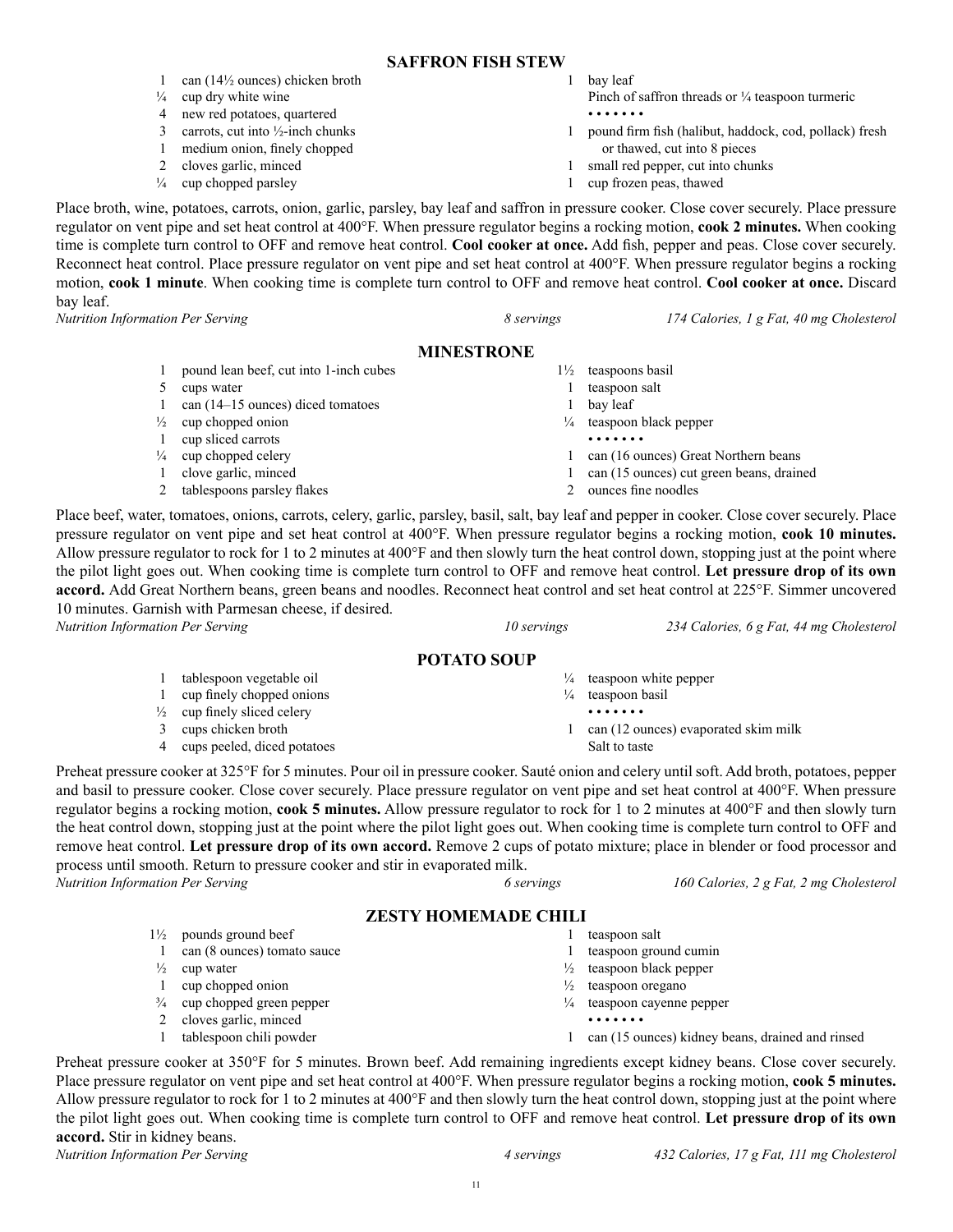12

# **SEAFOOD**

Seafood is the basis of some of the healthiest and most nutritious meals you can make. It is an excellent source of protein, a good source of minerals and one of the few sources of beneficial omega-3 fatty acids.

Steaming in the pressure cooker brings out the finest, fullest flavors of seafood. The cooking time required is directly related to the thickness of the seafood. To be safe, if the fish you are cooking seems thin for its weight or if it weighs less than the recipe specifies, reduce the cooking time. Overcooking tends to toughen seafood.

# **FOR FISH AND SEAFOOD, DO NOT FILL PRESSURE COOKER OVER ⅔ FULL!**

# **"SCAMPI-STYLE" SHRIMP**

- 1 pound medium, raw shrimp, peeled and deveined
- 3 tablespoons margarine
- 2 tablespoons minced green onion
- 6 cloves garlic, minced
- 2 teaspoons lemon juice

Pat shrimp dry with paper towels. Place margarine in cooker. Set heat control at 325°F and melt margarine. Sauté onion and garlic. Stir in lemon juice and salt. Cook until bubbly. Pour into metal bowl which will fit loosely in cooker. Stir in shrimp. Cover bowl firmly with aluminum foil. Pour water into cooker. Place bowl in steamer basket in cooker. Close cover securely. Place pressure regulator on vent pipe and set heat control at 400°F. When pressure regulator begins a rocking motion, **cook 3 minutes.** When cooking time is complete turn control to OFF and remove heat control. **Cool cooker at once.** Stir in parsley and lemon peel.

*Nutrition Information Per Serving 4 servings 205 Calories, 11 g Fat, 173 mg Cholesterol*

# **SALMON STEAKS MOUTARDE**

- 4 small salmon steaks, 1 inch thick
- 4 tablespoons Dijon-style mustard
- 3–4 sprigs fresh thyme or  $\frac{1}{2}$  teaspoon dried thyme
	- 1 tablespoon olive or vegetable oil
	- 1 small onion, chopped
	- 1 clove garlic, minced
- Spread each steak with 1 tablespoon mustard. Press 1 thyme sprig into mustard on each steak or sprinkle with dried thyme. Preheat pressure cooker at 325°F for 5 minutes. Pour oil into cooker. Sauté onion and garlic until tender. Stir in wine and bay leaf. Position trivet in cooker. Place steaks in steamer basket on trivet. Close cover securely. Place pressure regulator on vent pipe and set heat control at 400°F. When pressure regulator begins a rocking motion, **cook 2 minutes.** When cooking time is complete turn control to OFF and remove heat control. **Cool cooker at once.** Carefully remove steaks, steamer basket and trivet. Keep steaks warm. Discard bay leaf. Mix 2 tablespoons mustard with cornstarch. Stir into liquid in pressure cooker. Reconnect heat control and set heat control at 225°F. Heat until sauce boils and thickens, stirring constantly. Serve sauce with salmon steaks.

*Nutrition Information Per Serving 4 servings 218 Calories, 9 g Fat, 20 mg Cholesterol*

VARIATION: Substitute halibut for salmon steaks.

# **LEMON 'N DILL COD AND BROCCOLI**

| pound frozen cod fillets, 1 inch thick | Salt                                       |
|----------------------------------------|--------------------------------------------|
| Dill weed                              | cup water                                  |
| Lemon pepper                           | 2 cups broccoli, cut into bite size pieces |

Cut fish into 4 pieces. Sprinkle with dill weed, lemon pepper and salt. Pour water into cooker. Position trivet in cooker. Arrange fish and broccoli in steamer basket on trivet. Close cover securely. Place pressure regulator on vent pipe and set heat control at 400°F. When pressure regulator begins a rocking motion, **cook 2 minutes.** When cooking time is complete turn control to OFF and remove heat control. **Cool cooker at once.**

 $\frac{1}{4}$  teaspoon salt

- 1 cup water
- • • • •
- 2 tablespoons minced parsley ¼ teaspoon grated lemon peel
- - 1 cup dry white wine or chicken broth
	- 1 bay leaf
		- • • • •
	- 2 tablespoons Dijon-style mustard
	- 1 tablespoon cornstarch

*Nutrition Information Per Serving 4 servings 103 Calories, 1 g Fat, 49 mg Cholesterol*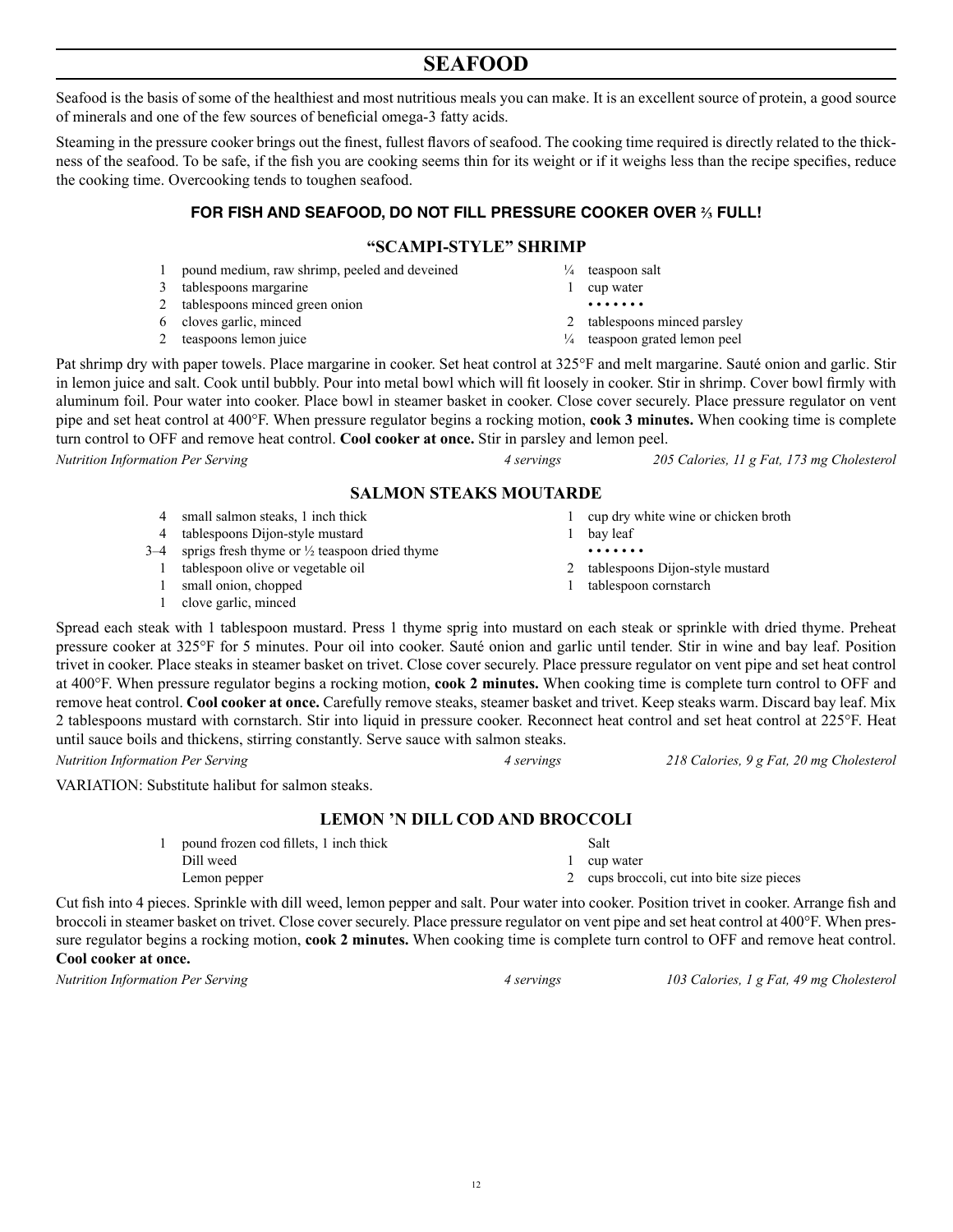13

**SHRIMP JAMBALAYA**

|  |  | cup long-grain white rice |  |  |
|--|--|---------------------------|--|--|
|--|--|---------------------------|--|--|

- $1\frac{1}{2}$  cups water 1 cup water
	- • • • •
- 1 can (14–15 ounces) stewed tomatoes
- $\frac{1}{2}$  cup chicken broth
- $\frac{1}{2}$  pound precooked ham, diced
- $\frac{1}{2}$  cup chopped onion
- $\frac{1}{2}$  cup chopped celery
- ½ cup chopped green pepper
- 2 cloves garlic, minced
- 1 bay leaf
- 1 teaspoon basil
- $\frac{1}{2}$  teaspoon thyme
- ½ teaspoon chili powder
- ¼ teaspoon black pepper
- $\frac{1}{4}$  teaspoon salt
- $\frac{1}{4}$  teaspoon hot sauce
	- • • • •
- 1 pound precooked shrimp, peeled and deveined

Combine rice and 1½ cups water in a metal bowl which will fit loosely in cooker. Cover bowl firmly with aluminum foil. Pour 1 cup water into cooker. Place bowl in steamer basket in cooker. Close cover securely. Place pressure regulator on vent pipe and set heat control at 400°F. When pressure regulator begins a rocking motion, **cook 5 minutes.** Allow pressure regulator to rock for 1 to 2 minutes at 400°F and then slowly turn the heat control down, stopping just at the point where the pilot light goes out. When cooking time is complete turn control to OFF and remove heat control. **Let pressure drop of its own accord.** Open cooker and set rice aside to steam. Remove steamer basket and water.

Add remaining ingredients, except shrimp, to cooker; stir well. Close cover securely. Place pressure regulator on vent pipe and set heat control at 400°F. When pressure regulator begins a rocking motion, **cook 3 minutes.** When cooking time is complete turn control to OFF and remove heat control. **Cool cooker at once.** Stir in shrimp. Reconnect heat control and set heat control at 225°F. Cook uncovered until shrimp is heated through, 2 to 3 minutes. Serve over rice.

# **MAR**

1 pound tuna steak, 1 inch thick  $\frac{1}{4}$  cup lemon juice 2 tablespoons olive oil 1 tablespoon soy sauce cloves garlic, minced 1 teaspoon ginger ½ teaspoon black pepper  $\frac{1}{2}$  cup water

Place tuna steaks in a shallow glass dish. Combine remaining ingredients, except water; pour over tuna. Marinate for 30 minutes, turning fish once. Remove tuna from marinade and place tuna in steamer basket. Pour marinade and water into cooker. Position trivet in cooker. Place tuna steaks in steamer basket on trivet. Place pressure regulator on vent pipe and set heat control at 400°F. When pressure regulator begins a rocking motion, **cook 2 minutes.** When cooking time is complete turn control to OFF and remove heat control. **Cool cooker at once.**

# **SEAFOOD TIMETABLE**

Pour **1 cup water** into cooker. Position trivet in cooker. Place seafood in steamer basket on trivet. Do not fill cooker over ⅔ full. Close cover securely. Place pressure regulator on vent pipe and set heat control at 400°F. When pressure regulator begins a rocking motion, **cook according to chart.** When cooking time is complete turn control to OFF and remove heat control. **Cool cooker at once.** 

# **FOR FISH AND SEAFOOD, DO NOT FILL PRESSURE COOKER OVER ⅔ FULL!**

| <b>SEAFOOD</b> (fresh or thawed) |                 |                  | <b>COOKING TIME</b> |
|----------------------------------|-----------------|------------------|---------------------|
| Crab Legs                        |                 |                  | $0$ to 1 minute     |
| Fish Fillets                     | 1 inch thick    |                  | 2 minutes           |
| Salmon Fillets                   | 1 inch thick    |                  | 2 minutes           |
| Scallops                         | Large           |                  | minute              |
| Shrimp                           | Medium to Large | $36$ to 40 count | $0$ to 1 minute     |
| Shrimp                           | Large           | 21 to $25$ count | minute              |
| Tuna Fillets                     | 1 inch thick    |                  | 2 minutes           |

| <i>Nutrition Information Per Serving</i> | 6 servings             | 252 Calories, 3 g Fat, 157 mg Cholesterol |  |  |
|------------------------------------------|------------------------|-------------------------------------------|--|--|
| <b>MARINATED TUNA</b>                    |                        |                                           |  |  |
| nound tuna steak 1 inch thick            | 2 cloves garlic minced |                                           |  |  |

*Nutrition Information Per Serving 4 servings 170 Calories, 6 g Fat, 52 mg Cholesterol*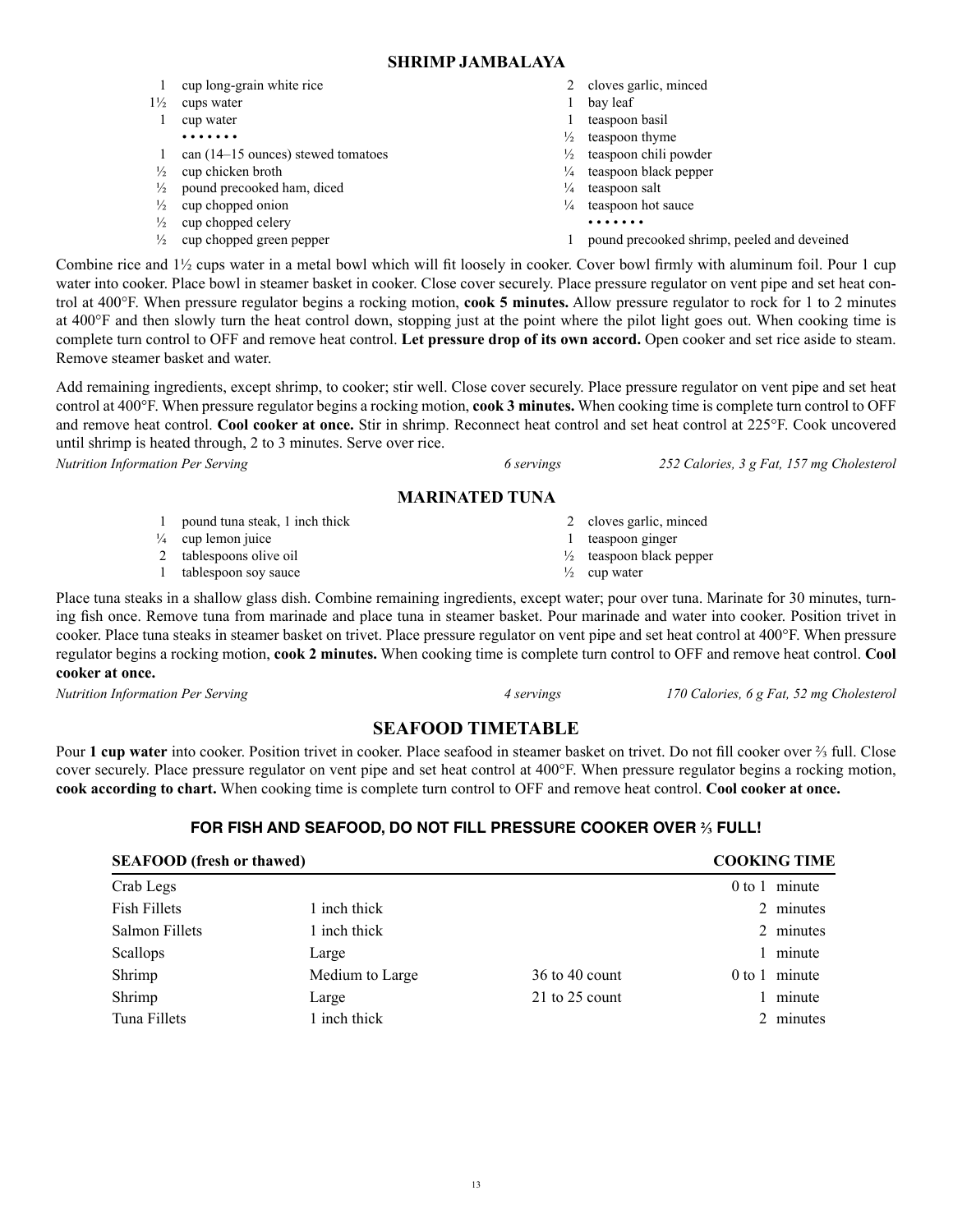# **POULTRY**

A host of great, light meals can evolve from chicken and other poultry when prepared in the pressure cooker. Be it a tender fillet with a delightful, light sauce or a savory casserole with a host of nutritious vegetables, you'll find the pressure cooker is perfect for preparing your favorites in a hurry.

Try the following recipes and enjoy tasty poultry in a variety of ways or prepare your own favorite poultry dishes. It's not necessary to brown poultry before pressure cooking, but you may do so if you like. Searing tends to seal in the natural juices, while cooking without browning lets the flavor of the various ingredients intermingle for some spectacular taste combinations. For crispier chicken, you may want to put the chicken under the broiler for a few minutes after pressure cooking.

# **FOR POULTRY, DO NOT FILL PRESSURE COOKER OVER ⅔ FULL! NO PORTION OF THE POULTRY SHOULD EXTEND ABOVE THE ⅔ FULL MARK (SEE PAGE 6).**

# **SOY CHICKEN**

- 4 boneless, skinless chicken breast halves
- $\frac{1}{2}$  cup water
- $\frac{1}{4}$  cup lite soy sauce
- $\frac{1}{2}$  cup sliced mushrooms

Place all ingredients in cooker. Close cover securely. Place pressure regulator on vent pipe and set heat control at 400°F. When pressure regulator begins a rocking motion, **cook 4 minutes.** Allow pressure regulator to rock for 1 to 2 minutes at 400°F and then slowly turn the heat control down, stopping just at the point where the pilot light goes out. When cooking time is complete turn control to OFF and remove heat control. **Let pressure drop of its own accord.**

# **CALIFORNIA CHICKEN**

- 2 tablespoons vegetable oil
- 6 boneless, skinless chicken breast halves
- 1 teaspoon rosemary
- 3 cloves garlic, peeled and sliced
- $\frac{1}{2}$  cup white wine

 $\frac{1}{4}$  cup sliced celery  $\frac{1}{4}$  cup sliced carrot

Preheat pressure cooker at 350°F for 5 minutes. Pour oil into cooker and brown chicken. Season chicken with rosemary. Cover chicken with garlic. Combine wine, broth and parsley; pour over chicken. Close cover securely. Place pressure regulator on vent pipe and set heat control at 400°F. When pressure regulator begins a rocking motion, **cook 4 minutes.** Allow pressure regulator to rock for 1 to 2 minutes at 400°F and then slowly turn the heat control down, stopping just at the point where the pilot light goes out. When cooking time is complete turn control to OFF and remove heat control. **Cool cooker at once.** Garnish chicken with lemon slices.

*Nutrition Information Per Serving 6 servings 191 Calories, 6 g Fat, 69 mg Cholesterol*

#### **CHICKEN BREASTS TARRAGON**

- 1 tablespoon vegetable oil 4 boneless, skinless chicken breast halves  $\frac{1}{2}$  cup white wine Worcestershire sauce  $\frac{1}{2}$  cup white wine  $\frac{1}{4}$  cup chopped onion 1 teaspoon tarragon 1 teaspoon salt ¼ teaspoon black pepper • • • • • • •  $\frac{1}{4}$  cup cold water
	- 1 tablespoon cornstarch
- Preheat pressure cooker at 350°F for 5 minutes. Pour oil into cooker and brown chicken. Add remaining ingredients except water and cornstarch. Close cover securely. Place pressure regulator on vent pipe and set heat control at 400°F. When pressure regulator begins a rocking motion, **cook 4 minutes.** Allow pressure regulator to rock for 1 to 2 minutes at 400°F and then slowly turn the heat control down, stopping just at the point where the pilot light goes out. When cooking time is complete turn control to OFF and remove heat control. **Cool cooker at once.** Remove chicken and keep warm. Combine water and cornstarch. Stir into sauce. Reconnect heat control and set heat control at 225°F. Heat until sauce thickens, stirring constantly.

*Nutrition Information Per Serving 4 servings 219 Calories, 5 g Fat, 69 mg Cholesterol*

*Nutrition Information Per Serving 4 servings 169 Calories, 2 g Fat, 69 mg Cholesterol*

 $\frac{1}{2}$  cup chicken broth  $\frac{1}{4}$  cup chopped parsley • • • • • • •

 $\frac{1}{2}$  onion, sliced  $\frac{1}{2}$  cup sliced celery 3 tablespoons brown sugar

 $\frac{1}{2}$  lemon, thinly sliced Salt and pepper to taste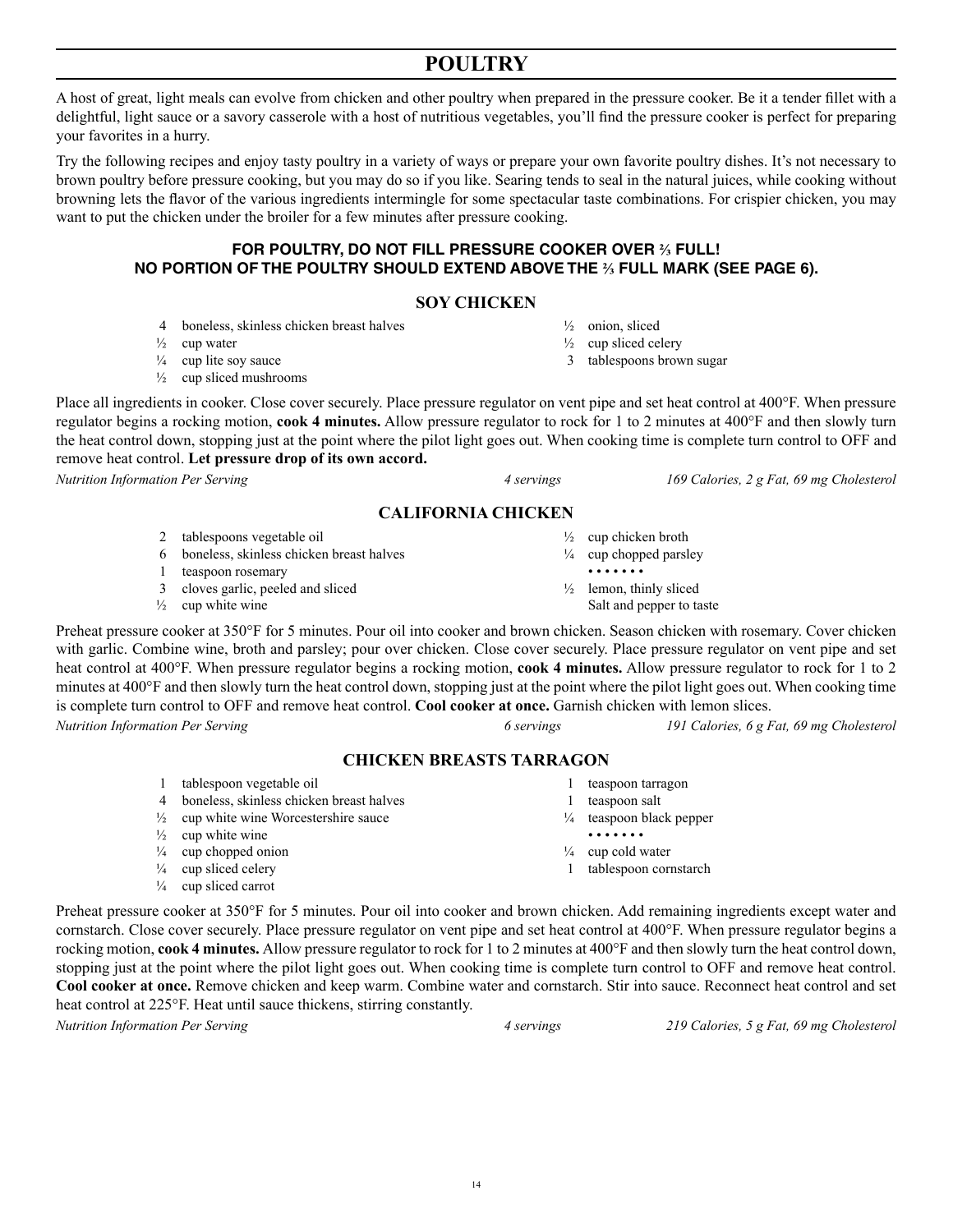# **SWEET 'N SOUR CHICKEN**

- 1 tablespoon vegetable oil
- 3 pound chicken, cut into serving pieces and skinned
- 1 can (8 ounces) pineapple chunks, undrained
- $\frac{1}{2}$  cup sliced celery
- 1 green or red pepper, cut into chunks
- $\frac{1}{4}$  cup brown sugar
- $\frac{1}{2}$  cup vinegar
- 2 tablespoons soy sauce
- 1 tablespoon catsup
- ½ teaspoon Worcestershire sauce
- $\frac{1}{4}$  teaspoon ground ginger
	- • • • •
- 2 tablespoons cold water
- 2 tablespoons cornstarch

Preheat pressure cooker at 350°F for 5 minutes. Pour oil into cooker and brown chicken. Combine remaining ingredients except water and cornstarch; pour over chicken. Close cover securely. Place pressure regulator on vent pipe and set heat control at 400°F. When pressure regulator begins a rocking motion, **cook 8 minutes.** Allow pressure regulator to rock for 1 to 2 minutes at 400°F and then slowly turn the heat control down, stopping just at the point where the pilot light goes out. When cooking time is complete turn control to OFF and remove heat control. **Cool cooker at once.** Remove chicken, pineapple and vegetables to a warm platter. Mix water and cornstarch. Stir into hot liquid. Reconnect heat control and set heat control at 225°F. Heat until sauce thickens, stirring constantly. Pour sauce over chicken, pineapple and vegetables. Serve with steamed rice, if desired, see page 25.

*Nutrition Information Per Serving 6 servings 333 Calories, 11 g Fat, 104 mg Cholesterol*

# **CHICKEN CACCIATORE**

- 3 pound chicken, cut into serving pieces 1 cup diced tomatoes  $\frac{1}{3}$  cup white wine 1½ cups sliced onions  $\frac{1}{2}$  cup chopped carrots  $\frac{1}{2}$  cup chopped celery 2 tablespoons minced parsley 1 teaspoon oregano 1 teaspoon salt ¼ teaspoon black pepper • • • • • • • 1 can (6 ounces) tomato paste
- 2 cloves garlic, minced

Place all ingredients except tomato paste in pressure cooker. Close cover securely. Place pressure regulator on vent pipe and set heat control at 400°F. When pressure regulator begins a rocking motion, **cook 8 minutes.** Allow pressure regulator to rock for 1 to 2 minutes at 400°F and then slowly turn the heat control down, stopping just at the point where the pilot light goes out. When cooking time is complete turn control to OFF and remove heat control. **Cool cooker at once.** Place chicken on warm platter. Stir tomato paste into sauce in cooker. Reconnect heat control and set heat control at 225°F. Simmer until thickened. Pour over chicken.

*Nutrition Information Per Serving 6 servings 291 Calories, 14 g Fat, 90 mg Cholesterol*

#### **HERBED CHICKEN**

 tablespoon vegetable oil cup chopped onion tablespoon chopped garlic pounds chicken thighs, skinned cup chicken broth tablespoon chopped parsley ½ cup chopped celery leaves teaspoon oregano teaspoon basil • • • • • • • can (4 ounces) sliced black olives tablespoons cold water 2 tablespoons flour Salt and pepper to taste

Preheat pressure cooker at 325°F for 5 minutes. Pour oil in pressure cooker. Sauté onion and garlic; remove. Brown chicken. Add onion, garlic, broth, parsley, celery leaves, oregano and basil. Close cover securely. Place pressure regulator on vent pipe and set heat control at 400°F. When pressure regulator begins a rocking motion, **cook 8 minutes.** Allow pressure regulator to rock for 1 to 2 minutes at 400°F and then slowly turn the heat control down, stopping just at the point where the pilot light goes out. When cooking time is complete turn control to OFF and remove heat control. **Cool cooker at once.** Remove chicken to a warm dish. Reconnect heat control and set heat control at 225°F. Add olives to liquid. Mix water with flour. Stir into hot broth. Heat until sauce thickens, stirring constantly. Pour sauce over chicken.

*Nutrition Information Per Serving 6 servings 250 Calories, 8 g Fat, 115 mg Cholesterol*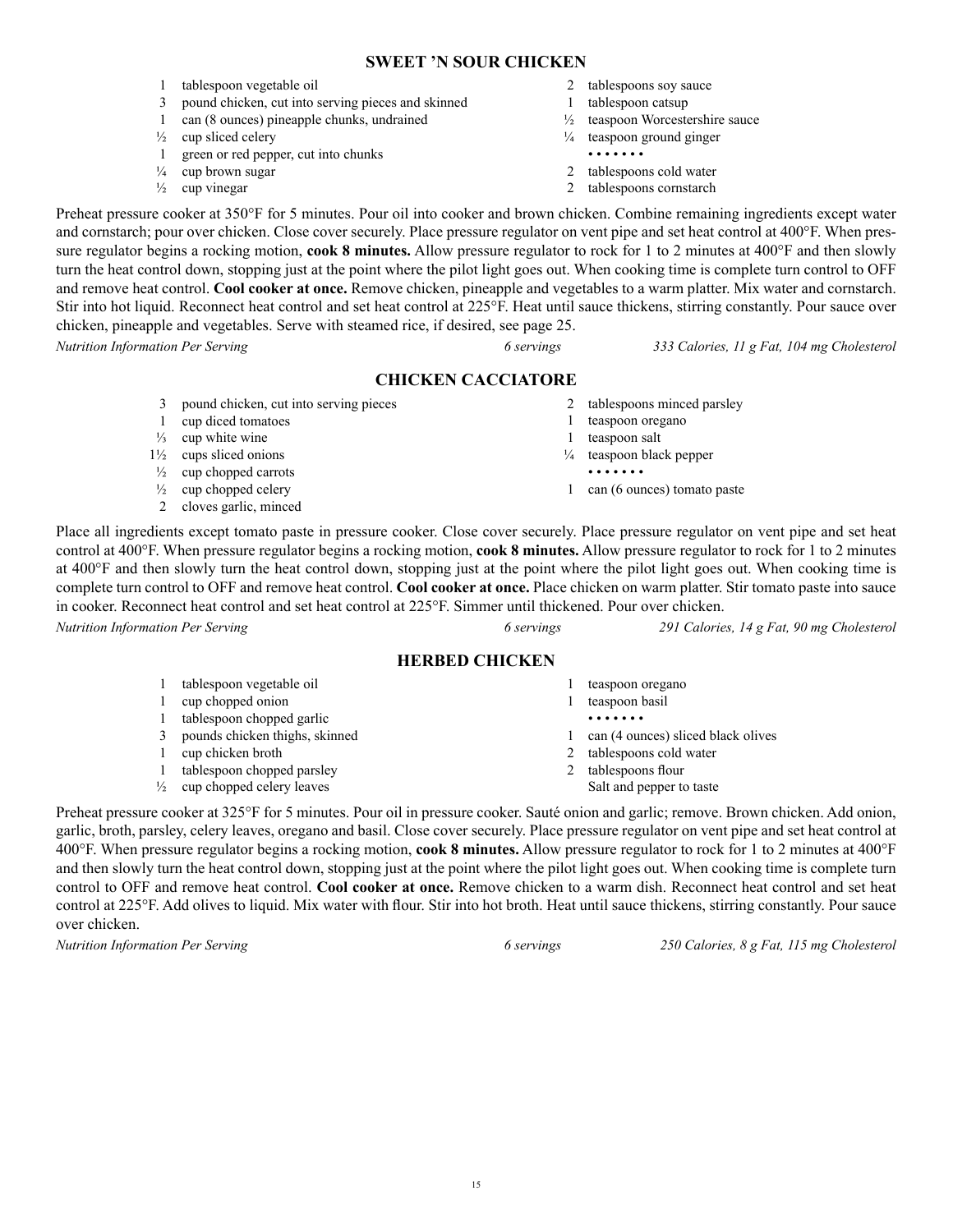# 16

# **BAYOU BOUNTY CHICKEN**

- 1½ pounds chicken pieces
	- 1 can (15 ounces) whole tomatoes, undrained, cut up
- $\frac{3}{4}$  cup chopped onion
- ⅓ cup chopped green pepper
- ⅓ cup chopped celery
- 2 cloves garlic, minced
- ½ tablespoon extra-spicy seasoning blend
	- • • • Hot cooked rice (see page 25)

Add all ingredients except rice to pressure cooker. Close cover securely. Place pressure regulator on vent pipe and set heat control at 400°F. When pressure regulator begins a rocking motion, **cook 8 minutes.** Allow pressure regulator to rock for 1 to 2 minutes at 400°F and then slowly turn the heat control down, stopping just at the point where the pilot light goes out. When cooking time is complete turn control to OFF and remove heat control. **Let pressure drop of its own accord.** Serve chicken and sauce over rice.

*Nutrition Information Per Serving 3 servings 394 Calories, 14 g Fat, 90 mg Cholesterol*

# **TURKEY BREAST**

- 1 tablespoon vegetable oil
- 3–4 pound turkey breast
- $1\frac{1}{2}$  cups water
	- 1 onion, chopped

Preheat pressure cooker at 350°F for 5 minutes. Pour oil into cooker and brown turkey on all sides. Add remaining ingredients. Close cover securely. Place pressure regulator on vent pipe and set heat control at 400°F. When pressure regulator begins a rocking motion, **cook 35 minutes.** Allow pressure regulator to rock for 1 to 2 minutes at 400°F and then slowly turn the heat control down, stopping just at the point where the pilot light goes out. When cooking time is complete turn control to OFF and remove heat control. **Let pressure drop of its own accord.** Thicken gravy, if desired.

# **CHICKEN AND DRESSING**

- 2½ cups cooked chicken, cut into bite size pieces
- 1 can  $(10\frac{1}{2})$  ounces) cream of chicken soup
- 1½ cups seasoned bread crumbs
- $\frac{1}{4}$  cup chopped celery

Place chicken in greased metal bowl which will fit loosely in the cooker. Cover chicken with chicken soup. Combine stuffing, celery and onion; moisten with bouillon cubes dissolved in water. Spread over chicken soup. Cover bowl firmly with aluminum foil. Pour 1½ cups water into cooker. Place bowl in steamer basket in cooker. Close cover securely. Place pressure regulator on vent pipe and set heat control at 400°F. When pressure regulator begins a rocking motion, **cook 5 minutes.** Allow pressure regulator to rock for 1 to 2 minutes at 400°F and then slowly turn the heat control down, stopping just at the point where the pilot light goes out. When cooking time is complete turn control to OFF and remove heat control. **Let pressure drop of its own accord.**

*Nutrition Information Per Serving 6 servings 317 Calories, 13 g Fat, 109 mg Cholesterol*

# **POULTRY TIMETABLE**

It is not necessary to brown poultry before pressure cooking, but you may do so if you like. After browning remove poultry from cooker and pour liquid into cooker. Position trivet in cooker. Place poultry in steamer basket on trivet<sup>+</sup>. **+ Omit trivet if meat extends above the ⅔ full mark.**

# **DO NOT FILL PRESSURE COOKER OVER ⅔ FULL! NO PORTION OF THE POULTRY SHOULD EXTEND ABOVE THE ⅔ FULL MARK (SEE PAGE 6).**

| <b>POULTRY</b>                              | <b>LIQUID NEEDED</b> | <b>COOKING TIME</b> |
|---------------------------------------------|----------------------|---------------------|
| Whole Chicken $(2\frac{1}{2})$ to 3 pounds) | l cup                | 13 to 15 minutes    |
| Chicken (cut into serving pieces)           | 1 cup                | 8 minutes           |
| Chicken Breast (boneless)                   | 1 cup                | 3 to 4 minutes*     |
| Turkey Breast (3 to 4 pounds)               | $1\frac{1}{2}$ cups  | 35 minutes          |
|                                             |                      |                     |

\*Cool cooker at once (see page 6).

 $\frac{1}{2}$  cup chopped celery

- $\frac{1}{2}$  teaspoon poultry seasoning Salt and pepper to taste
- 

*Nutrition Information Per Serving 6 to 8 servings 197 Calories, 8 g Fat, 76 mg Cholesterol*

- $\frac{1}{4}$  cup chopped onion
- 2 chicken bouillon cubes
- 2 cups hot water
- $1\frac{1}{2}$  cups water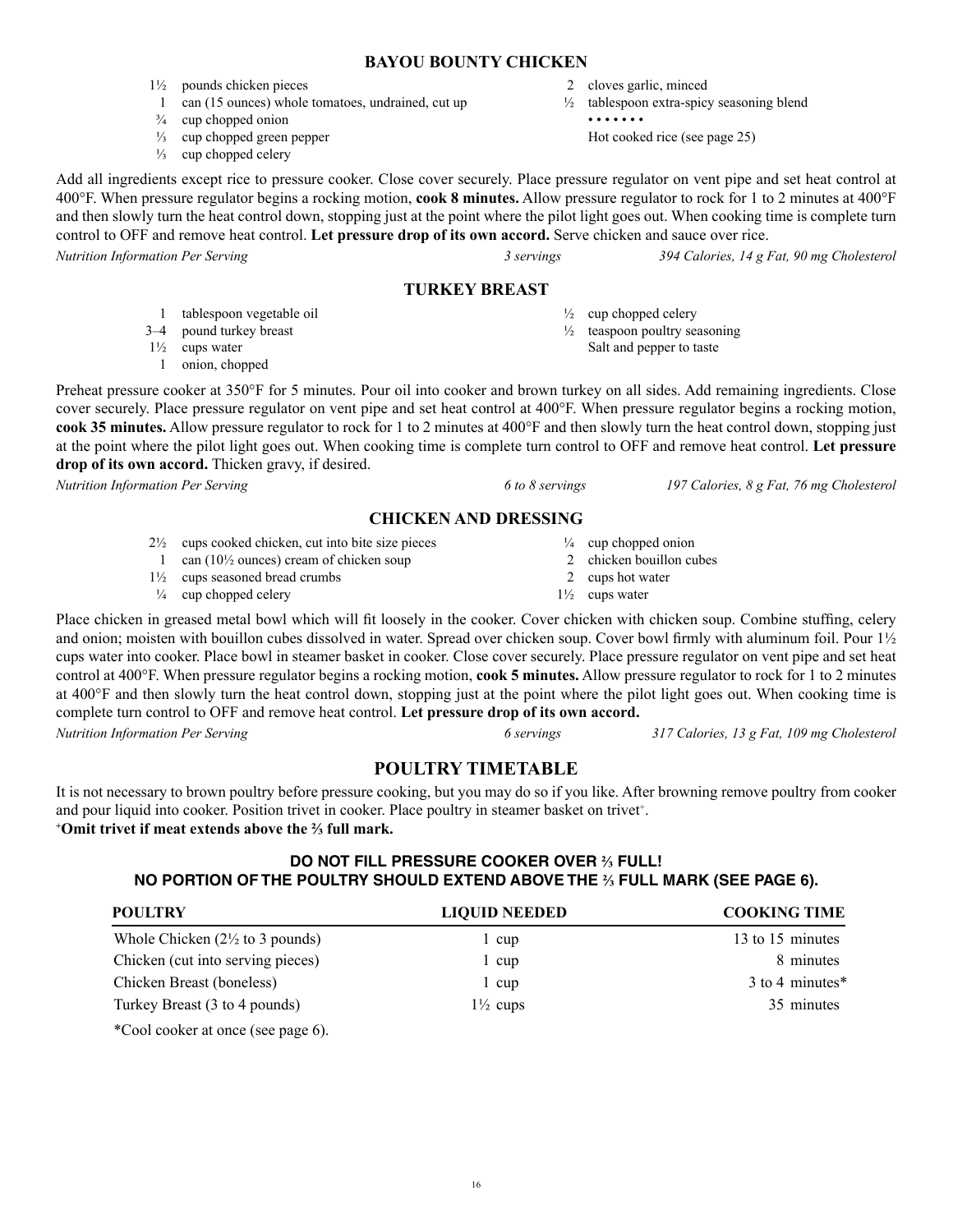# **MEATS**

When it comes to creating juicy, tender, flavorful meat dishes, the pressure cooker has no equal. Even budget cuts of meat that usually require slow, moist-heat cooking will turn out succulent and savory — in very little time in the pressure cooker.

An important step when preparing meat in the pressure cooker is to sear meat to a crispy brown on all sides to seal in natural juices. This can be done right in the pressure cooker. The following recipes were written for fresh or completely thawed meats. To cook frozen meats, thaw one half hour or more so that the surface of the meat will sear crispy brown. Then increase the cooking times given in the recipes. Frozen beef, veal and lamb should be cooked 25 minutes per pound. Frozen pork should be cooked 30 minutes per pound.

Cooking time will vary depending on the size and thickness of the cut, the distribution of fat and bone, the grade and cut of the meat and the degree of doneness desired.

After cooking, if gravy is desired, stir 1 to 2 tablespoons of flour or cornstarch into  $\frac{1}{4}$  cup cold water. Heat cooking liquid in pressure cooker and slowly pour in flour mixture, stirring to blend. Heat to boiling, stirring constantly for 1 minute or until thickened. Season with salt and pepper.

# **FOR MEAT, DO NOT FILL PRESSURE COOKER OVER ⅔ FULL! NO PORTION OF THE MEAT SHOULD EXTEND ABOVE THE ⅔ FULL MARK (SEE PAGE 6).**

#### **BEEF POT ROAST**

- 3 pounds beef pot roast
- 1 tablespoon vegetable oil
- 2 cups water

Preheat pressure cooker at 350°F for 5 minutes. Pour oil into cooker and brown roast well on all sides; remove roast. Pour water into cooker. Position trivet in cooker. Place roast in steamer basket on trivet<sup>+</sup>. Season roast with salt, pepper, onions and bay leaf. Close cover securely. Place pressure regulator on vent pipe and set heat control at 400°F. When pressure regulator begins a rocking motion, **cook 45 minutes.** Allow pressure regulator to rock for 1 to 2 minutes at 400°F and then slowly turn the heat control down, stopping just at the point where the pilot light goes out. When cooking time is complete turn control to OFF and remove heat control. **Let pressure drop of its own accord.** Thicken gravy, if desired. **+ Omit trivet if roast extends above the ⅔ mark.**

*Nutrition Information Per Serving 6 servings 297 Calories, 20 g Fat, 72 mg Cholesterol*

#### **SPAGHETTI MEAT SAUCE**

- 1 pound lean ground beef
- 1 can (14–15 ounces) diced tomatoes
- $\frac{1}{2}$  cup water
- 1 cup chopped onion
- $\frac{1}{2}$  cup chopped celery
- $\frac{1}{2}$  cup diced green pepper
- 1 clove garlic, minced
- 2 teaspoons sugar
- 1 teaspoon salt

Preheat pressure cooker at 350°F for 5 minutes. Brown beef. Stir in remaining ingredients except tomato paste. Close cover securely. Place pressure regulator on vent pipe and set heat control at 400°F. When pressure regulator begins a rocking motion, **cook 8 minutes.**  Allow pressure regulator to rock for 1 to 2 minutes at 400°F and then slowly turn the heat control down, stopping just at the point where the pilot light goes out. When cooking time is complete turn control to OFF and remove heat control. **Cool cooker at once.** Stir in tomato paste. Reconnect heat control and set heat control at 225°F. Simmer, uncovered, to desired thickness. Serve sauce over spaghetti. Sprinkle with Parmesan cheese, if desired.

*Nutrition Information Per Serving 6 servings 229 Calories, 12 g Fat, 51 mg Cholesterol*

1 teaspoon parsley flakes

Salt and pepper 1 small onion, chopped

1 bay leaf

- $\frac{1}{2}$  teaspoon oregano
- $\frac{1}{2}$  teaspoon basil
- $\frac{1}{4}$  teaspoon thyme
- ⅛ teaspoon red pepper 3 drops hot pepper sauce
	- • • • •
- 1 can (6 ounces) tomato paste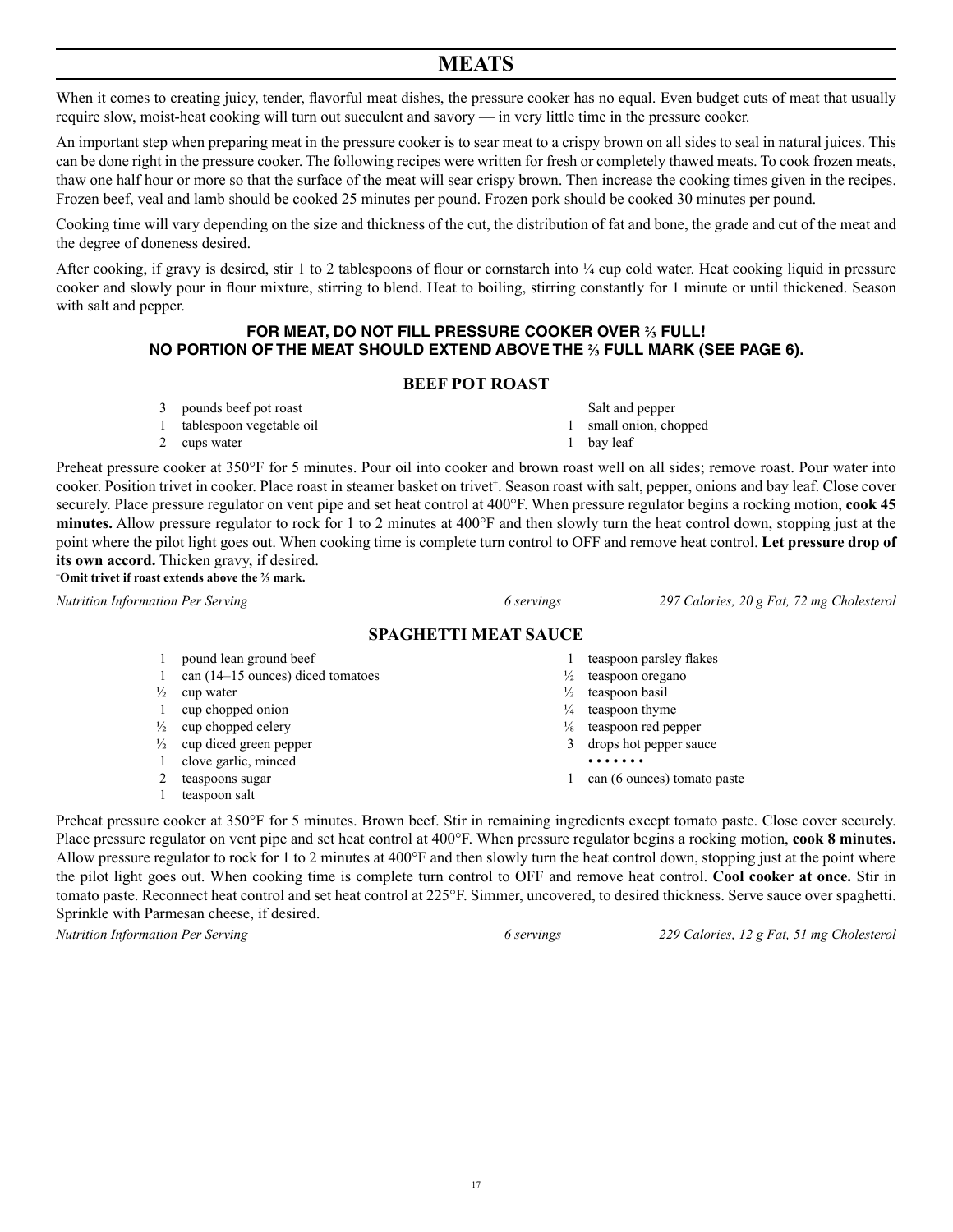- 1 pound lean beef, cut into 1-inch cubes
- 1 cup water
- 1 large onion, sliced
- • • • •
- 4 small potatoes, quartered
- 1 cup frozen green beans
- 1 cup sliced carrots
- 1 cup diced tomatoes
- 1 teaspoon salt
- ¼ teaspoon black pepper • • • • • • •
- ¼ cup cold water
- 1 tablespoon flour
- 

 $\frac{1}{4}$  cup sliced celery

¼ cup chopped green pepper 1 cup tomato sauce  $\frac{1}{2}$  cup water 1 tablespoon sugar  $\frac{1}{2}$  teaspoon dry mustard

Place beef, water and onion in cooker. Close cover securely. Place pressure regulator on vent pipe and set heat control at 400°F. When pressure regulator begins a rocking motion, **cook 8 minutes.** Allow pressure regulator to rock for 1 to 2 minutes at 400°F and then slowly turn the heat control down, stopping just at the point where the pilot light goes out. When cooking time is complete turn control to OFF and remove heat control. **Cool cooker at once.**

Add potatoes, green beans, carrots, tomatoes, salt and pepper to cooker. Close cover securely. Place pressure regulator on vent pipe and set heat control at 400°F. When pressure regulator begins a rocking motion, **cook 3 minutes.** When cooking time is complete turn control to OFF and remove heat control. **Cool cooker at once.** Reconnect heat control and set heat control at 225°F. Mix water and flour; stir into stew. Heat until stew thickens, stirring constantly.

*Nutrition Information Per Serving 4 servings 347 Calories, 7 g Fat, 73 mg Cholesterol*

# **PORCUPINE MEATBALLS**

- 1 pound lean ground beef
- ⅓ cup uncooked long-grain white rice

2 tablespoons tomato paste

- 1 teaspoon salt
- $\frac{1}{4}$  teaspoon pepper
- $\frac{1}{2}$  cup chopped onion

Combine ground beef, rice, tomato paste, salt and pepper; mix well. Form into 8 balls. Place meatballs in cooker. Add onion, celery and green pepper. Combine tomato sauce, water, sugar and mustard. Pour over meatballs. Close cover securely. Place pressure regulator on vent pipe and set heat control at 400°F. When pressure regulator begins a rocking motion, **cook 12 minutes.** Allow pressure regulator to rock for 1 to 2 minutes at 400°F and then slowly turn the heat control down, stopping just at the point where the pilot light goes out. When cooking time is complete turn control to OFF and remove heat control. **Cool cooker at once.**

*Nutrition Information Per Serving 4 servings 350 Calories, 17 g Fat, 77 mg Cholesterol*

# **BARBECUE SPARERIBS**

- 3 pounds spareribs, cut into serving pieces 1 cup water • • • • • • • 1 cup catsup  $\frac{1}{2}$  cup water  $\frac{1}{4}$  cup chopped onion  $\frac{1}{4}$  cup sugar 1 teaspoon salt 1 teaspoon chili powder 1 teaspoon celery seed
- $\frac{1}{2}$  cup vinegar
- Place ribs and water in cooker. Close cover securely. Place pressure regulator on vent pipe and set heat control at 400°F. When pressure regulator begins a rocking motion, **cook 5 minutes.** Allow pressure regulator to rock for 1 to 2 minutes at 400°F and then slowly turn the heat control down, stopping just at the point where the pilot light goes out. When cooking time is complete turn control to OFF and remove heat control. **Cool cooker at once.** Drain off liquid. Mix remaining ingredients; pour over ribs in cooker. Stir to coat ribs. Close cover securely. Place pressure regulator on vent pipe and set heat control at 400°F. When pressure regulator begins a rocking motion, **cook 10 minutes.** Allow pressure regulator to rock for 1 to 2 minutes at 400°F and then slowly turn the heat control down, stopping just at the point where the pilot light goes out. When cooking time is complete turn control to OFF and remove heat control. **Let pressure drop of its own accord.** Remove ribs. Reconnect heat control and set heat control at 225°F. Simmer sauce, uncovered, to desired thickness.

18

*Nutrition Information Per Serving 6 servings 427 Calories, 27 g Fat, 107 mg Cholesterol*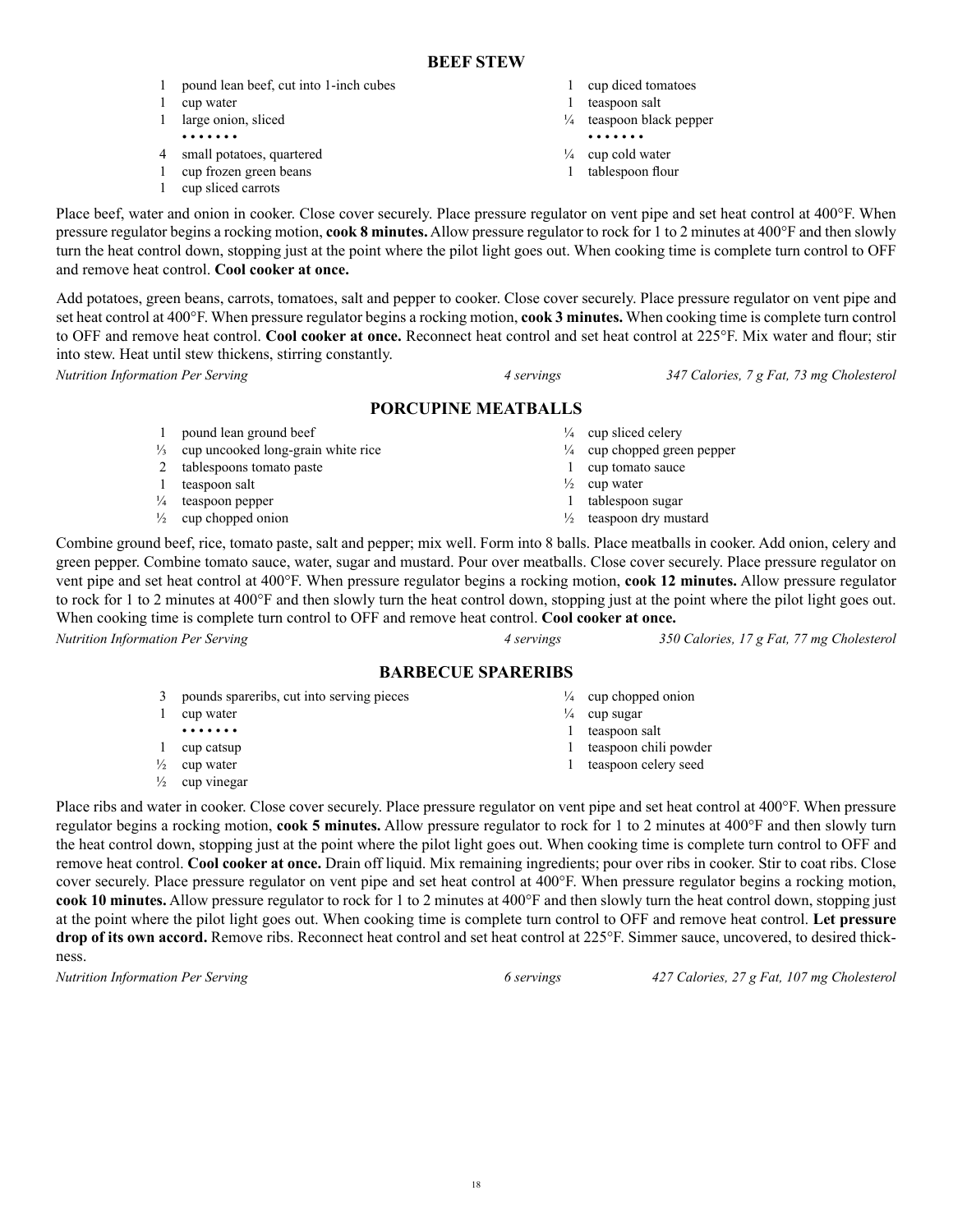# **STUFFED PORK CHOPS**

- 2 tablespoons vegetable oil
- 4 1 inch thick boneless pork chops, with deep pocket cut in each
- 1 cup chopped onion
- ¾ cup chopped celery
- $\frac{1}{2}$  cup corn

Preheat pressure cooker at 350°F for 5 minutes. Pour oil into cooker and brown pork chops. Remove from cooker. Sauté onions and celery in cooker. Stir in corn, bran flakes, 2 tablespoons water and sage; remove from cooker. Stuff pork chops with mixture. Pour 1½ cups water into cooker. Position trivet in cooker. Place pork chops in steamer basket on trivet. Close cover securely. Place pressure regulator on vent pipe and set heat control at 400°F. When pressure regulator begins a rocking motion, **cook 16 minutes.** Allow pressure regulator to rock for 1 to 2 minutes at 400°F and then slowly turn the heat control down, stopping just at the point where the pilot light goes out. When cooking time is complete turn control to OFF and remove heat control. **Cool cooker at once.** *Nutrition Information Per Serving 4 servings 430 Calories, 20 g Fat, 133 mg Cholesterol*

#### **APRICOT BARBECUE PORK ROAST**

- 3 pound boneless rolled pork roast
- $\frac{1}{2}$  cup catsup
- ½ cup teriyaki sauce
- ⅓ cup apricot preserves
- $\frac{1}{4}$  cup cider vinegar
- ¼ cup packed dark brown sugar
- 1 cup bran flakes, crushed
- 2 tablespoons water
- ½ teaspoon dried sage
- 1½ cups water
	- Salt and pepper to taste

- 1 teaspoon crushed red pepper
- 1 teaspoon dry mustard ¼ teaspoon black pepper
- 1 large onion, sliced
- 2 cups water

Place pork roast in a large plastic bag or glass dish. Combine catsup, teriyaki sauce, preserves, vinegar, brown sugar, red pepper, mustard and pepper. Mix thoroughly and pour over pork. Refrigerate overnight. Remove pork; reserve marinade. Preheat pressure cooker at 350°F for 5 minutes. Brown pork on all sides; remove.

Position trivet, half of sliced onion and water in cooker. Place pork roast in steamer basket on trivet and arrange remaining onion evenly on top of roast. Close cover securely. Place pressure regulator on vent pipe and set heat control at 400°F. When pressure regulator begins a rocking motion, **cook 60 minutes.** Allow pressure regulator to rock for 1 to 2 minutes at 400°F and then slowly turn the heat control down, stopping just at the point where the pilot light goes out. When cooking time is complete turn control to OFF and remove heat control. **Let pressure drop of its own accord.** Place reserved marinade in saucepan and simmer until thickened, stirring occasionally. Remove roast and onions from pressure cooker. Add onions to thickened marinade and serve with sliced pork. Onions may be puréed before adding to sauce and served with rice, if desired.

*Nutrition Information Per Serving 8 servings 332 Calories, 13 g Fat, 77 mg Cholesterol*

### **CORNED BEEF**

| 3 pounds corned beef | tablespoon garlic powder |
|----------------------|--------------------------|
| 2 cups water         | bay leaf                 |

Pour water into cooker. Rub garlic powder into all surfaces of corned beef. Position trivet in cooker. Place corned beef in steamer basket on trivet<sup>+</sup>. Add bay leaf. Close cover securely. Place pressure regulator on vent pipe and set heat control at 400°F. When pressure regulator begins a rocking motion, **cook 60 minutes.** Allow pressure regulator to rock for 1 to 2 minutes at 400°F and then slowly turn the heat control down, stopping just at the point where the pilot light goes out. When cooking time is complete turn control to OFF and remove heat control. **Let pressure drop of its own accord.**

Note: If seasoning packet is provided with corn beef, use packet and omit bay leaf. **+ Omit trivet if beef extends above the ⅔ mark.**

*Nutrition Information Per Serving 6 servings 295 Calories, 18 g Fat, 103 mg Cholesterol*

### **SWISS STEAK**

- 2 pounds round steak, 1 inch thick
- 1 can (8 ounces) tomato sauce
- $\frac{1}{2}$  cup water
- 1 cup chopped onion

Place all ingredients in cooker. Close cover securely. Place pressure regulator on vent pipe and set heat control at 400°F. When pressure regulator begins a rocking motion, **cook 18 minutes.** Allow pressure regulator to rock for 1 to 2 minutes at 400°F and then slowly turn the heat control down, stopping just at the point where the pilot light goes out. When cooking time is complete turn control to OFF and remove heat control. **Cool cooker at once.** Thicken sauce, if desired.

*Nutrition Information Per Serving 6 servings 251 Calories, 9 g Fat, 98 mg Cholesterol*



- $\frac{1}{2}$  cup chopped green pepper
- $\frac{1}{2}$  cup sliced celery
- $\frac{1}{2}$  teaspoon salt
- ¼ teaspoon pepper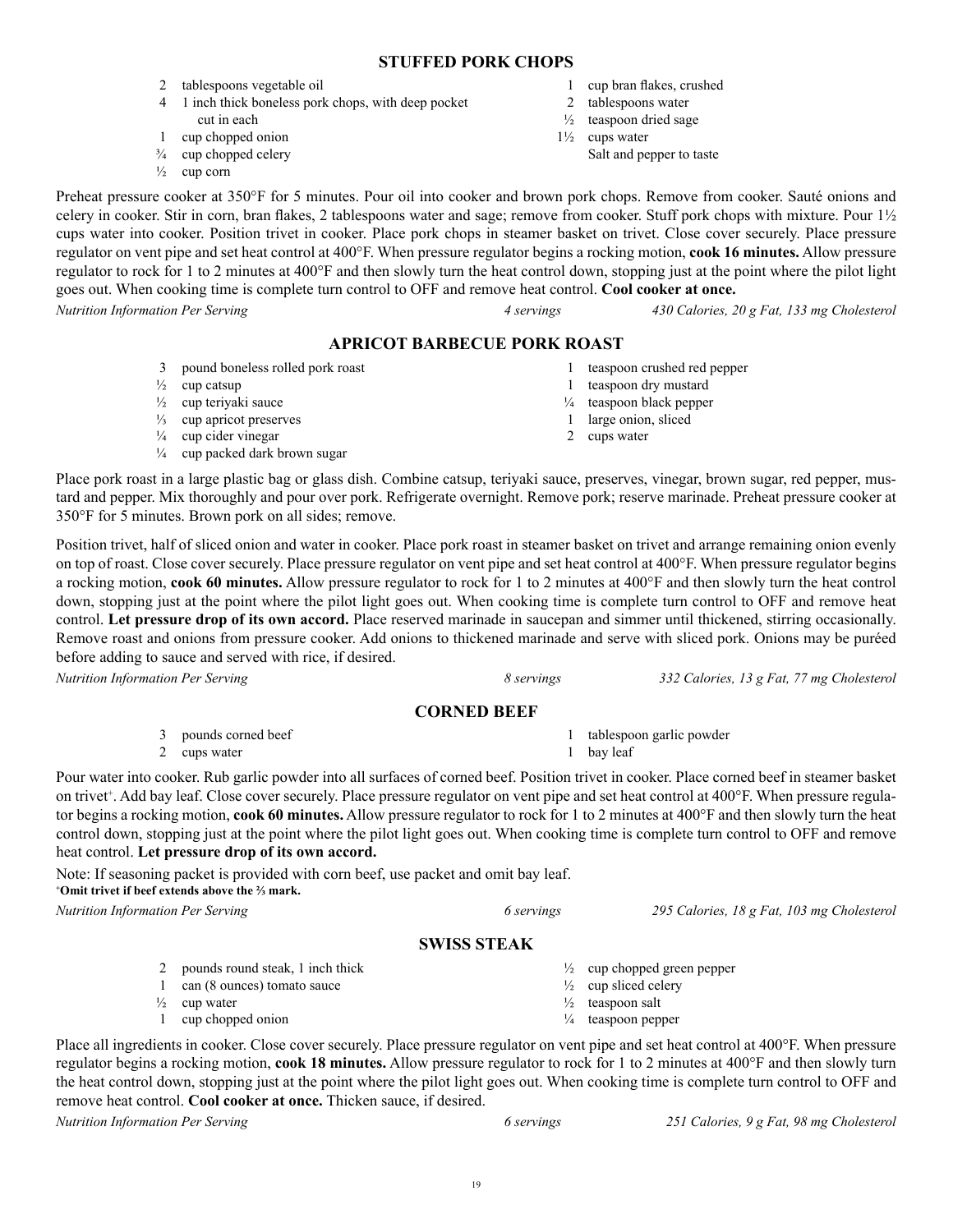#### **STUFFED FLANK STEAK**

1 tablespoon margarine  $\frac{1}{2}$  cup chopped onion  $\frac{1}{2}$  cup chopped celery 1 clove garlic, minced 6 tablespoons beef broth, divided 1 cup bread crumbs  $\frac{1}{2}$  teaspoon salt  $\frac{1}{4}$  teaspoon marjoram  $\frac{1}{4}$  teaspoon thyme ⅛ teaspoon black pepper 1 pound flank steak, cut into 2 equal pieces 1 cup diced tomatoes

Preheat pressure cooker at 325°F for 5 minutes. Add margarine to cooker. Sauté onion, celery and garlic. Mix in 2 tablespoons of the broth, bread crumbs, salt, marjoram, thyme and pepper. Spread stuffing mixture on one steak; top with remaining steak. Secure with toothpicks or metal skewers. Place steak in cooker; stir in remaining 4 tablespoons broth and tomatoes. Close cover securely. Place pressure regulator on vent pipe and set heat control at 400°F. When pressure regulator begins a rocking motion, **cook 18 minutes.** Allow pressure regulator to rock for 1 to 2 minutes at 400°F and then slowly turn the heat control down, stopping just at the point where the pilot light goes out. When cooking time is complete turn control to OFF and remove heat control. **Let pressure drop of its own accord.**  *Nutrition Information Per Serving 4 servings 237 Calories, 12 g Fat, 47 mg Cholesterol*

# **MEAT TIMETABLE**

Brown meat well and remove from cooker. Pour liquid into cooker. Position trivet in cooker. Place meat in steamer basket on trivet<sup>+</sup>. **+ Omit trivet if meat extends above the ⅔ full mark** 

# **DO NOT FILL PRESSURE COOKER OVER ⅔ FULL! NO PORTION OF THE MEAT SHOULD EXTEND ABOVE THE ⅔ FULL MARK (SEE PAGE 6).**

| <b>MEAT</b>               |                          | <b>LIQUID NEEDED</b> | <b>COOKING TIME</b> |
|---------------------------|--------------------------|----------------------|---------------------|
| <b>BEEF</b>               |                          |                      |                     |
| <b>Chuck Roast</b>        | 3 pounds                 | 2 cups               | 45-50 minutes       |
| Corned Beef               | 3 pounds                 | 2 cups               | 60 minutes          |
| Rolled Rib Roast          | 3 pounds                 | $1\frac{1}{2}$ cups  | 30-35 minutes       |
| Round Steak               | 1 inch thick             | $1 \text{ cup}$      | 18 minutes*         |
| <b>Round Steak</b>        | $\frac{1}{2}$ inch thick | $1 \text{ cup}$      | 10 minutes*         |
| <b>Short Ribs</b>         |                          | $1\frac{1}{2}$ cups  | 25 minutes          |
| <b>HAM</b>                |                          |                      |                     |
| Slice                     | 3 pounds                 | $1\frac{1}{2}$ cups  | 30-35 minutes       |
| Picnic                    | 3 pounds                 | $1\frac{1}{2}$ cups  | 30-35 minutes       |
| <b>LAMB</b>               |                          |                      |                     |
| Chops                     | 1 inch thick             | $1 \text{ cup}$      | 12 minutes*         |
| Chops                     | $\frac{1}{2}$ inch thick | $1 \text{ cup}$      | 5 minutes*          |
| Leg of Lamb               | 3 pounds                 | 2 cups               | 35-45 minutes       |
| <b>PORK</b>               |                          |                      |                     |
| Chops                     | 1 inch thick             | $1 \text{ cup}$      | 15 minutes*         |
| Chops                     | $\frac{1}{2}$ inch thick | $1 \text{ cup}$      | 8 minutes*          |
| <b>Butt Roast</b>         | 3 pounds                 | 2 cups               | 55 minutes          |
| <b>Fresh Picnic Roast</b> | 3 pounds                 | 2 cups               | 55 minutes          |
| <b>Steak</b>              | 1 inch thick             | $1 \quad \text{cup}$ | 12 minutes*         |
| <b>Steak</b>              | $\frac{1}{2}$ inch thick | $1 \text{ cup}$      | 5 minutes*          |
| <b>VEAL</b>               |                          |                      |                     |
| Chops                     | 1 inch thick             | $1 \text{ cup}$      | 12 minutes*         |
| Chops                     | $\frac{1}{2}$ inch thick | $1 \text{ cup}$      | 5 minutes*          |
| Roast                     | 3 pounds                 | 2 cups               | 45-50 minutes       |
| <b>Steak</b>              | 1 inch thick             | $1 \quad \text{cup}$ | 10 minutes*         |

\*Cool cooker at once (see page 6).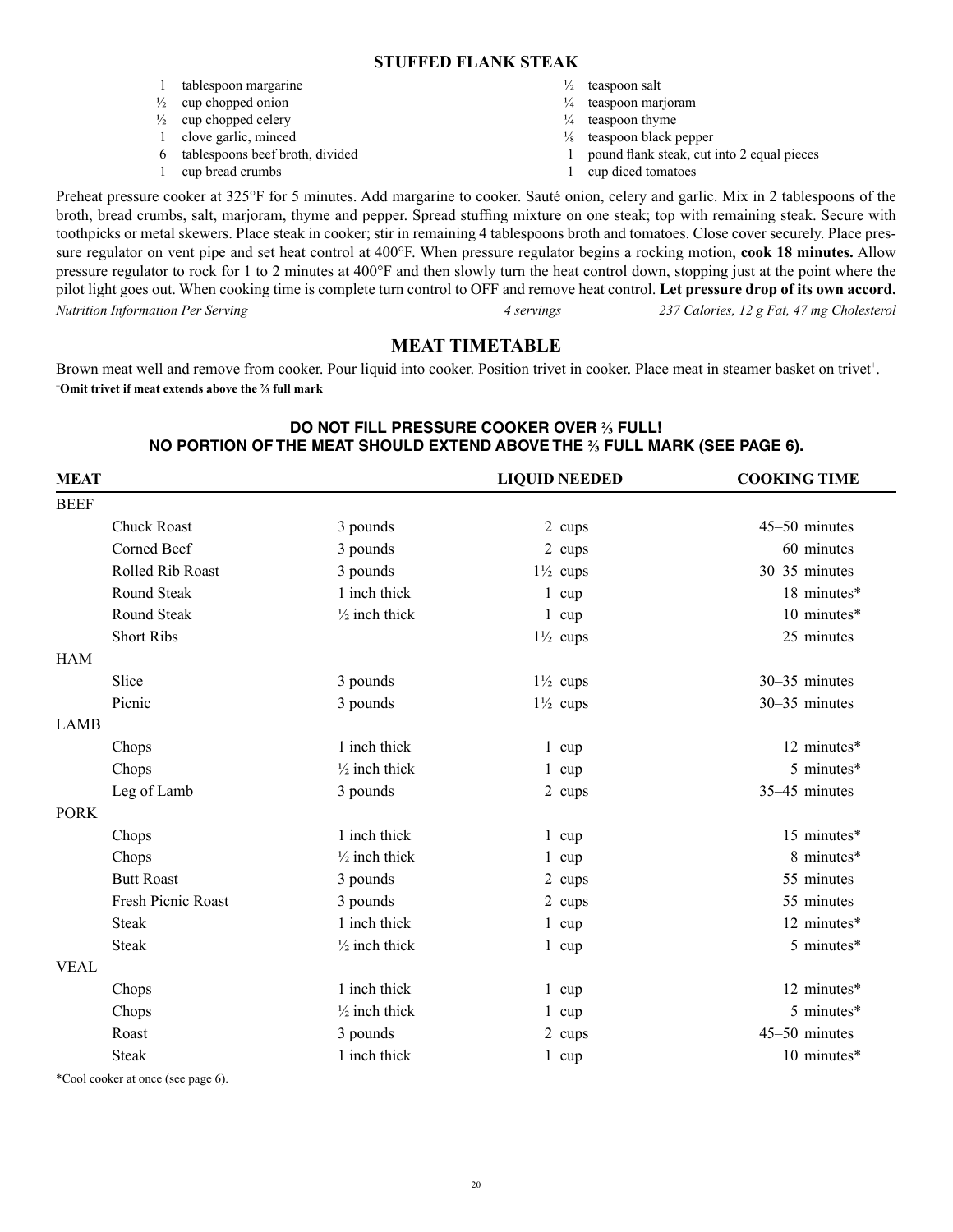# **VEGETABLES**

Vegetables have assumed new importance and prominence on the menu. Health-conscious cooks feature an abundance of vegetables on the family meal plan, while restaurants increasingly cater to a more "vegetable-conscious" clientele.

Pressure cooking is the preferred method for preparing vegetables. Because of the fast cooking time and super-heated steam, vegetables retain most of their natural color, texture, flavor and nutrients. Pressure cooking offers an additional health advantage; because so much more natural taste is retained, vegetables require much less salt and seasonings.

A garden variety of fresh or frozen vegetables can be cooked at the same time in the pressure cooker. By using the trivet and steamer basket to keep them out of the cooking liquid, each vegetable retains its own distinctive flavor and appearance. Just be sure that all vegetables cooked together require the same cooking time. It is important to accurately time the cooking period because vegetables cook very quickly in the pressure cooker. If you wish to blend the vegetable flavors, place them in the steamer basket and omit the trivet.

# **FOR FRESH AND FROZEN VEGETABLES, DO NOT FILL PRESSURE COOKER OVER ⅔ FULL!**

# **CABBAGE WITH APPLES**

- 8 cups shredded cabbage
- 1 small onion, thinly sliced
- 1 small tart apple, peeled, cored and chopped

Add all ingredients to cooker. Close cover securely. Place pressure regulator on vent pipe and set heat control at 400°F. When pressure regulator begins a rocking motion, **cook 4 minutes.** Allow pressure regulator to rock for 1 to 2 minutes at 400°F and then slowly turn the heat control down, stopping just at the point where the pilot light goes out. When cooking time is complete turn control to OFF and remove heat control. **Cool cooker at once.**

*Nutrition Information Per Serving 6 servings 50 Calories, 0 g Fat, 0 mg Cholesterol*

# **GLAZED ROOT VEGETABLES**

- 2 tablespoons margarine
- 2 medium turnips, peeled, cut into eighths
- 8 ounces baby carrots
- 2 medium parsnips, peeled, sliced  $\frac{1}{2}$  inch thick
- 1 cup chicken broth
- 2 tablespoons sugar

Preheat pressure cooker at 325°F for 5 minutes. Melt margarine in pressure cooker. Add turnip wedges and carrots and sauté for 3 minutes. Add parsnips, chicken broth, ginger and sugar. Close cover securely. Place pressure regulator on vent pipe and set heat control at 400°F. When pressure regulator begins a rocking motion, **cook 1 minute.** When cooking time is complete turn control to OFF and remove heat control. **Cool cooker at once.** Reconnect heat control and set heat control at 225°F. Combine water and cornstarch. Stir into sauce. Heat until sauce thickens, stirring constantly.

*Nutrition Information Per Serving 8 servings 77 Calories, 3 g Fat, 0 mg Cholesterol*

# **GARLIC MASHED POTATOES**

- 2 pounds russet potatoes, peeled and diced
- 4 large cloves garlic 1½ cups chicken broth

Place all ingredients except margarine, salt and pepper in cooker. Close cover securely. Place pressure regulator on vent pipe and set heat control at 400°F. When pressure regulator begins a rocking motion, **cook 5 minutes.** Allow pressure regulator to rock for 1 to 2 minutes at 400°F and then slowly turn the heat control down, stopping just at the point where the pilot light goes out. When cooking time is complete turn control to OFF and remove heat control. **Cool cooker at once.** Allow potatoes, garlic and broth to remain in cooker. Mash potatoes using a potato masher or hand mixer until desired consistency is reached. Add margarine.

*Nutrition Information Per Serving 6 servings 127 Calories, 4 g Fat, 0 mg Cholesterol*

# **MAPLE GLAZED SWEET POTATOES**

- 3 sweet potatoes, peeled, cut into 1- to  $\frac{1}{2}$  cup water 1 tablespoon melted margarine
- 1½-inch chunks  $\frac{3}{4}$  cup maple flavored syrup

Place sweet potatoes in pressure cooker. Combine remaining ingredients and pour over potatoes. Close cover securely. Place pressure regulator on vent pipe and set heat control at 400°F. When pressure regulator begins a rocking motion, **cook 5 minutes.** Allow pressure regulator to rock for 1 to 2 minutes at 400°F and then slowly turn the heat control down, stopping just at the point where the pilot light goes out. When cooking time is complete turn control to OFF and remove heat control. **Cool cooker at once.**

2 tablespoons frozen apple juice concentrate, thawed Salt and pepper to taste

 $\frac{1}{2}$  cup chicken broth

- 
- teaspoons ground ginger
- $\frac{1}{4}$  cup cold water, optional

• • • • • • •

1 tablespoon cornstarch, optional Salt and pepper to taste

*Nutrition Information Per Serving 6 servings 125 Calories, 2 g Fat, 0 mg Cholesterol*

 • • • • • • • 1 tablespoon margarine Salt and pepper to taste

 $\frac{1}{2}$  teaspoon salt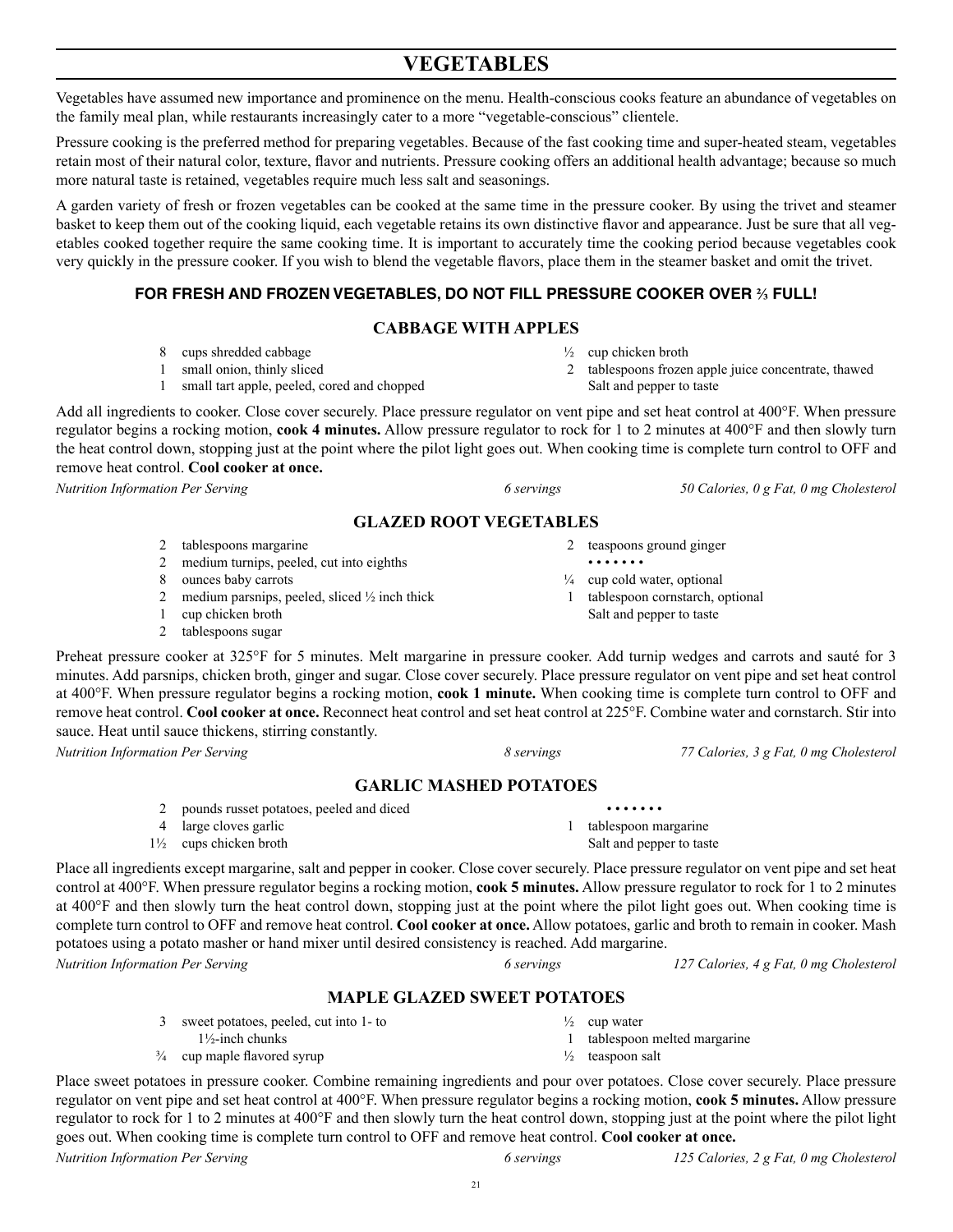#### **ARTICHOKES 'N SAUCE**

- 1 cup water
- 1 tablespoon vegetable oil

Pour water and oil into cooker. Position trivet in cooker. Place artichokes in steamer basket on trivet. Close cover securely. Place pressure regulator on vent pipe and set heat control at 400°F. When pressure regulator begins a rocking motion, **cook 10 minutes.** Allow pressure regulator to rock for 1 to 2 minutes at 400°F and then slowly turn the heat control down, stopping just at the point where the pilot light goes out. When cooking time is complete turn control to OFF and remove heat control. **Cool cooker at once.** Serve with your choice of the following sauces.

3 artichokes

*Nutrition Information Per Serving 3 servings 60 Calories, 0 g Fat, 0 mg Cholesterol*

**GARLIC SAUCE** — Combine ¼ cup melted margarine and 2 cloves minced garlic. Serve warm. **HERB YOGURT** — Combine 1 cup plain yogurt, ¼ cup finely chopped carrots, ½ teaspoon dill weed and ¼ teaspoon salt. Serve chilled. **ITALIAN SAUCE** — Combine  $\frac{1}{2}$  cup mayonnaise and  $\frac{1}{4}$  cup Italian style salad dressing. Serve chilled.

# **FRESH AND FROZEN VEGETABLE TIMETABLE**

When using the vegetable timetables below and on page 23, cook the vegetables the minimum amount of time indicated if you prefer your vegetables crisp. If you prefer your vegetables soft, cook them the maximum amount of time indicated.

# **TO PREVENT OVER-COOKING, COOL COOKER AT ONCE AFTER COOKING VEGETABLES, EXCEPT WHEN NOTED.**

If the timetable says to cook 0 minutes, this means to cook food until the pressure regulator begins to rock, then cool cooker at once.

Quantity of vegetables does not change pressure cooking times. More mature vegetables may require longer pressure cooking times than given in chart.

For fresh and frozen vegetables, pour liquid into cooker. Position trivet in cooker. Place vegetables in steamer basket on trivet.

# **FOR FRESH AND FROZEN VEGETABLES, DO NOT FILL PRESSURE COOKER OVER ⅔ FULL!**

| <b>VEGETABLE</b>        | <b>SIZE</b>                                  | <b>LIQUID NEEDED</b> | <b>COOKING TIME</b> |
|-------------------------|----------------------------------------------|----------------------|---------------------|
| Artichoke               | Whole, 6 to 8 ounces                         | $1 \quad \text{cup}$ | 10 minutes          |
| Asparagus               | Stems cut into 1-inch pieces                 | $1 \text{ cup}$      | $0-1$ minutes       |
| Beans (green, wax)      | Whole or sliced                              | $1 \text{ cup}$      | $1-3$ minutes       |
| <b>Beets</b>            | Whole, 2½-inch diameter                      | $1\frac{1}{2}$ cups  | $15-16$ minutes     |
| <b>Broccoli</b>         | Flowerets                                    | $1 \quad \text{cup}$ | $0-2$ minutes       |
| <b>Brussels Sprouts</b> | Small, 1-inch diameter                       | $1$ cup              | $1-3$ minutes       |
| Cabbage (red, green)    | Wedges, 2 inches thick                       | $1 \text{ cup}$      | $3-5$ minutes       |
|                         | Thinly sliced                                | $1 \text{ cup}$      | 2-3 minutes         |
| Carrots                 | Baby cut                                     | $1 \text{ cup}$      | 3–5 minutes         |
|                         | $\frac{1}{2}$ -inch slices                   | $1 \text{ cup}$      | 3-5 minutes         |
| Cauliflower             | Flowerets                                    | $1 \text{ cup}$      | $0-2$ minutes       |
| Collards*               | Leaves coarsely chopped, stems thinly sliced | $1 \text{ cup}$      | 3–4 minutes         |
| Corn-on-the-cob         | Whole, 21/2-inch diameter                    | $1 \quad \text{cup}$ | 3 minutes           |
| Eggplant                | Cubed, 1 to $1\frac{1}{2}$ inches thick      | $1 \text{ cup}$      | 2-3 minutes         |
|                         | Sliced, $\frac{1}{2}$ inch thick             | $1 \text{ cup}$      | 2 minutes           |
| Kale                    | Leaves coarsely chopped, stems thinly sliced | $1 \text{ cup}$      | $1-2$ minutes       |
| Parsnips                | Sliced, $\frac{1}{2}$ inch thick             | $1 \text{ cup}$      | $0-2$ minutes       |
| Peas                    | Shelled                                      | $1 \text{ cup}$      | $0-2$ minutes       |
| Peppers                 | Whole                                        | $1 \text{ cup}$      | $0-3$ minutes       |
| Potatoes, sweet         | Sliced, 1 to $1\frac{1}{2}$ inches thick     | $1 \text{ cup}$      | 6-8 minutes         |
|                         | Sliced, $\frac{1}{2}$ inch thick             | $1 \text{ cup}$      | 4–5 minutes         |
| Potatoes, white         | Whole, $2\frac{1}{2}$ -inch diameter         | $1\frac{1}{2}$ cups  | 15 minutes          |
|                         | Whole, $1\frac{1}{2}$ -inch diameter         | $1 \text{ cup}$      | 10 minutes          |
|                         | Sliced, 3/4 inch thick                       | $1 \quad \text{cup}$ | 5 minutes           |
|                         | Sliced, $\frac{1}{2}$ inch thick             | $1 \text{ cup}$      | 3 minutes           |

**FRESH VEGETABLE TIMETABLE**

**\* Do not use basket; place in cooking liquid.**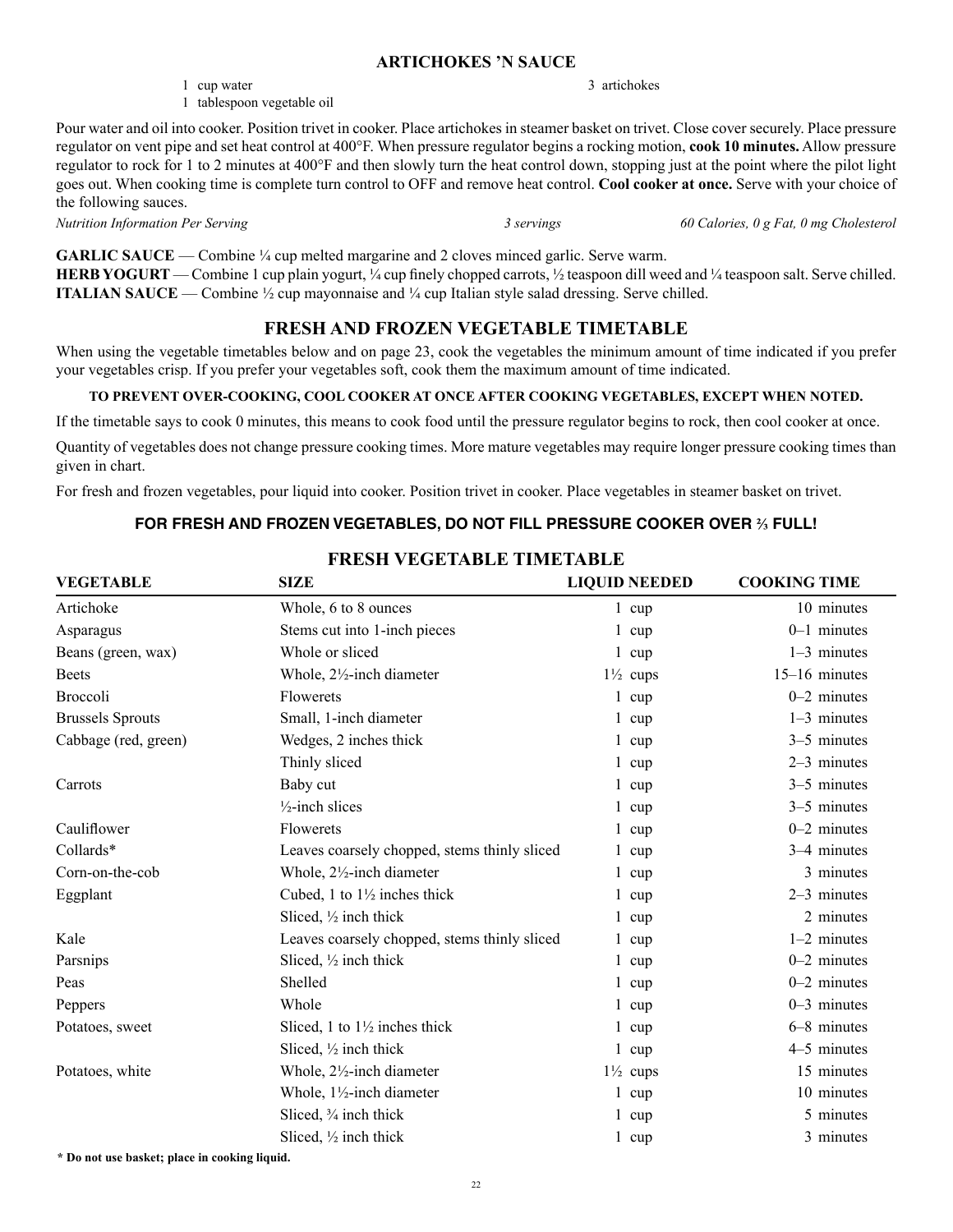|                                        | <b>FRESH VEGETABLE TIMETABLE (continued)</b>      |                     |               |
|----------------------------------------|---------------------------------------------------|---------------------|---------------|
| <b>VEGETABLE</b>                       | <b>LIQUID NEEDED</b>                              | <b>COOKING TIME</b> |               |
| Rutabaga                               | Cubed or sliced, 1 inch thick                     | cup                 | 3 minutes     |
| Spinach                                | Whole leaves                                      | l cup               | 0 minutes     |
| Squash, winter (acorn)+                | <b>Ouartered</b>                                  | cup                 | 12 minutes    |
| Squash, winter (spaghetti)+            | Halved                                            | $1 \text{ cup}$     | 12 minutes    |
| Squash (yellow, zucchini)              | Sliced, 1 inch thick                              | $1 \text{ cup}$     | 1 minutes     |
|                                        | Sliced, $\frac{1}{4}$ to $\frac{1}{2}$ inch thick | $1 \text{ cup}$     | $0-1$ minutes |
| Swiss chard                            | Whole leaves                                      | $1 \text{ cup}$     | $0-1$ minutes |
| Turnips                                | Sliced or cubed, $\frac{3}{4}$ inch thick         | 1 cup               | 3–5 minutes   |
| + Let pressure drop of its own accord. |                                                   |                     |               |

| <b>FROZEN VEGETABLE TIMETABLE</b>                        |                          |                 |               |  |
|----------------------------------------------------------|--------------------------|-----------------|---------------|--|
| <b>COOKING TIME</b><br>VEGETABLE<br><b>LIQUID NEEDED</b> |                          |                 |               |  |
| Asparagus                                                | cut, spears              | 1 cup           | 2 minutes     |  |
| Beans                                                    | green, wax, french style | 1 cup           | $1-2$ minutes |  |
| Broccoli                                                 |                          | 1 cup           | $1-2$ minutes |  |
| <b>Brussels Sprouts</b>                                  |                          | 1 cup           | $2-3$ minutes |  |
| Cauliflower                                              |                          | $1 \text{ cup}$ | $1-2$ minutes |  |
| Corn, cut                                                |                          | 1 cup           | $1-2$ minutes |  |
| Corn-on-the-cob                                          |                          | $1 \text{ cup}$ | $2-3$ minutes |  |
| Lima Beans                                               |                          | $1 \text{ cup}$ | $1-2$ minutes |  |
| Mixed Vegetables                                         |                          | $1 \text{ cup}$ | $1-2$ minutes |  |
| Peas                                                     |                          | 1 cup           | $1-2$ minutes |  |
| Peas and Carrots                                         |                          | 1 cup           | $1-2$ minutes |  |

# **DRY BEANS AND PEAS**

Spinach 2–4 minutes and 2-4 minutes and 2-4 minutes and 2-4 minutes and 2-4 minutes and 2-4 minutes and 2-4 minutes and 2-4 minutes and 2-4 minutes and 2-4 minutes and 2-4 minutes and 2-4 minutes and 2-4 minutes and 2-4 mi

The pressure cooker is ideal for preparing dry beans and peas quickly. However, dry beans and peas have a tendency to froth and foam during cooking, which could cause the vent pipe to become blocked. **Therefore, it is necessary to use the following cautions when pressure cooking dry beans and peas:**

- (1) **Never fill** the cooker over the  $\frac{1}{2}$  full line (this includes beans, ingredients and water).
- (2) Add 1 tablespoon vegetable oil for cooking.
- (3) Allow pressure to **drop of its own accord.**

**SOAKING BEANS AND PEAS** — Soaking is strongly recommended for all beans and peas, except lentils and black-eyed peas, for even cooking and to remove water-soluble, gas-producing starches. Soaking can be done using the traditional or the quick-soak method.

**Traditional Method:** Clean and rinse beans; cover with three times as much water as beans. Soak 4 to 8 hours. Drain.

**Quick Method:** Clean and rinse beans; cover with three times as much water as beans. With heat control set at 250°F, bring beans to a boil and boil for 2 minutes. Turn control to OFF and remove heat control. Cover and let stand for 1 to 2 hours. Drain.

**COOKING BEANS AND PEAS** — After soaking, rinse beans and remove any loose skins. Place beans in pressure cooker. Add fresh water to just cover the beans and add 1 tablespoon vegetable oil. Close cover securely. Place pressure regulator on vent pipe and set heat control at 400°F. Cook according to the times in the timetable on page 24. For more firm beans for salads and side dishes and when cooking less than 2 cups of beans or peas, use the shorter time. For soups and stews, use the longer time. After cooking is complete, allow pressure to drop of its own accord.

# **FOR DRY BEANS AND PEAS, DO NOT FILL PRESSURE COOKER OVER ½ FULL!**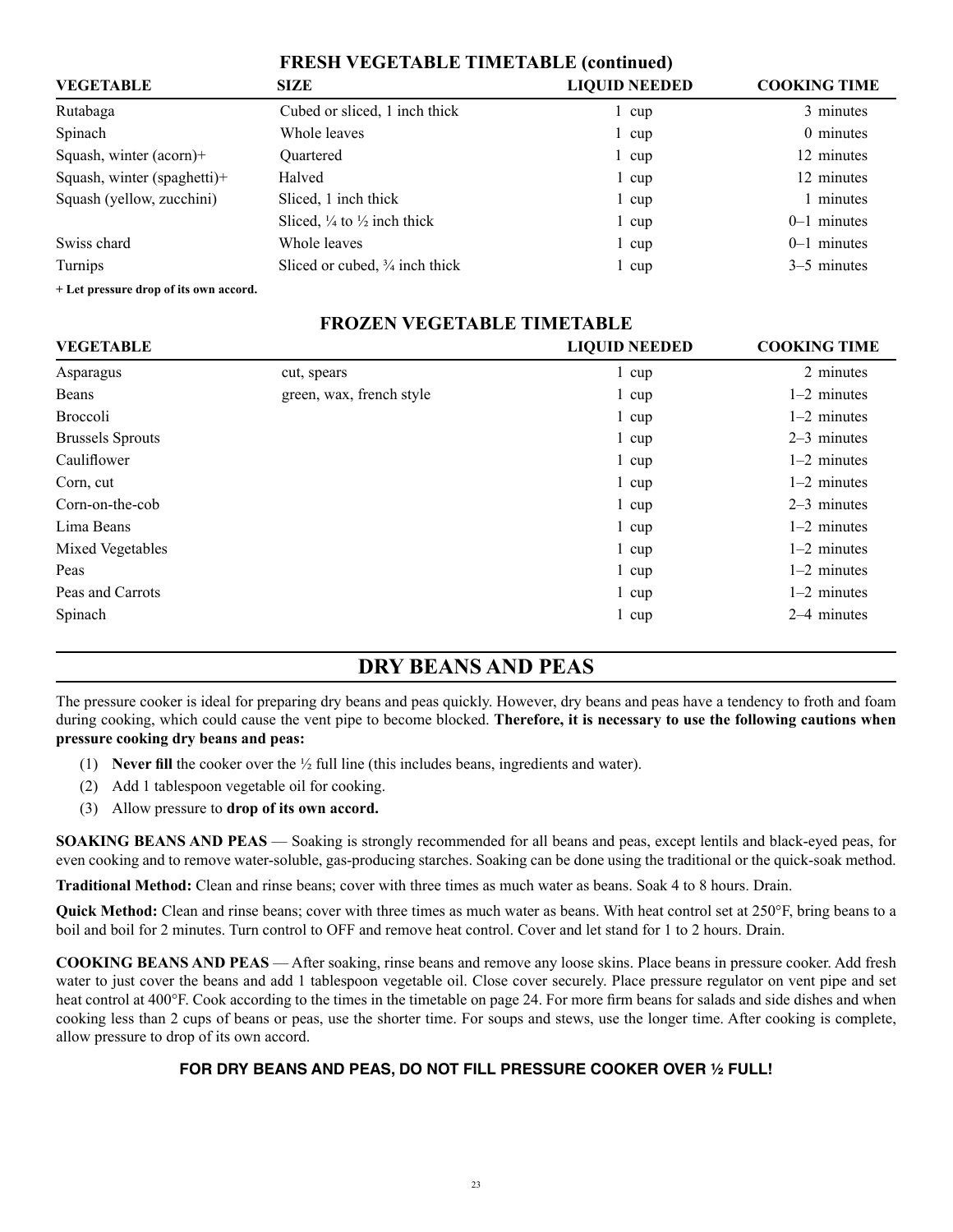# **DRY BEANS AND PEAS TIMETABLE**

Soak beans and peas, except lentils and black-eyed peas, according to information on page 23. **Add 1 tablespoon vegetable oil to cooking liquid. DO NOT COOK SPLIT PEAS.** 

# **FOR DRY BEANS AND PEAS, DO NOT FILL PRESSURE COOKER OVER ½ FULL!**

| <b>BEANS AND PEAS</b>  | <b>COOKING TIME</b> | <b>BEANS AND PEAS</b>      | <b>COOKING TIME</b> |
|------------------------|---------------------|----------------------------|---------------------|
| Adzuki                 | $1-3$ minutes       | Lima beans (large)+        | minutes<br>$0 - 1$  |
| Anasazi                | $1-3$ minutes       | Lima beans (baby)+         | $1-3$ minutes       |
| <b>Black beans</b>     | $2-4$ minutes       | Navy beans (pea)           | minutes<br>$1 - 3$  |
| Black-eyed peas        | $2-4$ minutes*      | Peas (whole yellow, green) | minutes<br>$6 - 9$  |
| Chickpeas (garbanzo)+  | minutes<br>$7 - 10$ | Pinto beans                | 3–6 minutes         |
| Great Northern beans   | $2-5$ minutes       | Red beans                  | 3–6 minutes         |
| Kidney beans           | minutes<br>$1 - 3$  | Soy beans (beige)          | minutes<br>$8 - 11$ |
| Lentils (brown, green) | $3-5$ minutes*      |                            |                     |

**\*Cooking time is for unsoaked beans**

**+Add ½ to 1 teaspoon salt to soaking and cooking water to keep bean skins intact.**

#### **LENTIL CURRY**

| tablespoon vegetable oil           | $\frac{1}{2}$ tablespoon curry powder |
|------------------------------------|---------------------------------------|
| $\frac{3}{4}$ cup chopped onion    | $\frac{1}{2}$ teaspoon ground ginger  |
| cups water                         | .                                     |
| cup lentils                        | $\frac{1}{2}$ teaspoon salt           |
| $\frac{1}{2}$ tablespoon coriander |                                       |

Preheat pressure cooker at 325°F for 5 minutes. Pour oil into cooker and sauté onions. Add water, lentils, coriander, curry powder and ginger. Close cover securely. Place pressure regulator on vent pipe and set heat control at 400°F. When pressure regulator begins a rocking motion, **cook 3 minutes.** When cooking time is complete turn control to OFF and remove heat control. **Let pressure drop of its own accord.** Stir in salt.

*Nutrition Information Per Serving 4 servings 190 Calories, 2 g Fat, 0 mg Cholesterol*

# **BAKED BEANS**

|              | 2 cups navy beans                 | $\frac{1}{3}$ cup brown sugar       |
|--------------|-----------------------------------|-------------------------------------|
| 3            | cups water                        | $\frac{1}{2}$ teaspoon dry mustard  |
|              | $\frac{1}{4}$ cup catsup          | $\frac{1}{4}$ teaspoon black pepper |
|              | $\frac{1}{4}$ cup molasses        | .                                   |
| $\mathbf{1}$ | 8-ounce slice uncooked ham, diced | Salt to taste                       |
|              | medium onion, minced              |                                     |

Soak beans according to instructions on page 23. Add drained navy beans and remaining ingredients except salt to cooker. Close cover securely. Place pressure regulator on vent pipe and set heat control at 400°F. When pressure regulator begins a rocking motion, **cook 35 minutes.** Allow pressure regulator to rock for 1 to 2 minutes at 400°F and then slowly turn the heat control down, stopping just at the point where the pilot light goes out. When cooking time is complete turn control to OFF and remove heat control. **Let pressure drop of its own accord.**

*Nutrition Information Per Serving 6 servings 264 Calories, 4 g Fat, 5 mg Cholesterol*

#### **SAVORY WHITE BEANS**

| cups navy beans          |               | small bay leaf        |
|--------------------------|---------------|-----------------------|
| cups chicken broth       | $\frac{1}{2}$ | teaspoon thyme        |
| cup chopped onion        | $\frac{1}{4}$ | teaspoon rosemary     |
| cup sliced carrots       | $\frac{1}{4}$ | teaspoon black pepper |
| tablespoon minced garlic |               | .                     |
| tablespoon vegetable oil |               | Salt to taste         |

Soak beans according to instructions on page 23. Add all ingredients except salt to cooker. Close cover securely. Place pressure regulator on vent pipe and set heat control at 400°F. When pressure regulator begins a rocking motion, **cook 2 minutes.** When cooking time is complete turn control to OFF and remove heat control. **Let pressure drop of its own accord.**

*Nutrition Information Per Serving 7 servings 254 Calories, 3 g Fat, 0 mg Cholesterol*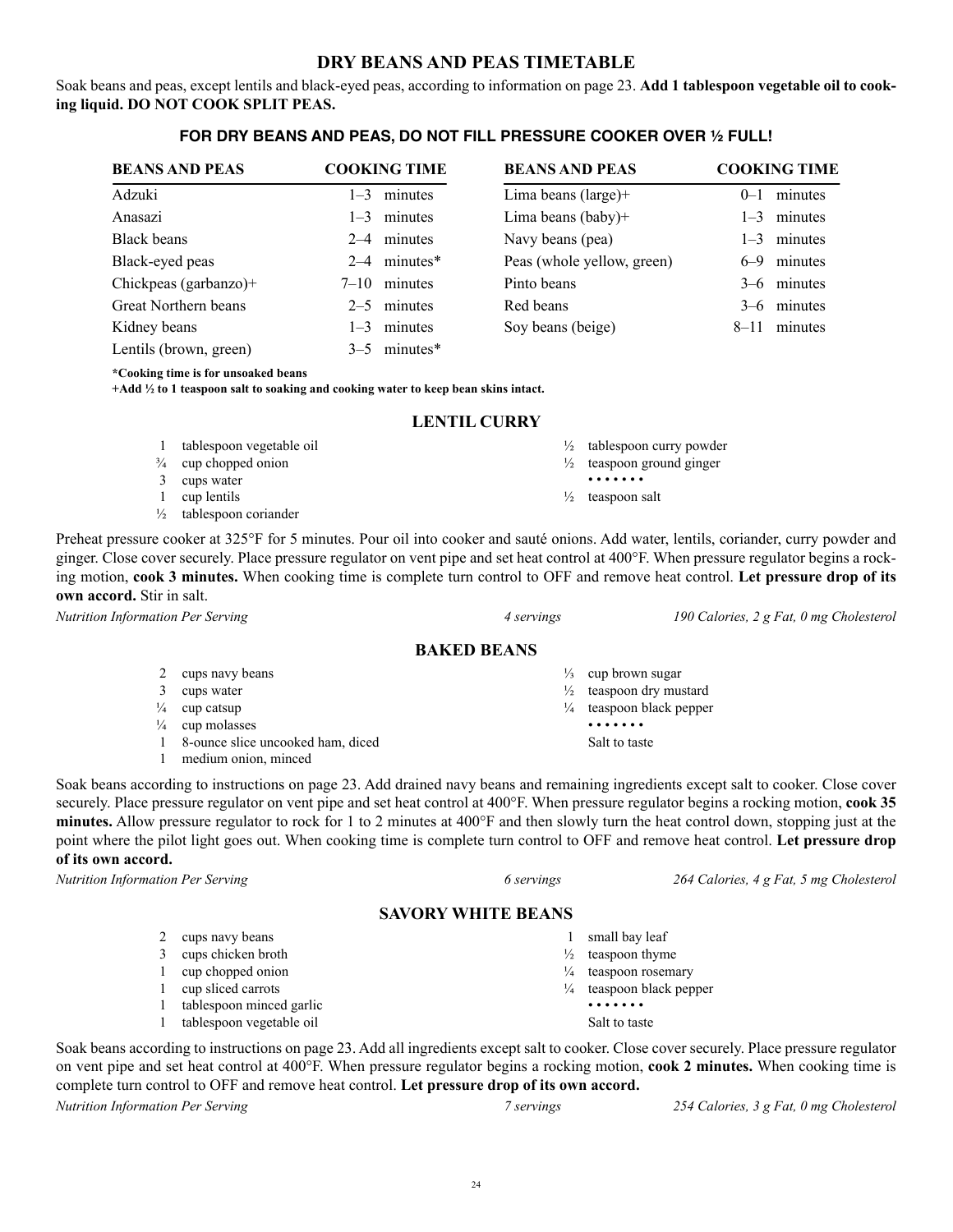# **GRAINS**

Grains are an important, but often little recognized, part of a healthy diet. They contribute complex carbohydrates, soluble and insoluble fiber and other nutrients. Yet with all these benefits, grains are low in fat. Grains can be prepared quickly and conveniently with the pressure cooker. With a pressure cooker it is not necessary to soak or simmer grains for several hours.

**During cooking many grains tend to froth, foam and sputter and could cause the vent pipe to become blocked. Therefore, to contain frothing and foaming during the cooking period, grains must be prepared in a bowl covered with aluminum foil in the pressure cooker.** Preparing grains in a bowl also minimizes cleanup which can be difficult if the grains stick to the bottom of the cooker.

The bowl can be metal, such as stainless steel or oven-safe glass. If using glass, increase cooking time by 1 to 5 minutes depending on the length of the recommended cooking time.

#### **FOR GRAINS, DO NOT FILL PRESSURE COOKER OVER ½ FULL!**

# **GRAIN TIMETABLE**

Combine the desired grain and the amount of water or broth indicated in the table below in a bowl which fits loosely in the pressure cooker. Cover bowl securely with aluminum foil. Pour two cups water into cooker. Place bowl in steamer basket in cooker. Close cover securely. Place pressure regulator on vent pipe and set heat control at 400°F. **Cook for the time indicated in the table below.** After pressure cooking time is complete turn control to OFF and remove heat control. **Let pressure drop of its own accord.** Using tongs or hot pads, carefully remove bowl from cooker. Remove foil. Before serving, separate the grains by lifting gently with a fork while steaming. It may be necessary to allow excess moisture to evaporate from some grains. If excessive moisture remains, drain before using grains.

| <b>GRAIN (1 CUP)</b> | <b>LIQUID</b><br><b>IN BOWL</b> | <b>COOKING</b><br>TIME | <b>GRAIN (1 CUP)</b> | <b>LIQUID</b><br><b>IN BOWL</b> | <b>COOKING</b><br>TIME |
|----------------------|---------------------------------|------------------------|----------------------|---------------------------------|------------------------|
| Amaranth             | $1\frac{3}{4}$ cups             | 4–5 minutes            | Quinoa               | $1\frac{1}{2}$ cups             | 1 minutes              |
| Barley (Hulled)      | $2\frac{1}{2}$ cups             | $25-28$ minutes        | Rice (brown)         | $1\frac{1}{2}$ cups             | $10-12$ minutes        |
| Barley (Pearl)       | $2\frac{1}{2}$ cups             | $9-12$ minutes         | Rice (white)         | $1\frac{1}{2}$ cups             | 5–8 minutes            |
| Buckwheat            | 2 cups                          | 3–4 minutes            | <b>Rye Berries</b>   | $1\frac{1}{2}$ cups             | $20-25$ minutes        |
| <b>Bulgar</b>        | $1\frac{1}{2}$ cups             | $2-3$ minutes          | Spelt                | 2 cups                          | $25-30$ minutes        |
| Millet               | 2 cups                          | $9-10$ minutes         | Wheat berries        | 2 cups                          | $25-30$ minutes        |
| Oats (whole groats)  | $1\frac{1}{2}$ cups             | $20-25$ minutes        | Wild Rice            | $1\frac{1}{2}$ cups             | $20-25$ minutes        |
| Oats (steel cut)     | 2 cups                          | 4–5 minutes            |                      |                                 |                        |

#### **SEASONED RICE PILAF**

|                | tablespoons margarine        | $\frac{1}{2}$ teaspoon salt    |
|----------------|------------------------------|--------------------------------|
|                | small onion, chopped         | $\frac{1}{2}$ teaspoon oregano |
|                | 2 cups long-grain white rice | $\frac{1}{4}$ teaspoon pepper  |
|                | 2 cups chicken broth         | 2 cups water                   |
| $1\frac{3}{4}$ | cups water                   |                                |

Preheat pressure cooker at 325°F for 5 minutes. Melt margarine in pressure cooker. Add onions; sauté until tender. Combine onion with rice, broth, 1¾ cups water, salt, oregano and pepper in a metal bowl which will fit loosely in cooker. Cover bowl firmly with aluminum foil. Pour 2 cups water into cooker. Place bowl in steamer basket in cooker. Close cover securely. Place pressure regulator on vent pipe and set heat control at 400°F. When pressure regulator begins a rocking motion, **cook 5 minutes.** Allow pressure regulator to rock for 1 to 2 minutes at 400°F and then slowly turn the heat control down, stopping just at the point where the pilot light goes out. When cooking time is complete turn control to OFF and remove heat control. **Let pressure drop of its own accord.** Open cooker, remove foil and set rice aside to steam.

*Nutrition Information Per Serving 8 servings 210 Calories, 4 g Fat, 0 mg Cholesterol*

#### **VARIATION: GRECIAN RICE PILAF**

After pressure has dropped of its own accord, combine rice,  $\frac{3}{4}$  cup peas,  $\frac{1}{2}$  cup sliced ripe olives and 1 red pepper, coarsely chopped. Allow rice to steam uncovered 5 minutes.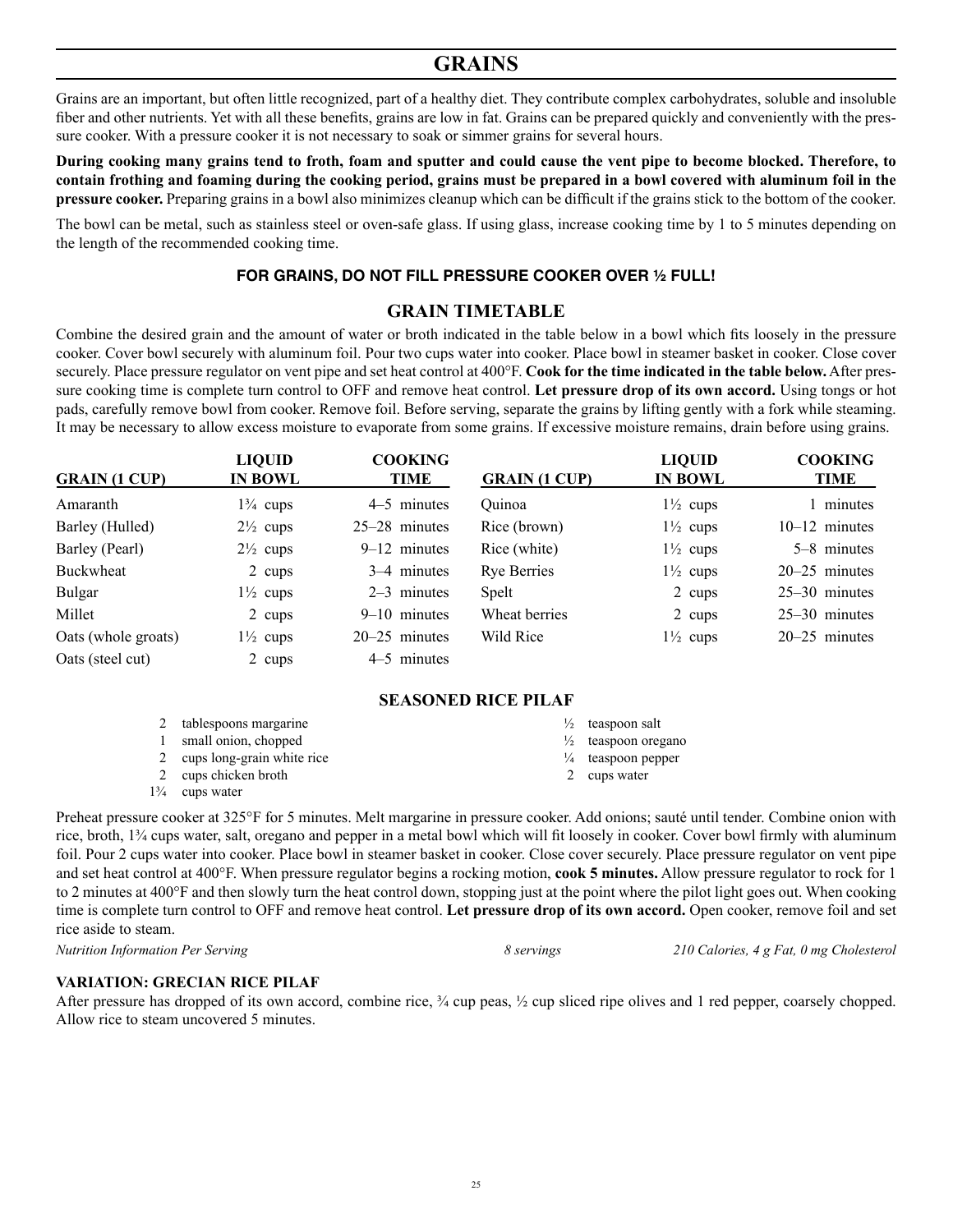### **LEMON RICE**

- 1 cup long-grain rice
- 1½ cups chicken broth
- 2 teaspoons lemon juice
- $\frac{3}{4}$  teaspoon salt
- 2 cups water
- • • • •

• • • • • • •

coarsely chopped ¼ cup grated Parmesan cheese

Salt and pepper to taste

¼ teaspoon grated lemon rind

Combine rice, chicken broth, lemon juice and salt in a metal bowl which fits loosely in cooker. Cover bowl firmly with aluminum foil. Pour 2 cups water into cooker. Place bowl in steamer basket in cooker. Close cover securely. Place pressure regulator on vent pipe and set heat control at 400°F. When pressure regulator begins a rocking motion, **cook 5 minutes.** Allow pressure regulator to rock for 1 to 2 minutes at 400°F and then slowly turn the heat control down, stopping just at the point where the pilot light goes out. When cooking time is complete turn control to OFF and remove heat control. **Let pressure drop of its own accord.** Open cooker, remove foil and set rice aside to steam for 5 minutes. Stir in lemon rind.

*Nutrition Information Per Serving 4 servings 183 Calories, 0 g Fat, 0 mg Cholesterol*

## **WILD RICE WITH RAISINS AND PECANS**

1 tablespoon vegetable oil 1 medium onion, finely chopped 1½ cups wild rice 2 cups beef broth 2 cups water • • • • • • •  $\frac{3}{4}$  cup golden raisins ⅓ cup pecans, toasted

Preheat pressure cooker at 325°F for 5 minutes. Pour oil into cooker and sauté onion. Combine onion with wild rice and beef broth in a metal bowl which fits loosely in cooker. Cover bowl firmly with aluminum foil. Pour water into cooker. Place bowl in steamer basket in cooker. Close cover securely. Place pressure regulator on vent pipe and set heat control at 400°F. When pressure regulator begins a rocking motion, **cook 25 minutes.** Allow pressure regulator to rock for 1 to 2 minutes at 400°F and then slowly turn the heat control down, stopping just at the point where the pilot light goes out. When cooking time is complete turn control to OFF and remove heat control. **Let pressure drop of its own accord.** Open cooker and remove aluminum foil; add raisins and allow to steam for 5 minutes. Remove bowl from cooker; stir in pecans.

**RISOTTO WITH ARTICHOKE HEARTS AND SUN-DRIED TOMATOES**

- 1 tablespoon olive oil
- 1 cup arborio rice
- 2 cloves garlic, minced
- 2 cups chicken broth
- $\frac{1}{3}$  cup white wine
- ⅓ cup dried tomatoes, chopped
- 2 cups water

Preheat pressure cooker at 325°F for 5 minutes. Heat oil; add rice and stir for 2 minutes until coated and slightly translucent. Add garlic and cook for 1 minute. Combine rice, garlic, broth, wine and tomatoes in a metal bowl which fits loosely in cooker. Cover bowl firmly with aluminum foil. Pour water into cooker. Place bowl in steamer basket in cooker. Close cover securely. Place pressure regulator on vent pipe and set heat control at 400°F. When pressure regulator begins a rocking motion, **cook 8 minutes.** Allow pressure regulator to rock for 1 to 2 minutes at 400°F and then slowly turn the heat control down, stopping just at the point where the pilot light goes out. When cooking time is complete turn control to OFF and remove heat control. **Let pressure drop of its own accord.** Open cooker and remove foil. Stir artichoke hearts, Parmesan cheese and thyme into rice.

*Nutrition Information Per Serving 4 servings 220 Calories, 5 g Fat, 4 mg Cholesterol*

# **DESSERTS**

Add a fabulous finale to any meal with desserts prepared in your pressure cooker. Pressure cooking gives an even texture to pudding and a satiny feel to custards.

Desserts may be prepared in oven-safe custard cups or any metal mold which will fit loosely in the steamer basket in the pressure cooker. Fill molds only ⅔ full to allow for expansion of food. Cover securely with aluminum foil shaped to the sides of the mold. Place the steamer basket in the cooker. Up to four custard cups of dessert can be pressure cooked at a time. Place two custard cups in the steamer basket. Then, stack the other two custard cups opposite the bottom two custard cups.

To test custards for doneness, insert a knife into the center. If the knife comes out clean, it is done. If not, it will be necessary to bring the cooker back up to pressure and cook the custard a minute or two longer.

Do not cook applesauce, cranberries, or rhubarb in the pressure cooker.

# **FOR DESSERTS, DO NOT FILL PRESSURE COOKER OVER ⅔ FULL!**

*Nutrition Information Per Serving 8 servings 167 Calories, 5 g Fat, 0 mg Cholesterol*

1 can (13¾ ounces) artichoke hearts, drained and

 $1\frac{1}{2}$  tablespoons fresh thyme or  $1\frac{1}{2}$  teaspoons dried thyme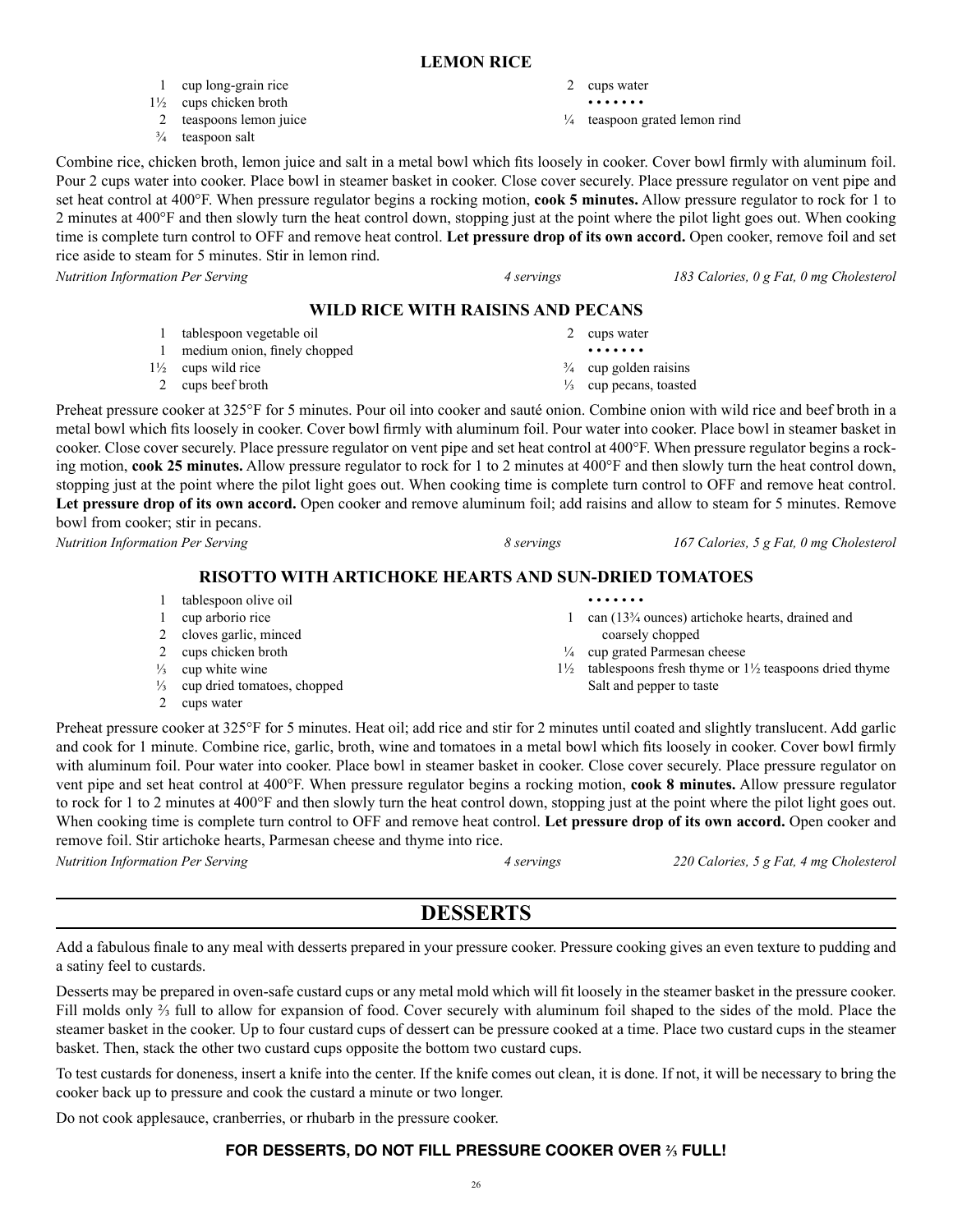27

# **STUFFED APPLES**

- $\frac{1}{4}$  cup golden raisins
- $\frac{1}{2}$  cup dry red wine
- $\frac{1}{4}$  cup chopped nuts
- 2 tablespoons sugar
- ½ teaspoon grated orange rind
- $\frac{1}{2}$  teaspoon ground cinnamon
- 4 cooking apples 1 tablespoon butter
- 1 cup water

Soak raisins in wine for at least 30 minutes. Drain, reserving wine. Combine raisins, nuts, sugar, orange rind and cinnamon. Core apples, cutting to, but not through, the bottoms. Peel top one-third of apples. Place each apple on square of aluminum foil that is large enough to completely wrap apple. Fill centers with raisin mixture. Top each with one-fourth of the butter. Wrap foil around apple, pinching firmly together at top. Place reserved wine, water and apples in cooker. Place pressure regulator on vent pipe and set heat control at 400°F. When pressure regulator begins a rocking motion, **cook 10 minutes.** Allow pressure regulator to rock for 1 to 2 minutes at 400<sup>o</sup>F and then slowly turn the heat control down, stopping just at the point where the pilot light goes out. When cooking time is complete turn control to OFF and remove heat control. **Cool cooker at once.**

*Nutrition Information Per Serving 4 servings 224 Calories, 8 g Fat, 8 mg Cholesterol*

# **RICE PUDDING**

| cup long-grain white rice | 1 cup whole milk                |
|---------------------------|---------------------------------|
| $1\frac{1}{2}$ cups water | $\frac{1}{2}$ cup sugar         |
| cup water                 | $\frac{1}{2}$ cup raisins       |
| .                         | $\frac{1}{2}$ teaspoon cinnamon |

Combine rice and 1½ cups water in a metal bowl which fits loosely in cooker. Cover bowl firmly with aluminum foil. Pour 1 cup water into cooker. Place bowl in steamer basket in cooker. Close cover securely. Place pressure regulator on vent pipe and set heat control at 400°F. When pressure regulator begins a rocking motion, **cook 10 minutes.** Allow pressure regulator to rock for 1 to 2 minutes at 400°F and then slowly turn the heat control down, stopping just at the point where the pilot light goes out. When cooking time is complete turn control to OFF and remove heat control. **Cool cooker at once.** Stir milk, sugar, raisins and cinnamon into rice. Cover bowl firmly with aluminum foil. Place bowl in steamer basket in cooker. Close cover securely. Place pressure regulator on vent pipe and set heat control at 400°F. When pressure regulator begins a rocking motion, **cook 3 minutes. Let pressure drop of its own accord.** *Nutrition Information Per Serving 6 servings 238 Calories, 2 g Fat, 24 mg Cholesterol*

# **VANILLA CUSTARD**

| 2 cups low-fat milk         |
|-----------------------------|
| 2 eggs, slightly beaten     |
| $\frac{1}{4}$ cup sugar     |
| $\frac{1}{4}$ teaspoon salt |

Combine milk, eggs, sugar, salt and vanilla. Pour into individual custard cups. Sprinkle nutmeg on custards. Cover each cup firmly with aluminum foil. Pour water into cooker. Place custard cups in steamer basket in cooker. Close cover securely. Place pressure regulator on vent pipe and set heat control at 400°F. When pressure regulator begins a rocking motion, **cook 5 minutes.** Allow pressure regulator to rock for 1 to 2 minutes at 400°F and then slowly turn the heat control down, stopping just at the point where the pilot light goes out. When cooking time is complete turn control to OFF and remove heat control. **Cool cooker at once.** Chill.

# **VARIATION: COCONUT CUSTARD**

Sprinkle 1 tablespoon coconut over top of each vanilla custard before cooking.

# **PETITE PUMPKIN CUSTARDS**

- 1 can (16 ounces) solid-pack pumpkin
- 1 can (14 ounces) sweetened condensed milk
- 3 eggs, beaten
- 1 teaspoon ground cinnamon
- 1 teaspoon finely chopped candied ginger, optional

Mix pumpkin, milk, eggs, cinnamon, ginger and cloves. Pour into individual custard cups. Cover each cup firmly with aluminum foil. Pour water into cooker. Place custard cups in steamer basket in cooker. Close cover securely. Place pressure regulator on vent pipe and set heat control at 400°F. When pressure regulator begins a rocking motion, **cook 10 minutes.** Allow pressure regulator to rock for 1 to 2 minutes at 400°F and then slowly turn the heat control down, stopping just at the point where the pilot light goes out. When cooking time is complete turn control to OFF and remove heat control. **Cool cooker at once.** Refrigerate until chilled. Serve with whipped cream, if desired.

*Nutrition Information Per Serving 8 servings 207 Calories, 6 g Fat, 97 mg Cholesterol*

*Nutrition Information Per Serving 4 servings 137 Calories, 4 g Fat, 118 mg Cholesterol*

¼ teaspoon ground cloves

1 cup water • • • • • • •

Whipped cream, optional

½ teaspoon vanilla

Nutmeg 1 cup water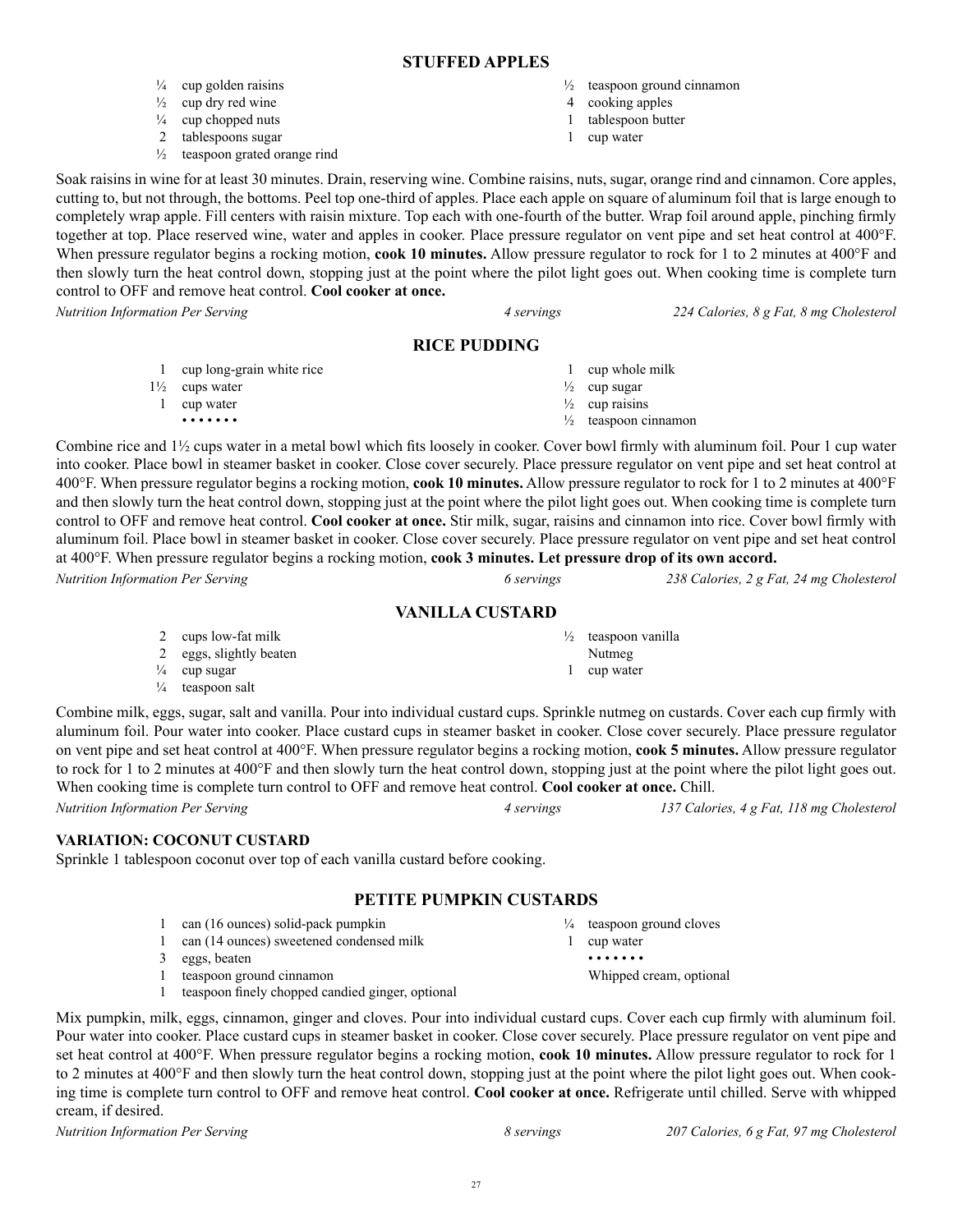#### **TAPIOCA PUDDING**

- 2 cups low-fat milk
- 2 tablespoons quick cooking tapioca
- 2 eggs, slightly beaten
- $\frac{1}{3}$  cup sugar
- ½ teaspoon vanilla
- 1 cup water

Scald milk and tapioca. Remove from heat and let stand 15 minutes. Combine eggs, sugar and vanilla. Add milk and tapioca, stirring constantly. Pour into individual custard cups. Cover firmly with aluminum foil. Pour water into cooker. Place custard cups in steamer basket in cooker. Place pressure regulator on vent pipe and set heat control at 400°F. When pressure regulator begins a rocking motion, **cook 5 minutes.** Allow pressure regulator to rock for 1 to 2 minutes at 400°F and then slowly turn the heat control down, stopping just at the point where the pilot light goes out. When cooking time is complete turn control to OFF and remove heat control. **Cool cooker at once.** Chill.

*Nutrition Information Per Serving 6 servings 113 Calories, 3 g Fat, 75 mg Cholesterol*

# **OATMEAL APPLE CRISP**

- 
- 4 cups apples, peeled and sliced 1 tablespoon lemon juice  $\frac{1}{2}$  cup quick cooking oats  $\frac{1}{4}$  cup brown sugar 2 tablespoons flour 1 teaspoon cinnamon 2 tablespoons margarine, softened 2 cups water

Sprinkle apples with lemon juice. Combine oats, brown sugar, flour and cinnamon. Cut in margarine until coarse meal forms. Place apples in a greased bowl that will loosely fit in cooker. Sprinkle oat mixture evenly over apples. Cover bowl firmly with aluminum foil. Pour water into cooker. Place bowl in steamer basket in cooker. Close cover securely. Place pressure regulator on vent pipe and set heat control at 400°F. When pressure regulator begins a rocking motion, **cook 20 minutes.** Allow pressure regulator to rock for 1 to 2 minutes at 400°F and then slowly turn the heat control down, stopping just at the point where the pilot light goes out. When cooking time is complete turn control to OFF and remove heat control. **Cool cooker at once.**

#### **CHEESECAKE**

1 8-ounce package cream cheese 1 3-ounce package cream cheese  $\frac{1}{2}$  cup sugar 2 eggs  $\frac{1}{2}$  cup vanilla wafer crumbs  $2\frac{1}{2}$  cups water

Beat cream cheese until smooth. Add sugar and beat in eggs. Pour mixture into buttered custard cups. Top with vanilla wafer crumbs. Cover each cup firmly with aluminum foil. Pour water into cooker. Place custard cups in steamer basket in cooker. Close cover securely. Place pressure regulator on vent pipe and set heat control at 400°F. When pressure regulator begins a rocking motion, **cook 15 minutes.**  Allow pressure regulator to rock for 1 to 2 minutes at 400°F and then slowly turn the heat control down, stopping just at the point where the pilot light goes out. When cooking time is complete turn control to OFF and remove heat control. **Cool cooker at once.** Cool cheesecake. Cut around inside of cups to loosen and invert onto serving dish. Chill. Top with one of the following sauces, if desired. *Nutrition Information Per Serving 6 servings 305 Calories, 23 g Fat, 157 mg Cholesterol*

**CARAMEL SAUCE** — Combine ¼ cup soft cream cheese, ¼ cup brown sugar, 1 tablespoon granulated sugar and ¼ teaspoon vanilla. Mix thoroughly. Spoon over cheesecake. Garnish with pecans. Refrigerate until serving.

**FRUIT SAUCE** — Spoon canned fruit pie filling of your choice over cheesecake. Refrigerate until serving.

*Nutrition Information Per Serving 4 servings 209 Calories, 7 g Fat, 0 mg Cholesterol*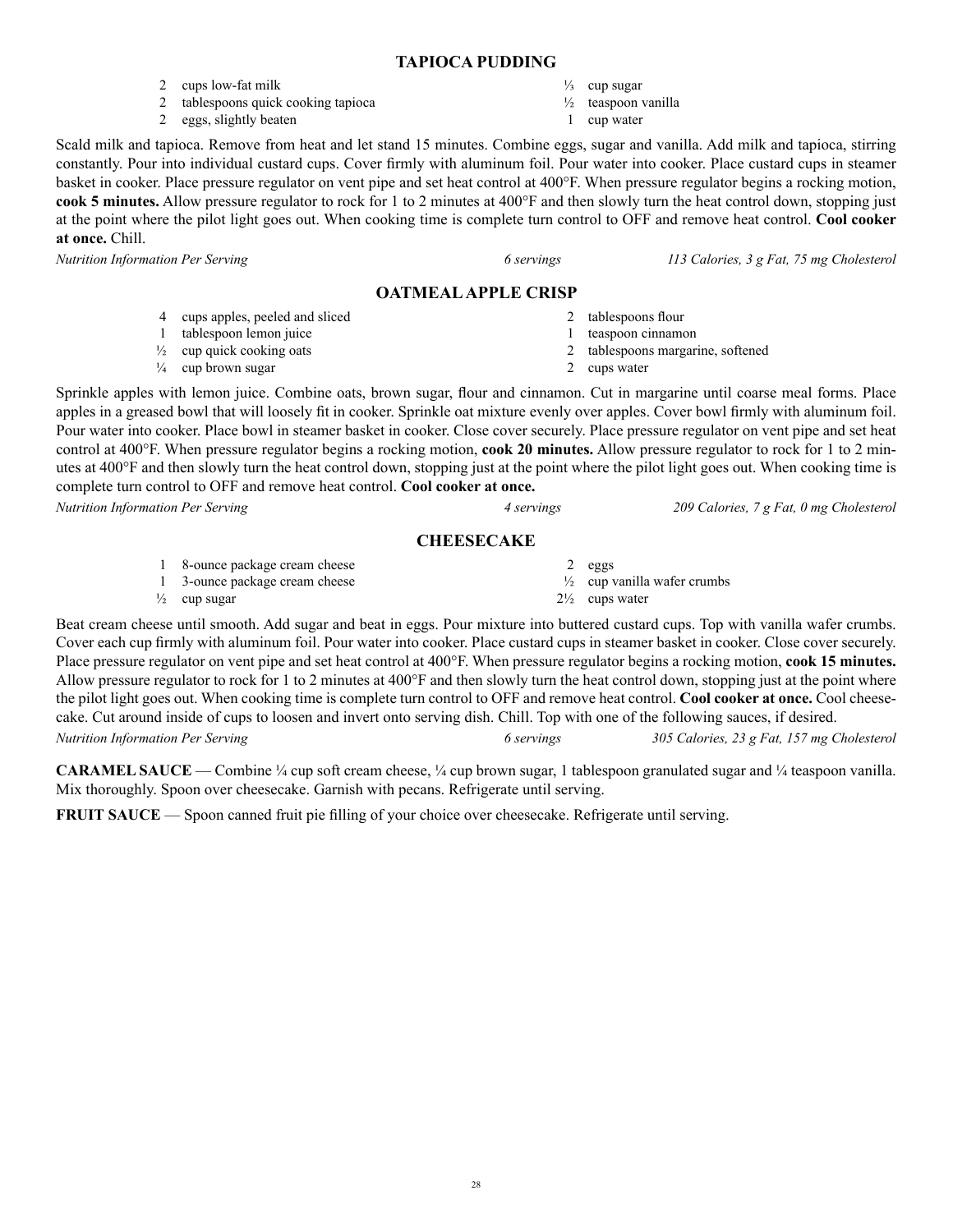# **RECIPE INDEX**

| Zesty Homemade Chili  11                                                                 |
|------------------------------------------------------------------------------------------|
|                                                                                          |
| Lemon 'N Dill Cod and Broccoli  12                                                       |
|                                                                                          |
|                                                                                          |
|                                                                                          |
| "Scampi Style" Shrimp  12                                                                |
|                                                                                          |
|                                                                                          |
|                                                                                          |
|                                                                                          |
| California Chicken  14                                                                   |
|                                                                                          |
|                                                                                          |
|                                                                                          |
|                                                                                          |
|                                                                                          |
| Soy Chicken $\dots \dots \dots \dots \dots \dots \dots \dots \dots \dots \dots \dots 14$ |
|                                                                                          |
|                                                                                          |
|                                                                                          |
|                                                                                          |
|                                                                                          |
|                                                                                          |
|                                                                                          |
|                                                                                          |
|                                                                                          |
|                                                                                          |
|                                                                                          |
|                                                                                          |
|                                                                                          |
|                                                                                          |
|                                                                                          |

| Dry Beans and Peas Timetable 24                                                |  |
|--------------------------------------------------------------------------------|--|
|                                                                                |  |
|                                                                                |  |
|                                                                                |  |
|                                                                                |  |
|                                                                                |  |
|                                                                                |  |
| <b>Risotto with Artichoke Hearts</b>                                           |  |
|                                                                                |  |
|                                                                                |  |
| Wild Rice with Raisins and Pecans 26                                           |  |
|                                                                                |  |
|                                                                                |  |
| Cheesecake $\ldots \ldots \ldots \ldots \ldots \ldots \ldots \ldots \ldots 28$ |  |
|                                                                                |  |
|                                                                                |  |
|                                                                                |  |
|                                                                                |  |
|                                                                                |  |
|                                                                                |  |